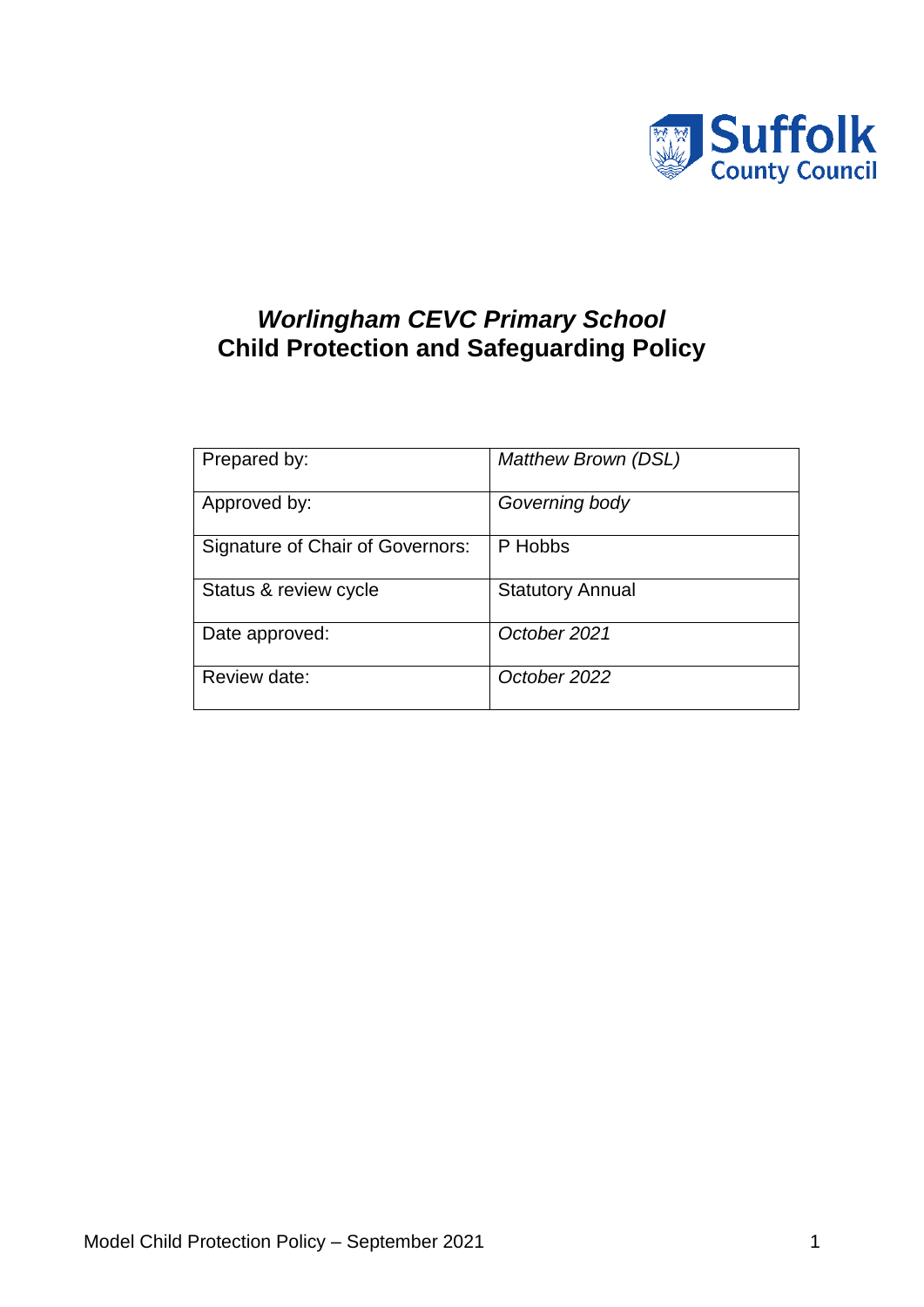# **Table of Contents**

- **1. Ethos statement**
- **2. Introduction**
- **3. Statutory framework**
- **4. Key roles and responsibilities**
- **5. Training**
- **6. Recognising concerns – signs and indicators of abuse**
- **7. Specific safeguarding issues**
- **8. Children potentially at greater risk of harm**
- **9. Curriculum**
- **10.Online safety**
- **11.Peer on peer abuse**
- **12.Procedures**
- **13.Information sharing, record keeping and confidentiality**
- **14.Managing allegations made against teachers, including supply teachers, other staff, volunteers and contractors.**
- **15.Use of school premises for non-school activities**
- **16.Whistleblowing**
- **17.Useful contacts and links**
- **18.Appendix A – further information on specific safeguarding issues**
- **19.Appendix B – recording form for safeguarding concerns**
- **20.Appendix C – body map**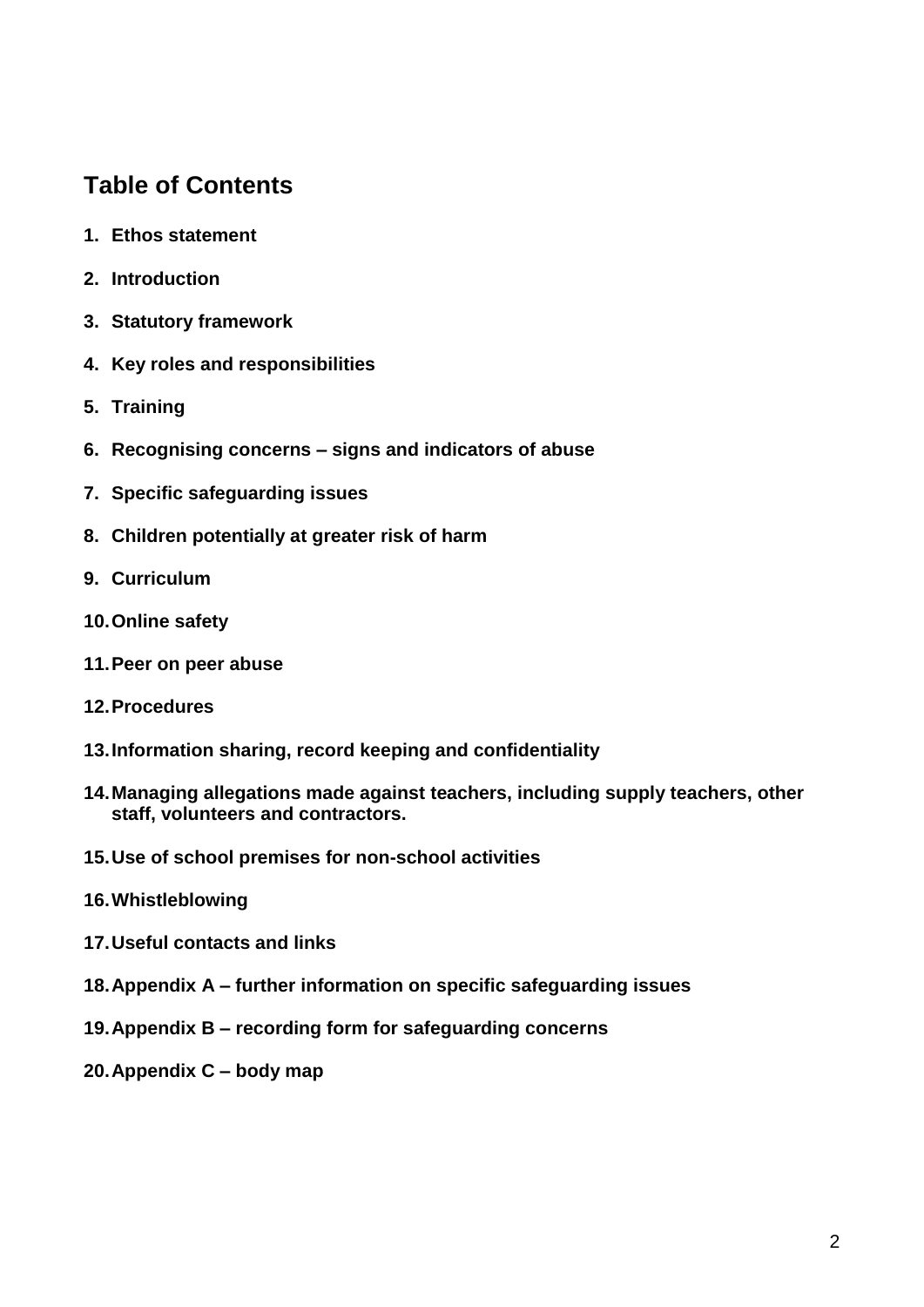# **School Child Protection and Safeguarding Policy Framework**

Safeguarding and promoting the welfare of children is **everyone's** responsibility. **Everyone** who comes into contact with children and their families has a role to play. In order to fulfil this responsibility effectively, all practitioners should make sure their approach is childcentred. This means that they should consider, at all times, what is in the **best interests** of the child.

(Keeping Children Safe in Education)

### **1. Ethos statement**

We recognise the moral and statutory responsibility placed on all staff to safeguard and promote the welfare of all children. We aim to provide a safe and welcoming environment, underpinned by a culture of openness where both children and adults feel secure, are able to raise concerns and believe they are being listened to, and that appropriate action will be taken to keep them safe.

## **2. Introduction**

1

The governing body/proprietor<sup>1</sup> recognises the need to ensure that it complies with its duties under legislation and this policy has regard to statutory guidance, Keeping Children Safe in Education (KCSiE), Working Together to Safeguard Children and locally agreed inter-agency procedures put in place by Suffolk Safeguarding Partnership Board.

This policy will be reviewed annually, as a minimum, and will be made available publicly via the school website or on request.

Safeguarding and promoting the welfare of children is defined as: protecting children from maltreatment; preventing impairment of children's mental and physical health or development; ensuring that children grow up in circumstances consistent with the provision of safe and effective care; and taking action to enable all children to have the best outcomes.

This policy is for all staff, parents, governors, volunteers and the wider school community. It forms part of the child protection and safeguarding arrangements for our school and is one of a suite of policies and procedures which encompass the safeguarding responsibilities of the school *(school to include appendix detailing school specific linked policies and procedures)*. In particular, this policy should be read in conjunction with the school's Code of Conduct/Staff Behaviour Policy (including Acceptable Use of ICT), Safer Recruitment Policy, E-Safety Policy, Anti-Bullying Policy, and Department for Education (DfE) guidance Sexual Violence and Sexual Harassment Between Children in Schools and Colleges.

<sup>&</sup>lt;sup>1</sup> In maintained schools the governing body is responsible for ensuring their functions are exercised with a view to safeguarding and promoting the welfare of children in accordance with section 175 of the Education Act 2002, for pupil referral units it is the management committee, in independent schools, including academies and free schools, and 16-19 academies, this duty sits with the proprietor. References to the governing body throughout this policy framework includes management committees.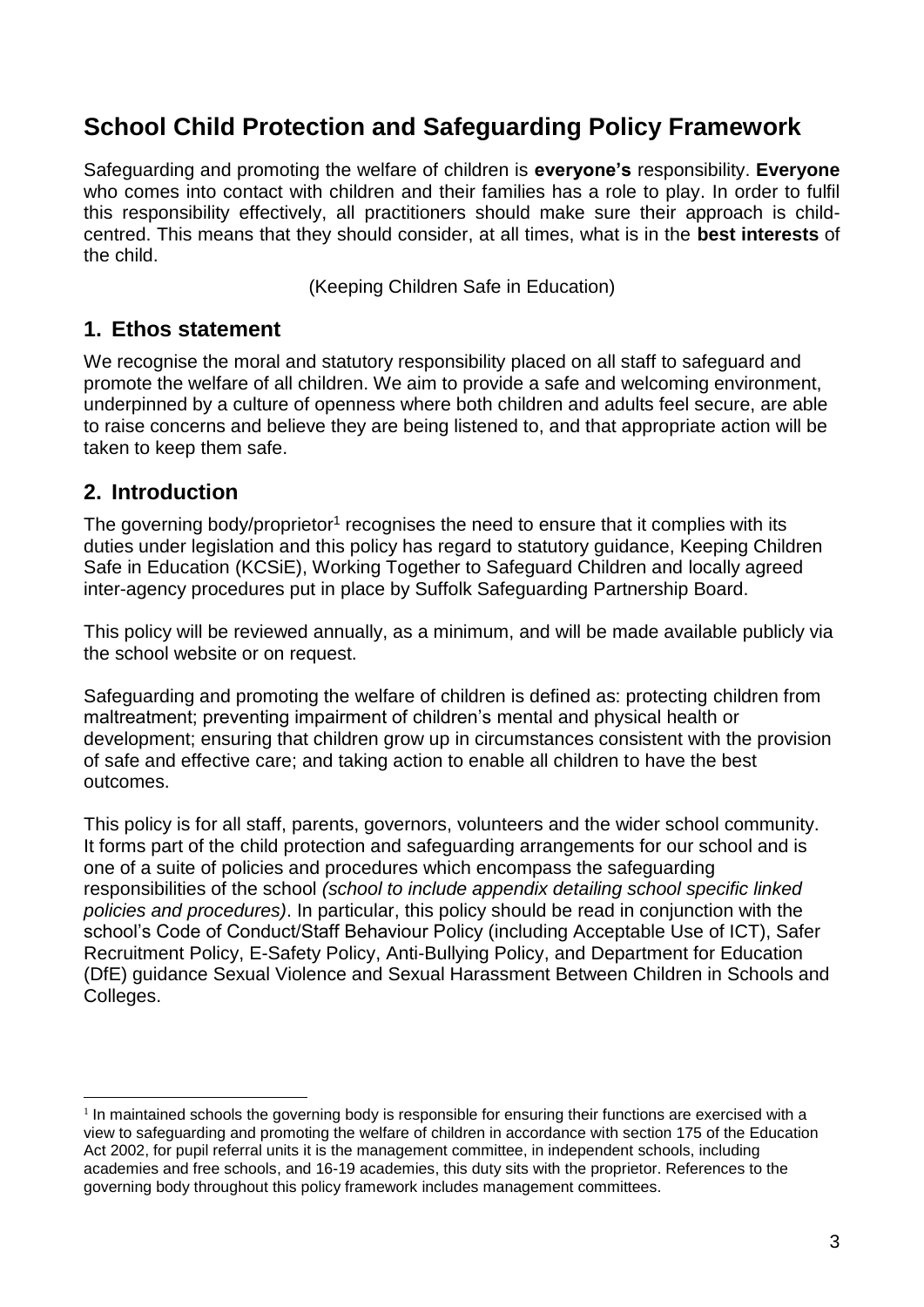The aims of this policy are to:

- Provide staff with a framework to promote and safeguard the wellbeing of children and young people, and ensure that they understand and meet their statutory responsibilities;
- Ensure consistent good practice across the school.

The governing body expects that all staff will know and understand this child protection and safeguarding policy and their responsibility to implement it. Staff working directly with children must, as a minimum, have read and understand **Part One of KCSIE**. Governors will ensure that they and senior leaders have read and understand [Parts One and Two of](https://www.gov.uk/government/publications/keeping-children-safe-in-education--2)  [KCSiE.](https://www.gov.uk/government/publications/keeping-children-safe-in-education--2) The governing body will ensure that those staff who do not work directly with children will read either Part One or Annex A of KCSiE<sup>2</sup>.

The governing body will ensure that arrangements are in place for all staff members to receive appropriate safeguarding and child protection training which is regularly updated.

Compliance with the policy will be monitored by the Headteacher, designated safeguarding lead (DSL) and named safeguarding governor.

## **3. Statutory framework**

1

Section 175 of the Education Act 2002 in the case of maintained schools and pupil referral units<sup>3</sup>, Section 157 of the Education Act and the Education (Independent Schools) Regulations 2014 for independent schools (including academies and free schools), and the Education and Training (Welfare of Children) Act 2021 for post 16 education providers, place a statutory duty on governing bodies and proprietors to have policies and procedures in place that safeguard and promote the welfare of children and young people who are pupils of the school which must have regard to any guidance given by the Secretary of State.

In accordance with statutory guidance, Working Together to Safeguard Children 2018, local safeguarding arrangements must be established for every local authority area by the three safeguarding partners (Local Authority, Police and Clinical Commissioning Groups). All three partners have equal and joint responsibility for a range of roles and statutory functions including developing local safeguarding policy and procedures and scrutinising local arrangements. In Suffolk, all schools have been named by the Suffolk Safeguarding Partnership (SSP) as relevant agencies, this means staff in schools must work in accordance with the multi-agency procedures developed by the Suffolk Safeguarding Partnership (SSP) which can be found on their website at: [https://suffolksp.org.uk/.](https://suffolksp.org.uk/)

<sup>&</sup>lt;sup>2</sup> Annex A of KCSiE is a condensed version of Part One of KCSiE. Whilst it is a matter for schools, based on their assessment, SCC and Suffolk Safeguarding Partnership take the view that it should only be those staff that do not have regular contact with children in school, e.g. cleaners who come in out of school hours, who are expected to only read the condensed version of Part One of KCSiE.

<sup>&</sup>lt;sup>3</sup> Section 175, Education Act 2002 – for management committees of pupil referral units, this is by virtue of regulation 3 and paragraph 19A of Schedule 1 to the Education (Pupil Referral Units) (Application of Enactments) (England) Regulations 2007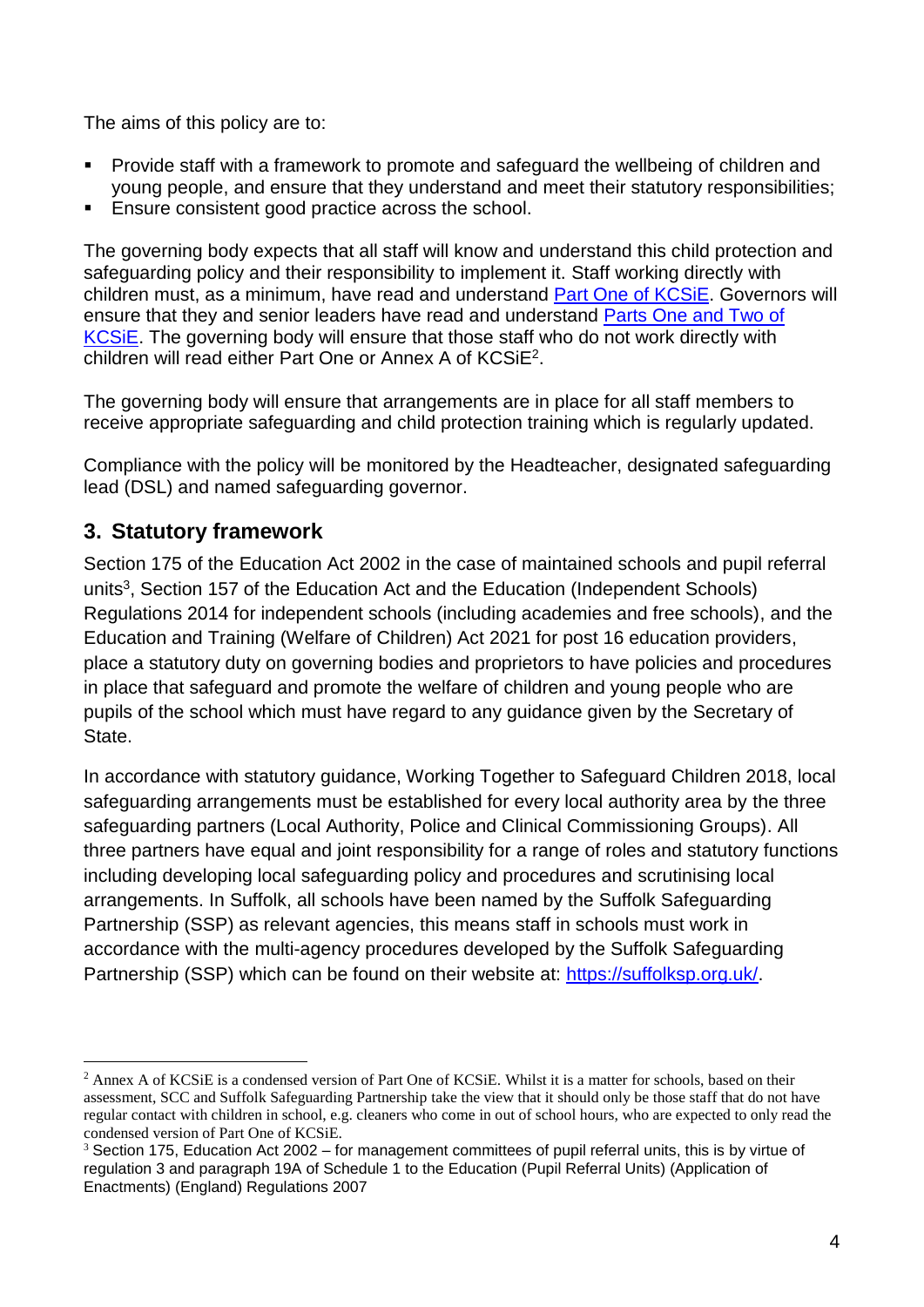## **4. Key roles and responsibilities**

#### **Governing Body/Proprietor**

The governing body has a strategic leadership responsibility for the school's safeguarding arrangements and must ensure that they comply with their duties under legislation. The governing body has a legal responsibility to make sure that there are appropriate policies and procedures in place, which have regard to statutory guidance, in order for appropriate action to be taken in a timely manner to safeguard and promote children and young people's welfare. The governing body will also ensure that the policy is made available to parents and carers by publishing this on the school website or in writing if requested.

The governing body will ensure they facilitate a whole school approach to safeguarding. This means ensuring safeguarding and child protection are at the forefront and underpin all relevant aspects of process and policy development, and that all systems, processes and policies operate with the best interests of the child at their heart.

The governing body will ensure that where there is a safeguarding concern school leaders will make sure the child's wishes and feelings are taken into account when determining what action to take and what services to provide. Systems will be in place that are well promoted, easily understood and easily accessible for children to confidently report abuse, knowing their concerns will be treated seriously, and knowing they can safely express their views and give feedback.

The governing body will ensure that the school contributes to multi-agency working in line with statutory guidance Working Together to Safeguard Children and that the school's safeguarding arrangements take into account the procedures and practice of the locally agreed multi-agency safeguarding arrangements in place.

The governing body will ensure that policies for special educational needs and disability, and supporting pupils in school with medical conditions, are in place and are reflective of safeguarding as appropriate.

It is the responsibility of the governing body to ensure that staff and volunteers are properly vetted to make sure they are safe to work with the pupils who attend our school and that the school has procedures for appropriately managing allegations of abuse made against members of staff (including the headteacher, supply teachers, contractors, and volunteer helpers).

The governing body will ensure that there is a named governor for safeguarding, a Designated Safeguarding Lead (DSL) who has lead responsibility for safeguarding and child protection, and a designated teacher to promote the educational achievement of children who are looked after, or previously looked after, and will ensure that these people have the appropriate training.

The governing body will inform Suffolk County Council annually about the discharge of their safeguarding duties by completing the safeguarding self-assessment audit.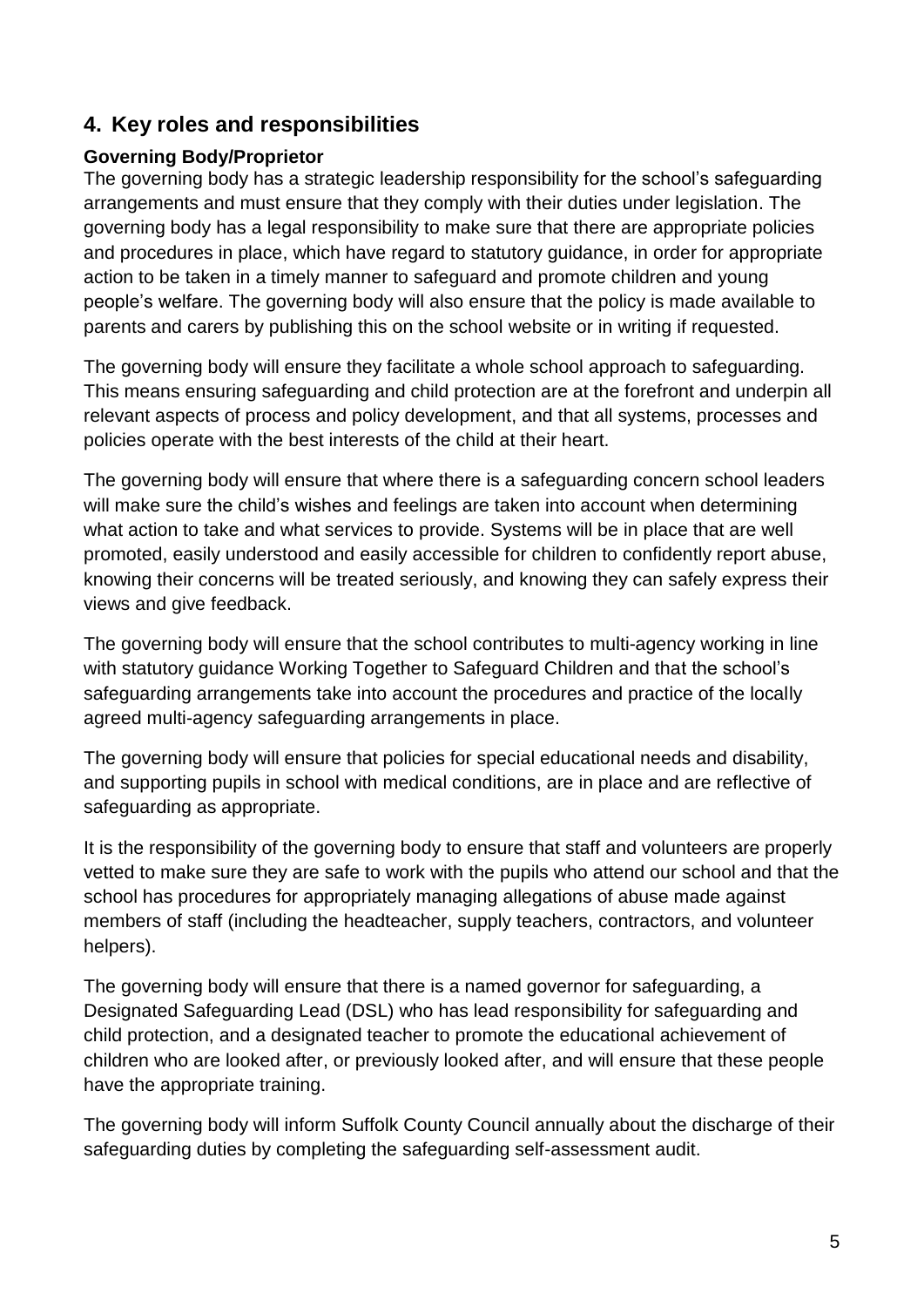### **Designated Safeguarding Lead (DSL)**

The DSL should take lead responsibility for safeguarding and child protection (including online safety). This should be explicit in the role-holder's job description. (The broad areas of responsibility and activities related to the role of the DSL are set out in Annex C of KCSiE).

The DSL will have the appropriate status, authority, and time to carry out the duties of the post.

The DSL and any alternate DSLs should liaise with the local authority and work with other agencies in line with Working Together to Safeguard Children.

During term time, the DSL and/or an alternate should always be available during school hours for staff to discuss any safeguarding concerns. The DSL will make arrangements for adequate and appropriate cover arrangements for any out of hours/out of term time activities.

The DSL will undergo training to provide them with the knowledge and skills to carry out the role. This training will be updated every two years.

#### **Headteacher**

The headteacher will ensure that the policies and procedures adopted by the governing body are fully implemented and that sufficient resources and time are allocated to enable staff members to discharge their safeguarding responsibilities.

#### **All staff**

All staff have a responsibility to provide a safe environment in which children can learn.

All staff working directly with children must read and ensure they understand at least Part One of KCSiE. Those staff that do not work directly with children must read and ensure they understand either at least Part One or Annex A of KCSiE. At Worlingham CEVC Primary School all staff will read Part A.

All staff must ensure they are familiar with the systems within school which support safeguarding, including the child protection and safeguarding policy, the code of conduct/staff behaviour policy, the behaviour policy, the safeguarding response to children who go missing from education, and the role of the DSL (including the identity of the DSL and any deputies).

All staff should be aware of indicators of abuse and neglect so that they are able to identify cases of children who may be in need of help or protection.

All staff should be able to reassure victims that they are being taken seriously and that they will be supported and kept safe. A victim should never be given the impression that they are creating a problem by reporting abuse, sexual violence or sexual harassment. Nor should a victim ever be made to feel ashamed for making a report.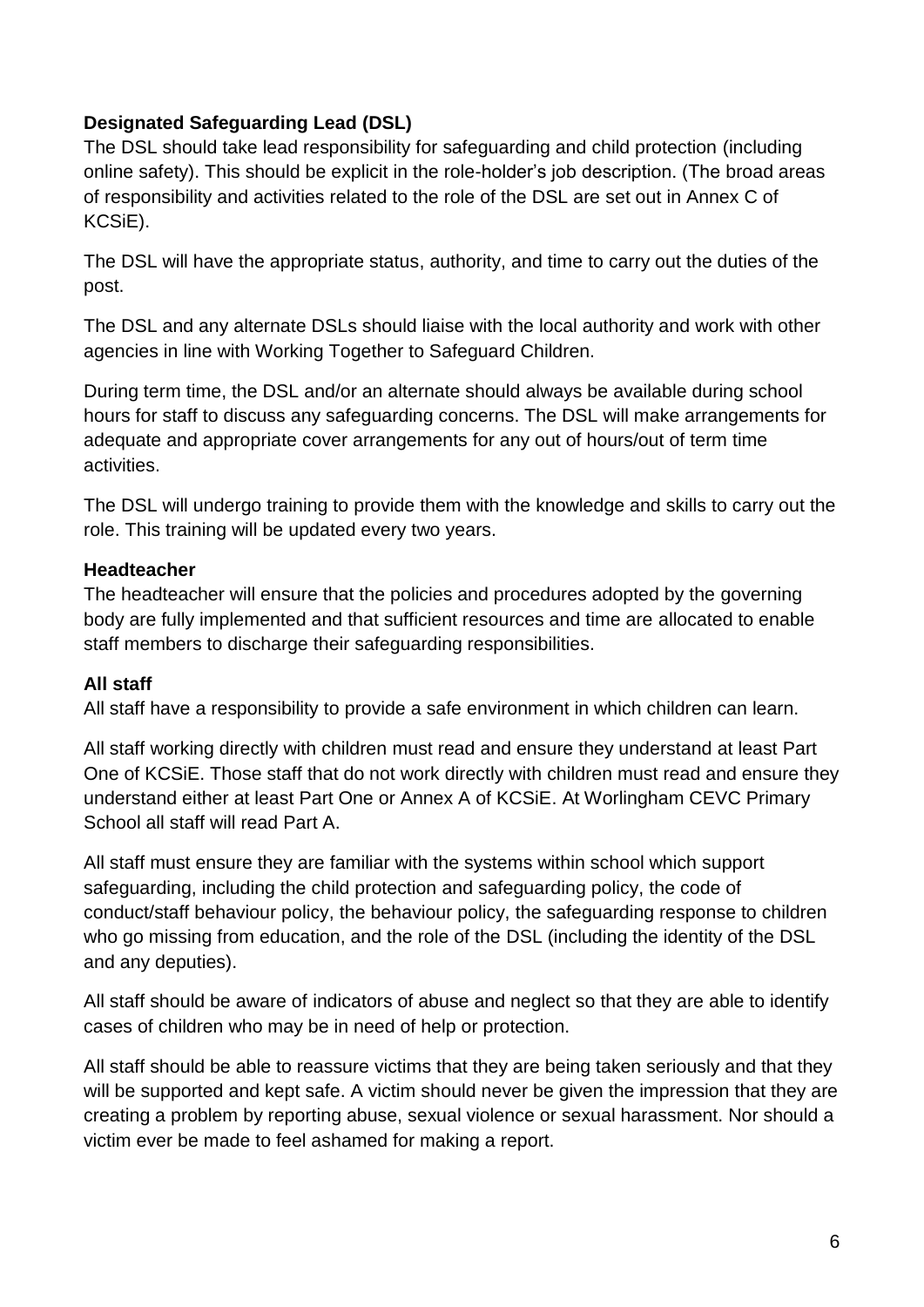All staff should know what to do if a child tells them he/she is being abused, neglected or exploited, and/or is otherwise at risk of involvement in criminal activity, such as knife crime, or involved in county lines drug dealing.

All staff should be aware of the process for making referrals to children's social care and for statutory assessments under the Children Act 1989 that may follow a referral, especially section 17 (children in need) and section 47 (a child suffering, or likely to suffer, significant harm) along with the role they might be expected to play in such assessments.

All staff should be aware of the [early help process](https://suffolksp.org.uk/working-with-children-and-adults/children/early-help/) and understand their role within it. This includes providing support as soon as a problem emerges, liaising with the DSL, and sharing information with other professionals in order to support early identification and assessment, focussing on providing interventions to avoid escalation of worries and needs (see Section 12: Information Sharing). In some cases, staff may be asked to act as the lead professional in undertaking an early help assessment.

Any child may benefit from early help, but all school and college staff should be particularly alert to the potential need for early help for a child who:

- is disabled or has certain health conditions and has specific additional needs
- has special educational needs (SEN) (whether or not they have a statutory Education, Health and Care Plan)
- has a mental health need
- is a young carer
- is showing signs of being drawn in to anti-social or criminal behaviour, including gang involvement and association with organised crime groups or county lines
- **EXECT:** is frequently missing/goes missing from care or from home
- is at risk of modern slavery, trafficking or sexual or criminal exploitation
- is at risk of being radicalised or exploited
- has a family member in prison, or is affected by parental offending
- is in a family circumstance presenting challenges for the child, such as drug and alcohol misuse, adult mental health issues or domestic abuse
- is misusing drugs or alcohol themselves
- has returned home to their family from care
- is at risk of 'honour'-based abuse such as Female Genital Mutilation (FGM) or forced marriage
- is a privately fostered child
- is persistently absent from education, including persistent absences for part of the school day

Knowing what to look out for is vital to the early identification of abuse and neglect and specific safeguarding issues such as child criminal exploitation and child sexual exploitation. If staff are unsure, they should always speak to the DSL (or deputy). If in exceptional circumstances the DSL (or deputy) is not available, this should not delay appropriate action being taken. Staff should consider speaking to a member of the senior leadership team and/or take advice from children's social care. In these circumstances, any action taken should be shared with the DSL as soon as is practically possible.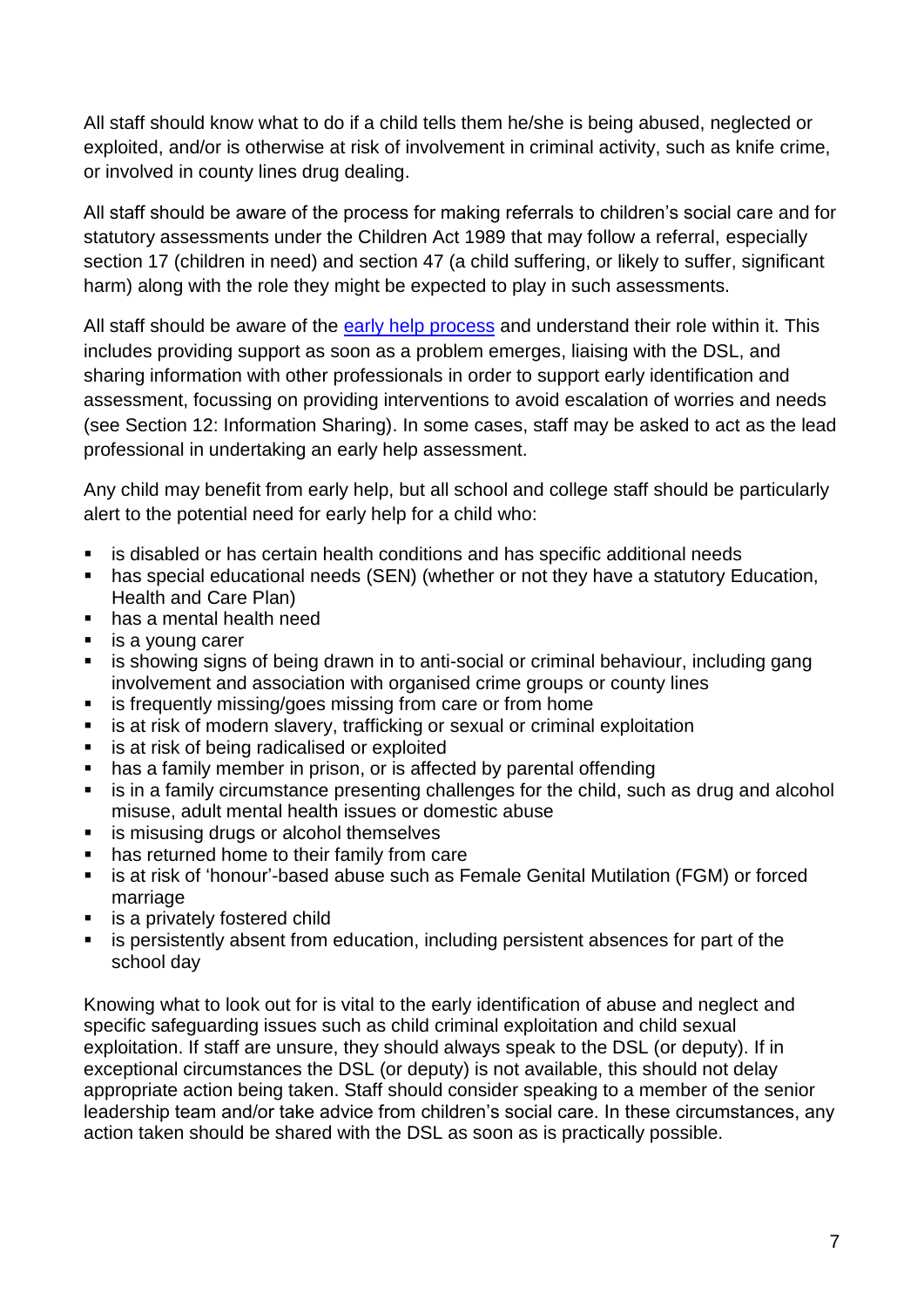| Role:                                                                            | <b>Name and contact details:</b>                                                          |
|----------------------------------------------------------------------------------|-------------------------------------------------------------------------------------------|
| Designated Safeguarding Lead (DSL)                                               | <b>Matthew Brown</b>                                                                      |
| <b>Alternate DSL</b>                                                             | Pauls Seeman<br>Don Marchand<br><b>Claire Howard</b><br><b>Wendy Jennings</b><br>Kim Gill |
| Named safeguarding governor                                                      | <b>Oliver Garwood</b>                                                                     |
| <b>Chair of Governors</b>                                                        | Peter Hobbs                                                                               |
| School e-Safety Lead                                                             | <b>Lesley Bickers</b>                                                                     |
| Designated teacher for Children in Care and<br>children previously in care (CiC) | <b>Matthew Brown</b>                                                                      |

## **5. Training**

1

The governing body will ensure that all staff receive appropriate safeguarding and child protection training which is regularly updated and [in line with advice from SSP.](https://suffolksp.org.uk/working-with-children-and-adults/children/early-help/) In addition, all staff members will receive regular safeguarding and child protection (including online safety) updates (for example, via email, e-bulletins, staff meetings) as required, but at least annually, to provide them with relevant skills and up to date knowledge of emerging and evolving safeguarding issues to safeguard children effectively.

All new staff members will undergo safeguarding and child protection training at induction. This will include training on the school's safeguarding and child protection policy, online safety, the code of conduct/staff behaviour policy, the behaviour policy, the safeguarding response to children who go missing from education, and the role of the designated safeguarding lead. Copies of the school's policies, procedures and Part One of KCSiE (or Annex A for those staff who do not work directly with children)<sup>4</sup> will be provided to new staff at induction.

The governing body will ensure that safeguarding training for staff, including online safety training, is integrated, aligned and considered as part of the whole school safeguarding approach and wider staff training and curriculum planning.

The Headteacher will ensure that an accurate record of safeguarding training undertaken by all staff is maintained and updated regularly.

In considering safeguarding training arrangements the governing body will also have regard to the Teachers' Standards which set out the expectation that all teachers manage behaviour effectively to ensure a good and safe educational environment, and require teachers to have a clear understanding of the needs of all pupils.

<sup>4</sup> Dependent on school stance on the condensed version of KCSiE. Whilst it is a matter for schools, based on their assessment, SCC and Suffolk Safeguarding Partnership take the view that it should only be those staff that do not have regular contact with children in school, e.g. cleaners who come in out of school hours, who are expected to only read the condensed version of Part One of KCSiE.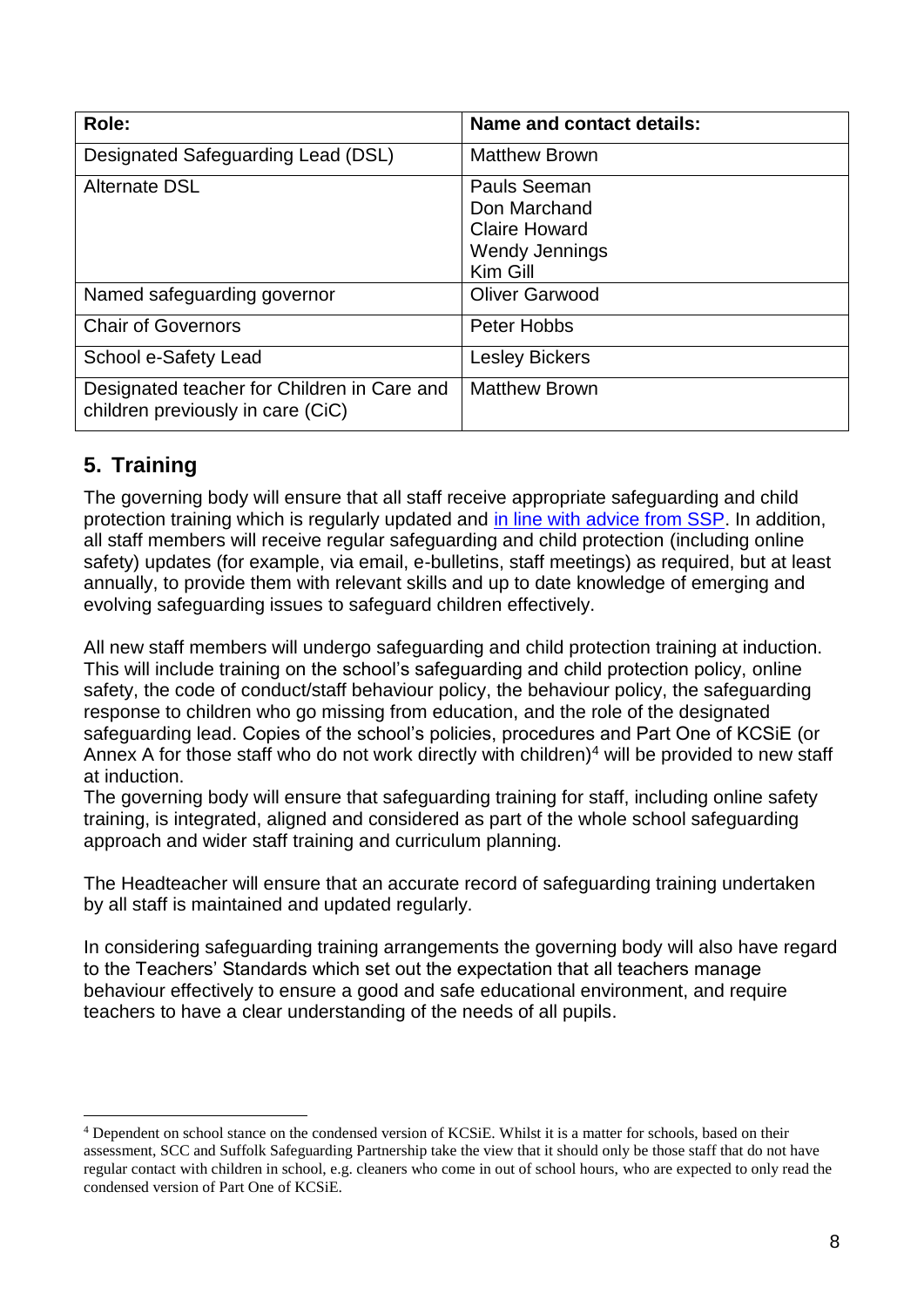## **6. Recognising concerns - signs and indicators of abuse.**

All staff should be aware of indicators of abuse and neglect, and specific safeguarding issues such as child criminal exploitation and child sexual exploitation, so that they are able to identify cases of children who may be in need of help or protection.

All staff should be aware that abuse, neglect and safeguarding issues are rarely standalone events that can be covered by one definition or label. In most cases, multiple issues will overlap with one another, therefore staff should always be vigilant and always raise any concerns with their DSL.

All staff should be aware that technology is a significant component in many safeguarding and wellbeing issues. Children are at risk of abuse online as well as face to face. In many cases abuse will take place concurrently via online channels and in daily life. Children can also abuse their peers online, this can take the form of abusive, harassing, and misogynistic messages, the non-consensual sharing of indecent images, especially around chat groups, and the sharing of abusive images and pornography, to those who do not want to receive such content.

All staff should be aware that safeguarding incidents and/or behaviours can be associated with factors outside the school and/or can occur between children outside of this environment. All staff, but especially the DSL (and deputies), should consider whether children are at risk of abuse or exploitation in situations outside their families. Extra-familial harms take a variety of different forms and children can be vulnerable to multiple harms including (but not limited to) sexual exploitation, criminal exploitation, sexual abuse, serious youth violence and county lines.

#### **Indicators of abuse and neglect**

**Abuse** is defined as a form of maltreatment of a child. Somebody may abuse or neglect a child by inflicting harm or by failing to act to prevent harm. Children may be abused in a family or in an institutional or community setting by those known to them or, more rarely, by others. Abuse can take place wholly online, or technology may be used to facilitate offline abuse. They may be abused by an adult or adults or another child or children.

The following indicators listed under the categories of abuse are not an exhaustive list:

**Physical abuse:** a form of abuse which may involve hitting, shaking, throwing, poisoning, burning or scalding, drowning, suffocating or otherwise causing physical harm to a child. Physical harm may also be caused when a parent or carer fabricates the symptoms of, or deliberately induces, illness in a child.

**Emotional abuse:** the persistent emotional maltreatment of a child such as to cause severe and adverse effects on the child's emotional development. It may involve conveying to a child that they are worthless or unloved, inadequate, or valued only insofar as they meet the needs of another person. It may include not giving the child opportunities to express their views, deliberately silencing them or 'making fun' of what they say or how they communicate. It may feature age or developmentally inappropriate expectations being imposed on children. These may include interactions that are beyond a child's developmental capability as well as overprotection and limitation of exploration and learning, or preventing the child participating in normal social interaction. It may involve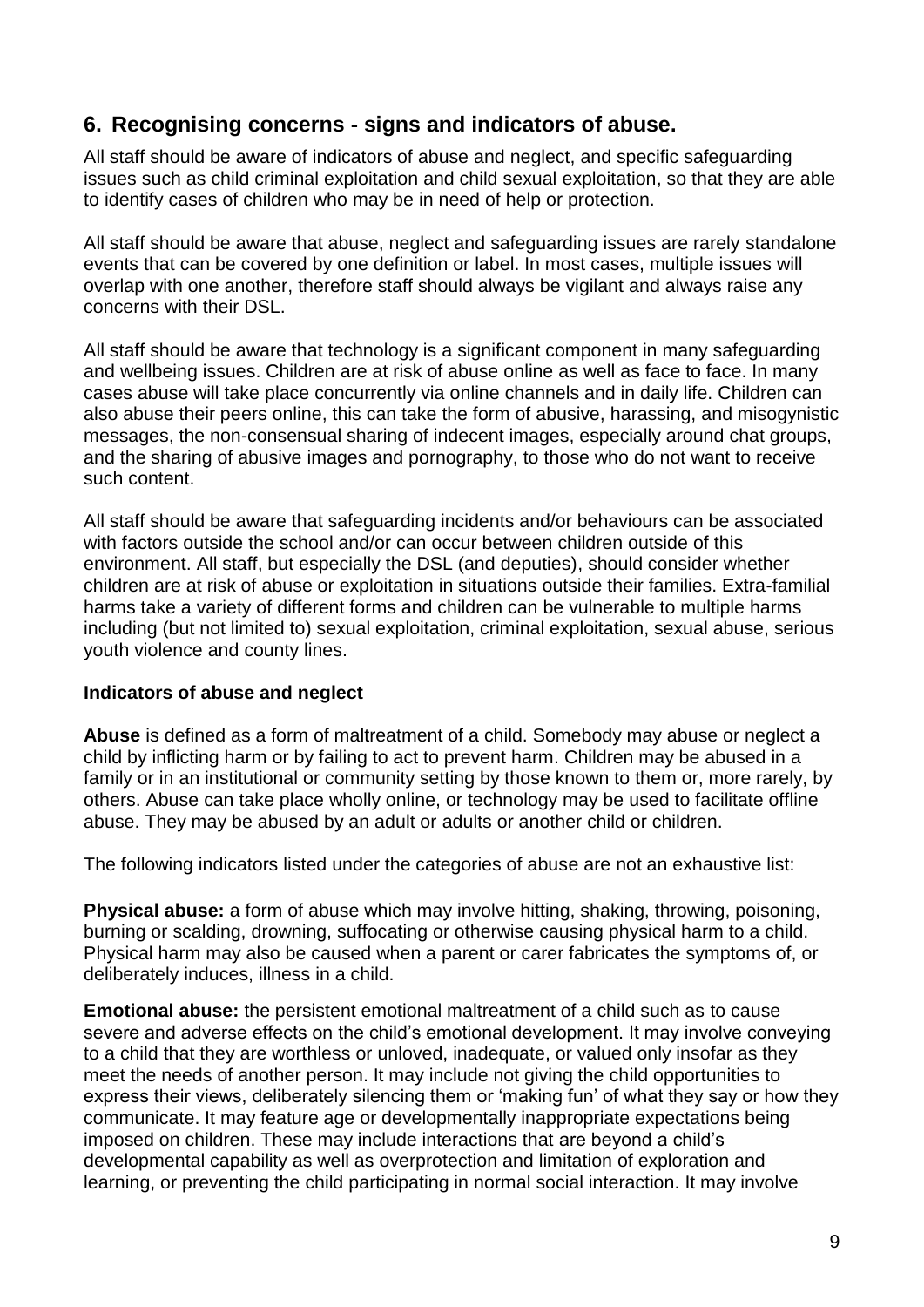seeing or hearing the ill-treatment of another. It may involve serious bullying (including cyberbullying), causing children frequently to feel frightened or in danger, or the exploitation or corruption of children. Some level of emotional abuse is involved in all types of maltreatment of a child, although it may occur alone.

**Sexual abuse:** involves forcing or enticing a child or young person to take part in sexual activities, not necessarily involving violence, whether or not the child is aware of what is happening. The activities may involve physical contact, including assault by penetration (for example rape or oral sex) or non-penetrative acts such as masturbation, kissing, rubbing and touching outside of clothing. They may also include non-contact activities, such as involving children in looking at, or in the production of, sexual images, watching sexual activities, encouraging children to behave in sexually inappropriate ways, or grooming a child in preparation for abuse (including via the internet). Sexual abuse is not solely perpetrated by adult males. Women can also commit acts of sexual abuse, as can other children. The sexual abuse of children by other children is a specific safeguarding issue (also known as peer on peer abuse) in education and all staff should be aware of it and of the school's policy and procedures for dealing with it. (See section 7: Specific safeguarding issues and Appendix A) *[schools should cross-reference their school policy/procedures for dealing with peer-on-peer abuse within the school's Child Protection and Safeguarding Policy)*

**Neglect**: the persistent failure to meet a child's basic physical and/or psychological needs, likely to result in the serious impairment of the child's health or development. Neglect may occur during pregnancy as a result of maternal substance abuse. Once a child is born, neglect may involve a parent or carer failing to: provide adequate food, clothing and shelter (including exclusion from home or abandonment); protect a child from physical and emotional harm or danger; ensure adequate supervision (including the use of inadequate care-givers); or ensure access to appropriate medical care or treatment. It may also include neglect of, or unresponsiveness to, a child's basic emotional needs.

(Source Keeping Children Safe in Education)

## **7. Specific safeguarding issues**

All staff should have an awareness of safeguarding issues that can put children at risk of harm. Behaviours linked to issues such as of drug taking, alcohol abuse, deliberately missing education and consensual and non-consensual sharing of nudes and semi-nudes images and/or videos can be signs that children are at risk. Other safeguarding issues all staff should be aware of include:

#### **Child sexual exploitation (CSE) and Child Criminal Exploitation (CCE)**

Both CSE and CCE are forms of abuse and both occur where an individual or group takes advantage of an imbalance of power to coerce, manipulate or deceive a child into taking part in sexual or criminal activity, in exchange for something the victim needs or wants, and/or for the financial advantage or increased status of the perpetrator or facilitator and/or through violence or the threat of violence. CSE and CCE can affect children, both male and female and can include children who have been moved (commonly referred to as trafficking) for the purpose of exploitation.

#### **Child Criminal Exploitation (CCE)**

Some specific forms of CCE can include children being forced or manipulated into transporting drugs or money through county lines, working in cannabis factories, shoplifting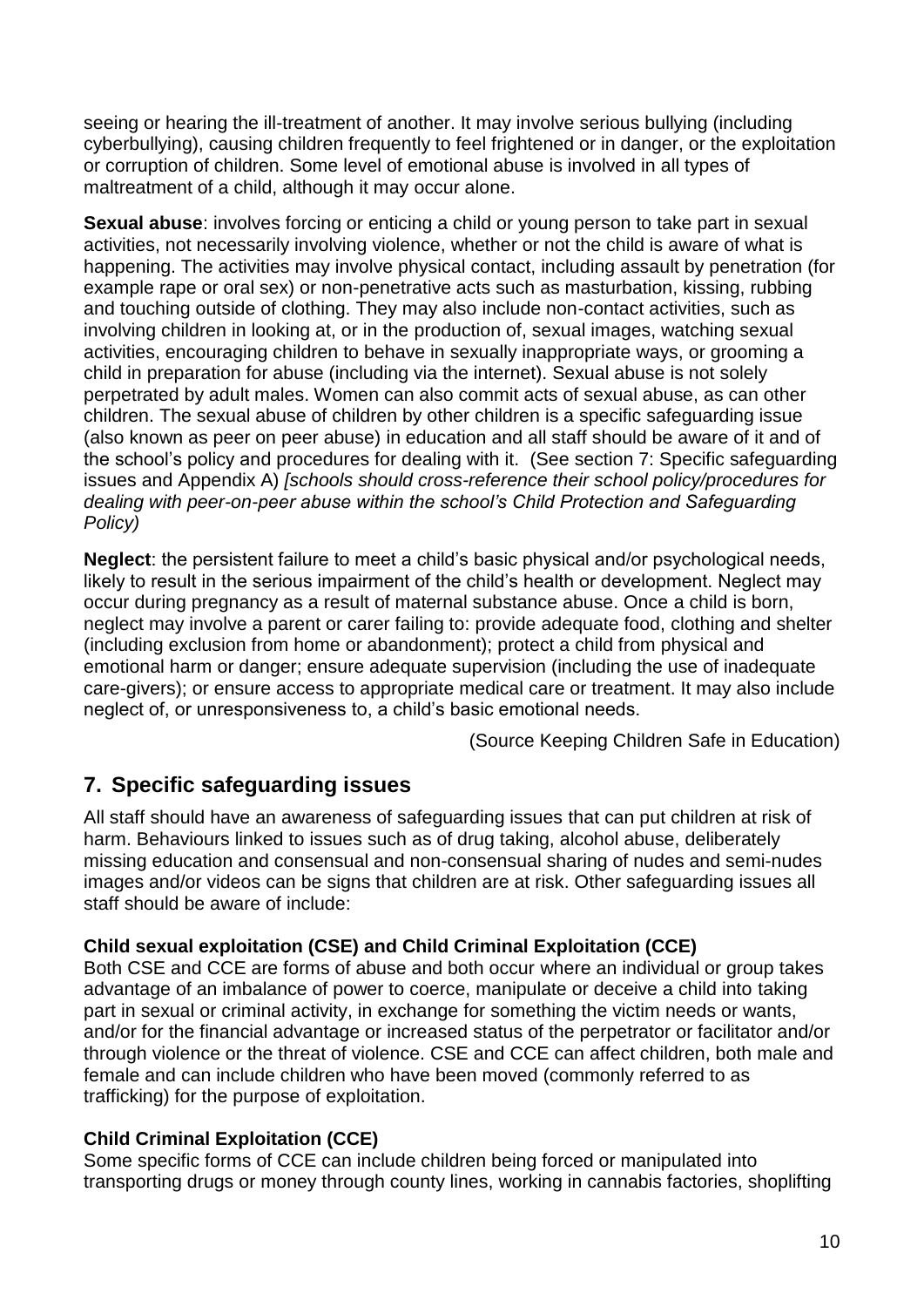or pickpocketing. They can also be forced or manipulated into committing vehicle crime or threatening/committing serious violence to others.

Children can become trapped by this type of exploitation as perpetrators can threaten victims (and their families) with violence, or entrap and coerce them into debt. They may be coerced into carrying weapons such as knives or begin to carry a knife for a sense of protection from harm from others. As children involved in criminal exploitation often commit crimes themselves, their vulnerability as victims is not always recognised by adults and professionals (particularly older children), and they are not treated as victims despite the harm they have experienced. They may still have been criminally exploited even if the activity appears to be something they have agreed or consented to.

It is important to note that the experience of girls who are criminally exploited can be very different to that of boys. The indicators may not be the same, however staff should be aware that girls are at risk of criminal exploitation too. It is also important to note that both boys and girls being criminally exploited may be at higher risk of sexual exploitation.

Further information about CCE including definitions and indicators in included in Appendix A

#### **Child Sexual Exploitation (CSE)**

CSE is a form of child sexual abuse. Sexual abuse may involve physical contact, including assault by penetration (for example, rape or oral sex) or nonpenetrative acts such as masturbation, kissing, rubbing, and touching outside clothing. It may include non-contact activities, such as involving children in the production of sexual images, forcing children to look at sexual images or watch sexual activities, encouraging children to behave in sexually inappropriate ways or grooming a child in preparation for abuse including via the internet.

CSE can occur over time or be a one-off occurrence, and may happen without the child's immediate knowledge e.g. through others sharing videos or images of them on social media.

CSE can affect any child, who has been coerced into engaging in sexual activities. This includes 16 and 17 year olds who can legally consent to have sex. Some children may not realise they are being exploited e.g. they believe they are in a genuine romantic relationship.

Further information about CSE including definitions and indicators is included in Appendix A

#### **Female Genital Mutilation (FGM)**

Whilst all staff should speak to the DSL (or deputy) with regard to any concerns about FGM, there is a specific legal duty on teachers<sup>5</sup>. If a teacher, in the course of their work in the profession, discovers that an act of FGM appears to have been carried out on a girl under the age of 18, the teacher must report this to the police. See Appendix A for further details.

#### **Mental Health**

<u>.</u>

All staff should be aware that mental health problems can, in some cases, be an indicator that a child has suffered or is at risk of suffering abuse, neglect or exploitation.

<sup>5</sup> Under section 5B(11) (a) of the Female Genital Mutilation Act 2003, 'teacher' means, in relation to England, a person within section  $141A(1)$  of the Education Act 2002 (persons employed or engaged to carry out teaching work at schools and other institutions in England)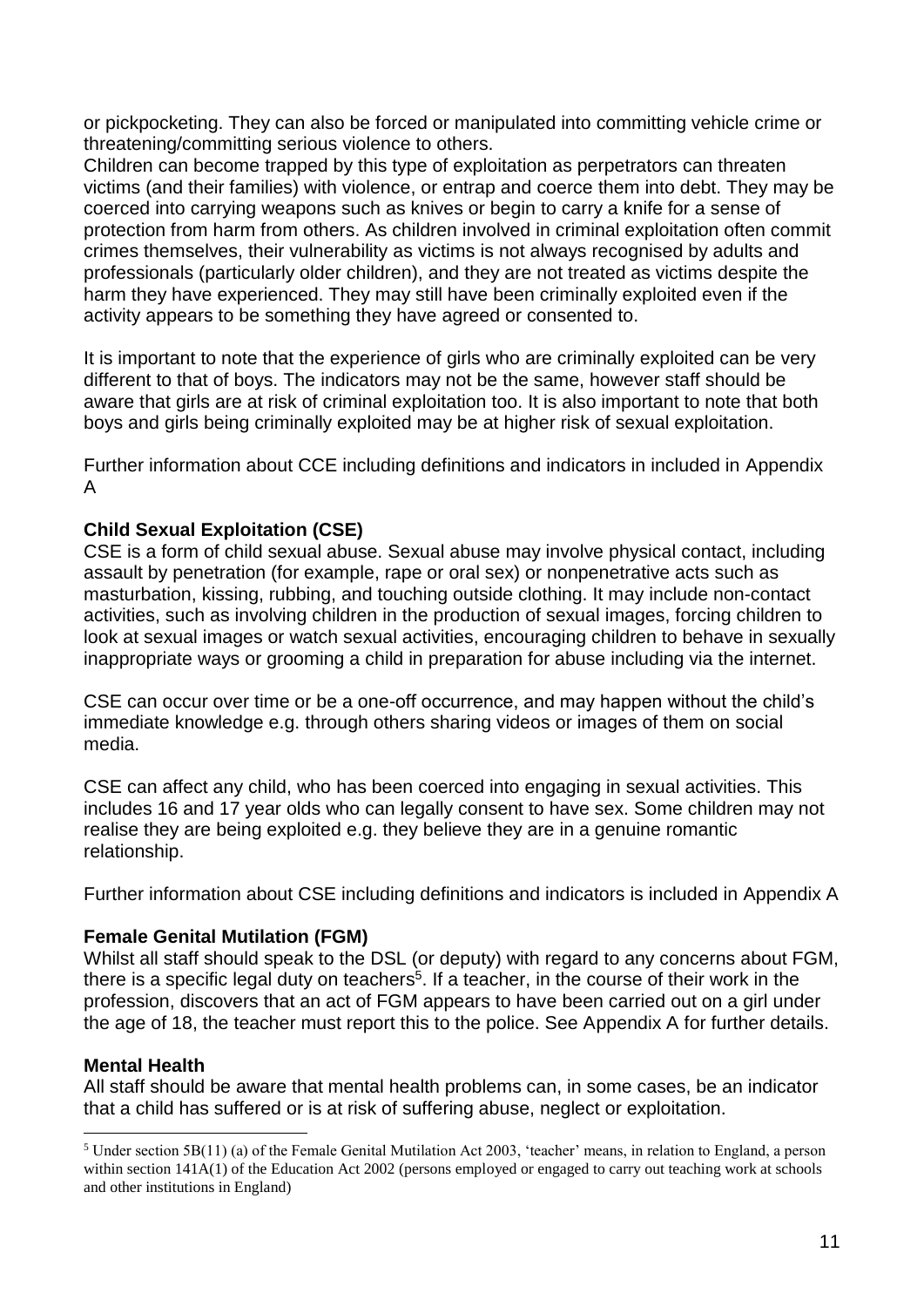Only appropriately trained professionals should attempt to make a diagnosis of a mental health problem. Education staff, however, are well placed to observe children day-to-day and identify those whose behaviour suggests that they may be experiencing a mental health problem or be at risk of developing one.

Where children have suffered abuse and neglect, or other potentially traumatic adverse childhood experiences, this can have a lasting impact throughout childhood, adolescence and into adulthood. It is key that staff are aware of how these children's experiences can impact on their mental health, behaviour and education.

Staff can access a range of advice to help them identify children in need of extra mental health support, this includes working with external agencies. More information can be found in the mental health and behaviour in schools guidance. *[Secondary schools only]* Public Health England has produced a range of resources to support secondary teachers to promote positive health, wellbeing and resilience among children. See Rise Above for links to all materials and lesson plans.

If staff have a mental health concern about a child that is also a safeguarding concern, immediate action should be taken, following the school's policy, and speaking to the DSL or a deputy.

#### **Peer on peer abuse**

All staff should be aware that children can abuse other children (often referred to as peer on peer abuse). And that it can happen both inside and outside of school and online. It is important that all staff recognise the indicators and signs of peer on peer abuse and know how to identify it and respond to reports.

All staff should understand, that even if there no reports in school it does not mean it's not happening, it may be the case that it is just not being reported. As such, it is important if staff have any concerns regarding peer on peer abuse they should speak to the DSL (or deputy).

It is essential that all staff understand the importance of challenging inappropriate behaviours between peers, many of which are listed below, that are actually abusive in nature. Downplaying certain behaviours, for example dismissing sexual harassment as "just banter", "just having a laugh", "part of growing up" or "boys being boys" can lead to a culture of unacceptable behaviours, an unsafe environment for children and in worst case scenarios a culture that normalises abuse leading to children accepting it as normal and not coming forward to report it.

Peer on peer abuse is most likely to include, but may not be limited to:

- bullying (including cyberbullying, prejudice-based and discriminatory bullying)
- Abuse in intimate personal relationships between peers
- physical abuse such as hitting, kicking, shaking, biting, hair pulling, or otherwise causing physical harm (this may include an online element which facilitates, threatens and/or encourages physical abuse)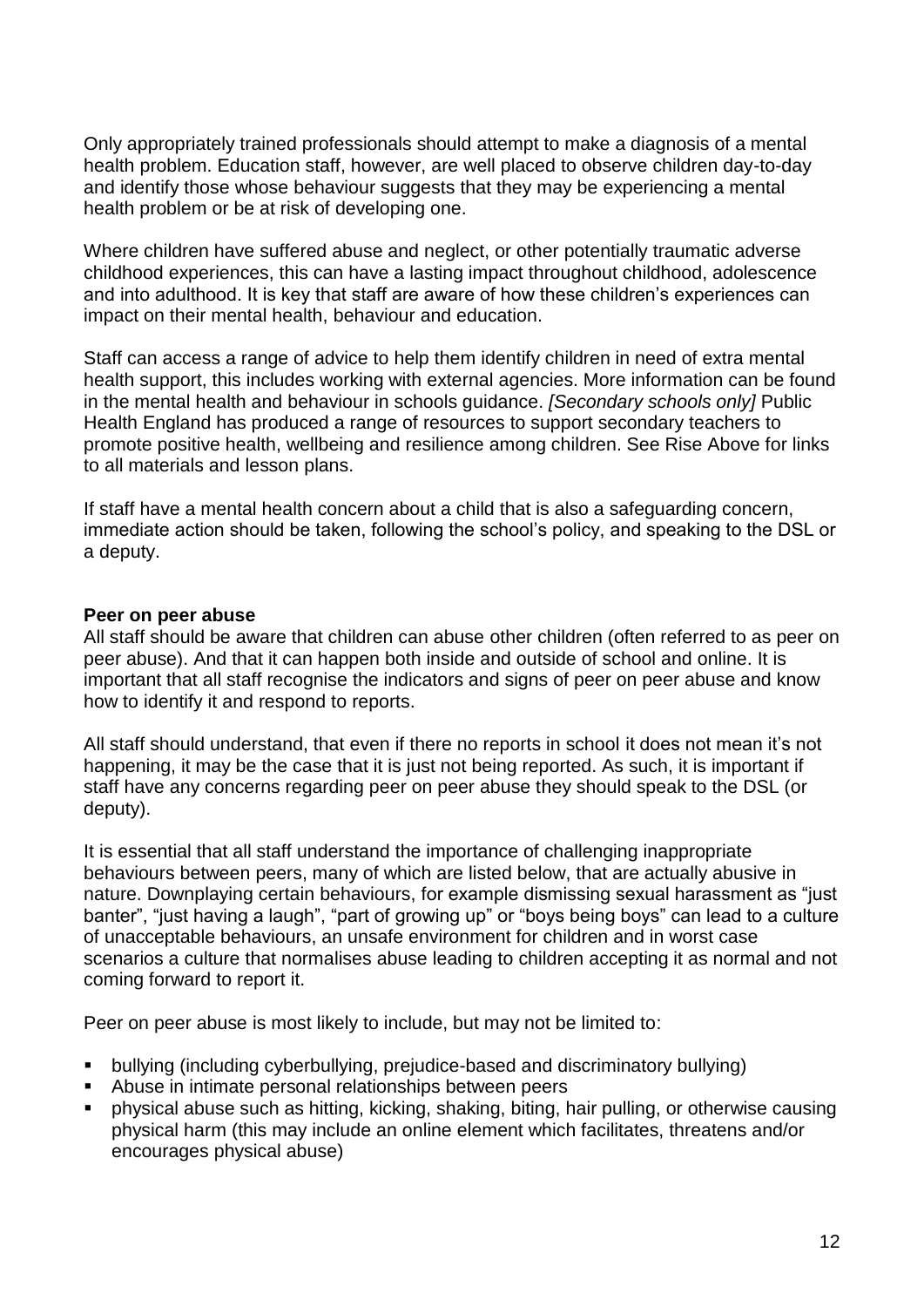- sexual violence, such as rape, assault by penetration and sexual assault (this may include an online element which facilitates, threatens and/or encourages sexual violence)
- sexual harassment, such as sexual comments, remarks, jokes and online sexual harassment, which may be stand-alone or part of a broader pattern of abuse.
- Causing someone to engage in sexual activity without consent, such as forcing someone to strip, touch themselves sexually, or to engage in sexual activity with a third party.
- Consensual and non-consensual sharing of nudes and semi nudes images and or videos<sup>6</sup> (also known as sexting or youth produced sexual imagery)
- upskirting, which typically involves taking a picture under a person's clothing without their permission, with the intention of viewing their genitals or buttocks to obtain sexual gratification, or cause the victim humiliation, distress or alarm; and
- initiation/hazing type violence and rituals (this could include activities involving harassment, abuse or humiliation used as a way of initiating a person into a group and may also include an online element)

All staff should be clear about the school's policy and procedures with regards to peer on peer abuse and the important role they have to play in preventing it and responding where they believe a child may be at risk from it. Staff will read Part 5 of KCSIE 2021.

#### **Serious violence**

1

All staff should be aware of the indicators which may signal that children are at risk from, or involved with, serious violent crime. These may include increased absence from school, a change in friendships or relationships with older individuals or groups, a significant decline in performance, signs of self-harm or a significant change in wellbeing, or signs of assault or unexplained injuries. Unexplained gifts or new possessions could also indicate that children have been approached by, or are involved with, individuals associated with criminal networks or gangs and may be at risk of criminal exploitation.

All staff should be aware of the range of risk factors which increase the likelihood of involvement in serious violence, such as being male, having been frequently absent or permanently excluded from school, having experienced child maltreatment and having been involved in offending, such as theft or robbery.

Advice for schools is provided in the [Home Office's Preventing youth](https://assets.publishing.service.gov.uk/government/uploads/system/uploads/attachment_data/file/418131/Preventing_youth_violence_and_gang_involvement_v3_March2015.pdf) violence and gang [involvement](https://assets.publishing.service.gov.uk/government/uploads/system/uploads/attachment_data/file/418131/Preventing_youth_violence_and_gang_involvement_v3_March2015.pdf) and its [Criminal exploitation of children and vulnerable adults: county lines](https://www.gov.uk/government/publications/criminal-exploitation-of-children-and-vulnerable-adults-county-lines)  [guidance](https://www.gov.uk/government/publications/criminal-exploitation-of-children-and-vulnerable-adults-county-lines) .

Further information about specific forms of abuse and safeguarding issues can be found in Appendix A. All staff should familiarise themselves with this.

## **8. Children potentially at greater risk of harm**

The governing body recognise that whilst all children should be protected there are some groups of children who are potentially at greater risk of harm and, in some cases, these children may find it difficult to communicate what is happening to them.

<sup>6</sup> UKCIS guidance: Sharing nudes and semi-nudes advice for education settings.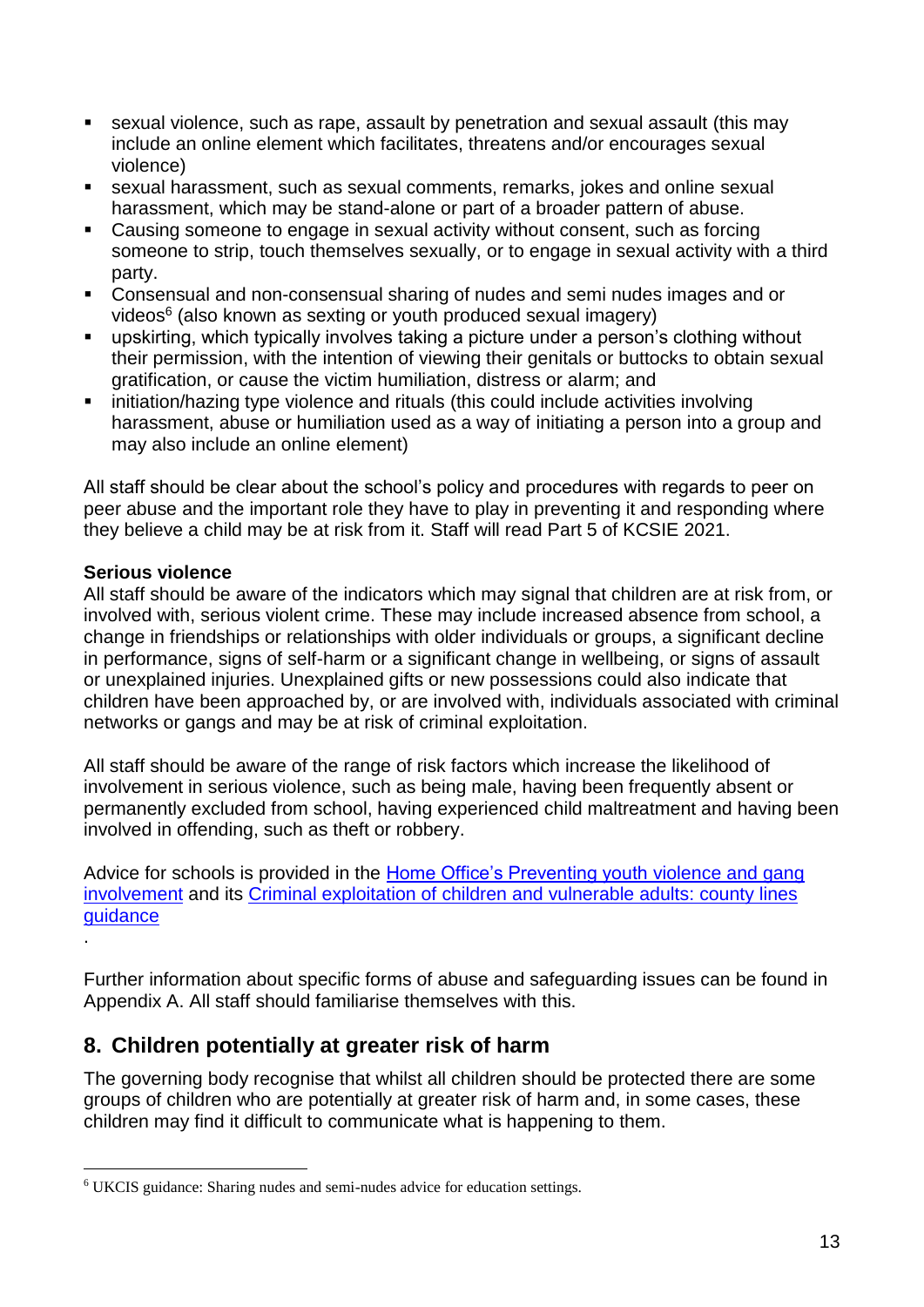#### **Children who need a social worker (Child in Need and Child Protection Plans)**

Children may need a social worker due to complex safeguarding or welfare needs. Children may need this help due to abuse, neglect and complex family circumstances. A child's experiences of adversity and trauma can leave them vulnerable to further harm, as well as educationally disadvantaged in facing barriers to attendance, education, behaviour and mental health.

The governing body expects that the Local Authority will share the fact a child has a social worker, and the DSL will hold and use this information so that decisions can be made in the best interests of the child's safety, welfare and educational outcomes. This should be considered as a matter of routine. There are clear powers to share this information under existing duties on both LAs and school to safeguard and promote the welfare of children.

Where children need a social worker, this should inform decisions about safeguarding (for example, responding to unauthorised absence or missing education where there are known safeguarding risks) and about promoting welfare (for example, considering the provision of pastoral and/or academic support, alongside action by statutory services.

#### **Children missing from education**

Children missing education, particularly persistently, can indicate a warning sign to a range of safeguarding issues including neglect, sexual abuse and child sexual and criminal exploitation.

It is important that the school's response to children missing from education supports identifying such abuse and also helps prevent the risk of them going missing in the future. This includes when problems are first emerging but also where children are already known to LA children's social care and need a social worker (such as on a child in need or child protection plan, or as a looked after child), where going missing from education may increase known safeguarding risks within the family or in the community. As such, all staff should be aware of the school's safeguarding response to children missing from education.

Further information and support includes:

- schools' duties regarding children missing education, including information schools must provide to the LA when removing a child from the school roll at standard and non-standard transition points can be found in the DfE's statutory guidance: [Children](https://assets.publishing.service.gov.uk/government/uploads/system/uploads/attachment_data/file/550416/Children_Missing_Education_-_statutory_guidance.pdf)  [Missing Education.](https://assets.publishing.service.gov.uk/government/uploads/system/uploads/attachment_data/file/550416/Children_Missing_Education_-_statutory_guidance.pdf)
- General information and advice for schools can be found in the Government's [Missing Children and Adults Strategy.](https://assets.publishing.service.gov.uk/government/uploads/system/uploads/attachment_data/file/117793/missing-persons-strategy.pdf)

#### **Elective Home Education**

Many home education children have an overwhelmingly positive learning experience. We would expect the parents' decision to home educate to be made with their child's best education at the heart of the decision. However, this is not the case for all, and home education can mean some children are less visible to the services that are there to keep them safe and supported in line with their needs.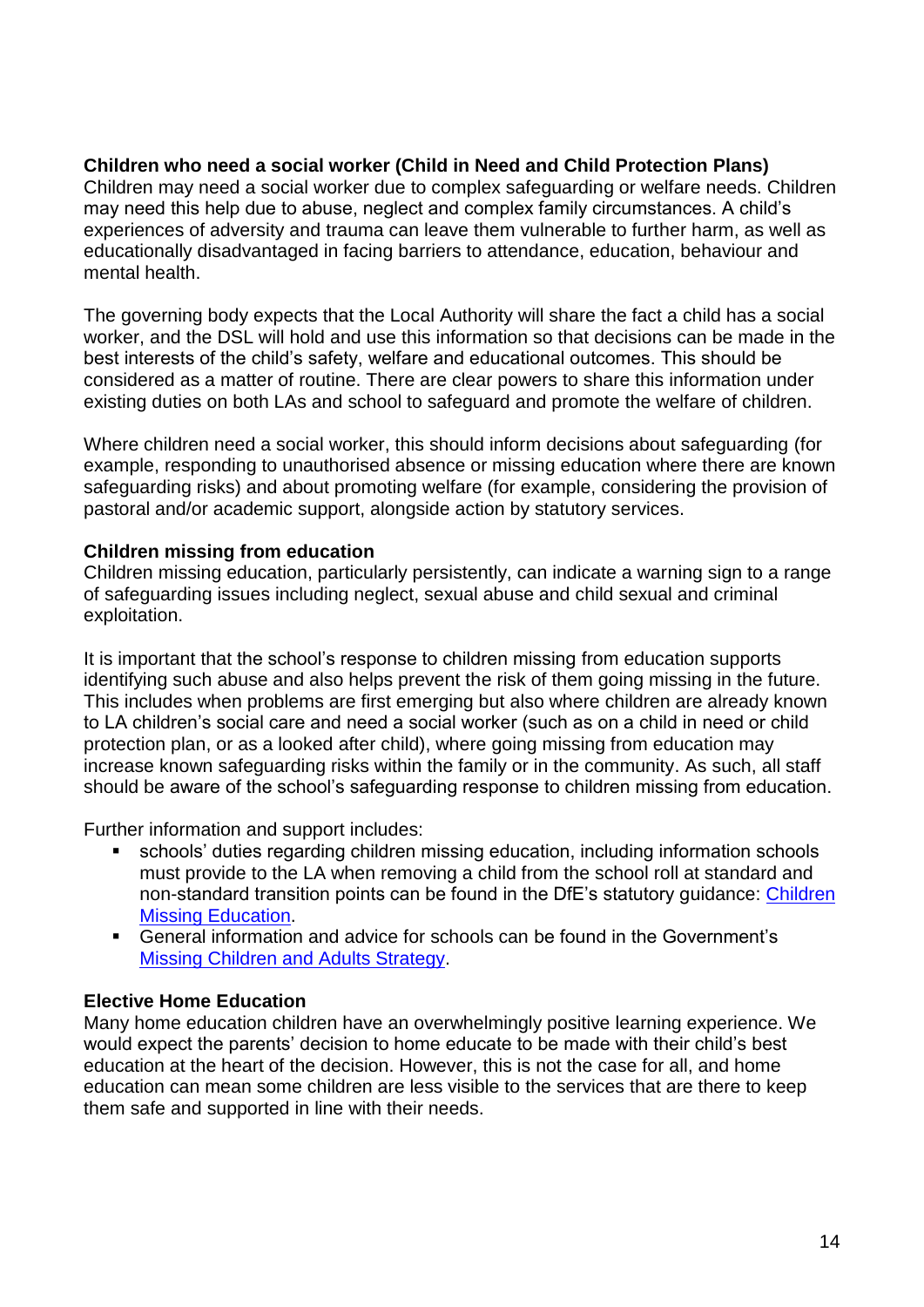Where a parent/carer has expressed their intention to remove a child from school with a view to educating at home, the school will work together with the LA and other key professionals to coordinate a meeting with parents/carers where possible.

Ideally this would be before a final decision has been made to, to ensure the parents/carers have considered what is in the best interests of each child. This is particularly important where a child has SEND, is vulnerable, and/or has a social worker.

#### **Children requiring mental health support**

Mental health problems can, in some cases, be an indicator that a child has suffered or is at risk of suffering abuse, neglect or exploitation.

The governing body/proprietor will ensure there is a clear system and process in place for identifying possible mental health problems, including routes to escalate, and a clear referral and accountability system. *[school systems and processes for identification and routes to escalation should be included in the Procedures section of your CP policy].*

Staff can access further advice in a DfE guidance documents [Preventing and tackling](https://assets.publishing.service.gov.uk/government/uploads/system/uploads/attachment_data/file/623895/Preventing_and_tackling_bullying_advice.pdf)  [bullying, mental health and behaviour in schools](https://assets.publishing.service.gov.uk/government/uploads/system/uploads/attachment_data/file/623895/Preventing_and_tackling_bullying_advice.pdf) and [mental health and behaviour in](https://assets.publishing.service.gov.uk/government/uploads/system/uploads/attachment_data/file/755135/Mental_health_and_behaviour_in_schools__.pdf)  [schools](https://assets.publishing.service.gov.uk/government/uploads/system/uploads/attachment_data/file/755135/Mental_health_and_behaviour_in_schools__.pdf) which set out how staff can help prevent mental health problems by promoting resilience as part of an integrated, whole school approach to social and emotional wellbeing, which is tailored to the needs of pupils.

*If there is a senior mental health lead role in school, t*he school's senior mental health lead will be a member of, or be supported by, the senior leadership team.

#### **Looked after children and previously looked after children.**

The most common reason for children becoming looked after is as a result of abuse and/or neglect. The governing body will ensure staff have the skills, knowledge and understanding to keep looked after children safe.

The governing body will ensure there are arrangements in place so that appropriate staff have the information they need in relation to a child's looked after legal status (whether they are looked after under voluntary arrangements with consent of parents, or on an interim or full care order) and the child's contact arrangements with birth parents or those with parental responsibility.

Appropriate staff will also have information about the child's care arrangements and the levels of authority delegated to the carer by the authority looking after the child. The DSL should have the details of the child's social worker and the name of the virtual school head in the authority that looks after the child.

A previously looked after child potentially remains vulnerable and all staff should have the skills, knowledge and understanding to keep previously looked after children safe. The governing body recognise that when dealing with looked after children and previously looked after children, it is important that all agencies work together and prompt action is taken when necessary to safeguard these children, who are a particularly vulnerable group.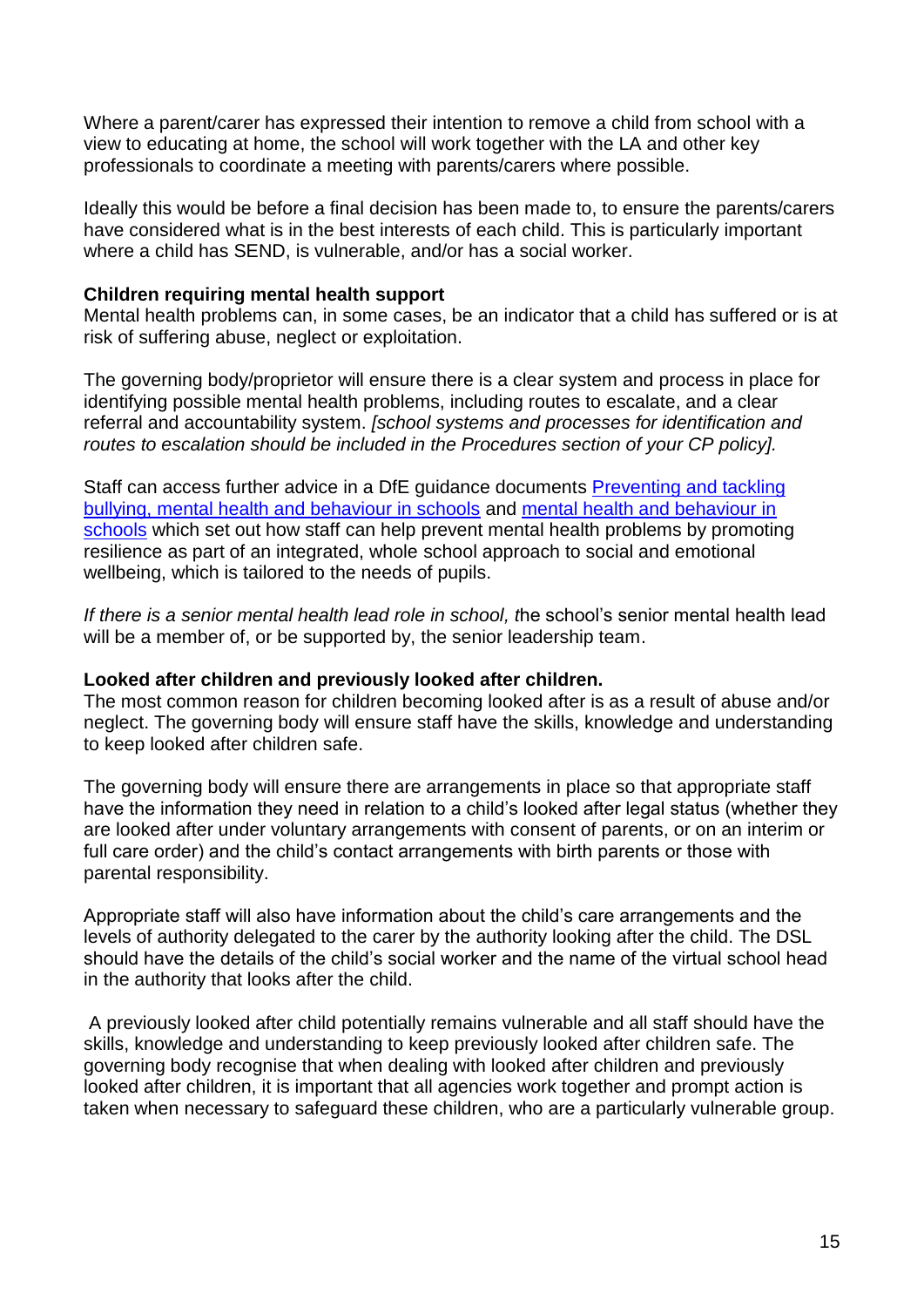**Children with SEN and disabilities, and/or physical health issues** can face additional safeguarding challenges, both in terms of their vulnerability and also in terms of being able to report abuse.

Staff should avoid making assumptions that indicators of possible abuse such as behaviour, mood and injury may relate to the child's disability or medical condition without further exploration.

Staff should also be aware that these children may be more prone to peer group isolation or bullying (including prejudice-based bullying) than other children. Similarly, staff should be aware of the potential for children with SEND or certain medical conditions being disproportionately impacted by behaviours such as bullying without outwardly showing signs or being able to communicate how they are feeling.

## **9. Curriculum**

The governing body will ensure that children and young people are taught about safeguarding, including online safety, through teaching and learning opportunities as part of a broad and balanced curriculum. This is in order to help children stay safe, recognise when they do not feel safe and identify who they might or can talk to. Staff recognise that a one size fits all approach may not be appropriate for all children, and a more personalised or contextualised approach for more vulnerable children, victims of abuse and some SEND children might be needed.

Opportunities to teach safeguarding may include covering relevant issues through Relationships Education *(primary schools)* and Relationships and Sex Education (also known as Sex and Relationship Education) *(secondary schools)* and through Health Education *(all pupils in state funded schools) and/or* Personal, Social, Health and Economic education (PHSE).<sup>7</sup>

The governing body will also ensure there is a comprehensive curriculum response to esafety issues, enabling children and young people and their parents to learn about the risks of new technologies, communication and social media and how to use these responsibly.

The school will ensure that there are appropriate filters and monitoring systems in place to safeguard children and young people from potentially harmful and inappropriate online material.

## **10. Online safety**

The use of technology has become a significant component of many safeguarding issues such as child sexual exploitation, radicalisation and sexual predation and technology often provides the platform that facilitates such harm.

The governing body has had due regard to the additional information and support set out in KCSiE and ensures that the school has a whole school approach to online safety and has a

<sup>&</sup>lt;u>.</u>  $7$  The government has made regulations which will make the subjects of Relationships Education (for all primary pupils) and Relationships and Sex Education (for all secondary pupils) and Health Education (for all pupils in state funded schools) mandatory from September 2020.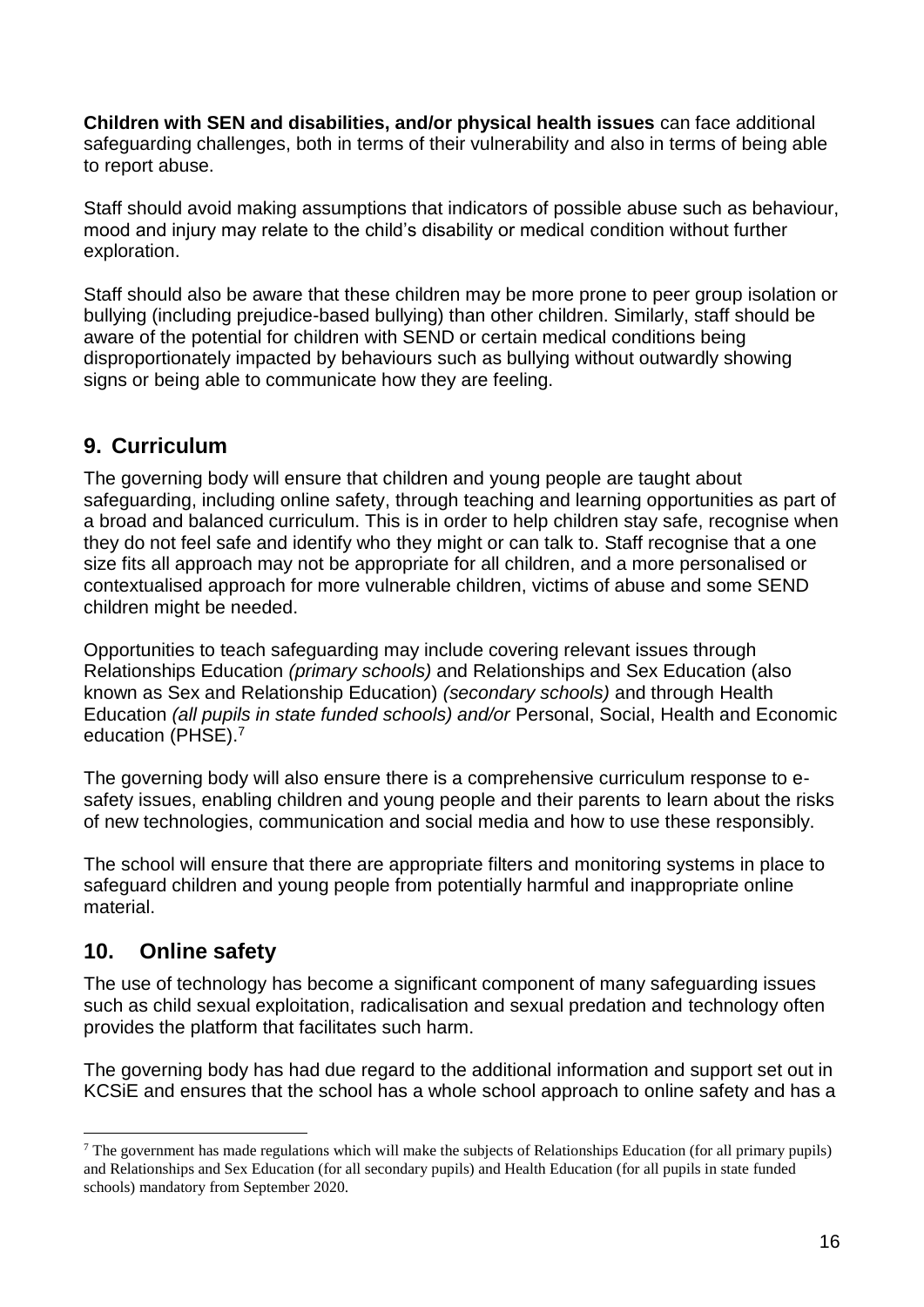clear policy on use of communications technology in school. Online safety will be a running and interrelated theme when devising and implementing policies and procedures. This will include considering how online safety is reflected in all relevant policies and whilst planning the curriculum, any teacher training, the role of the DSL and any parental engagement.

It is essential that children are safeguarded from potentially harmful and inappropriate online material. The school adopts a whole school approach to online safety to protect and educate pupils and staff in their use of technology, and establishes mechanisms to identify, intervene in, and escalate any concerns as appropriate.

Online safety issues can be categorised into four areas of risk:

- Content: being exposed to illegal, inappropriate or harmful content, for example, pornography, fake news, racism, misogyny, self-harm, suicide, anti-Semitism, or radicalisation or extremism;
- Contact: being exposed to harmful online interaction with other users, for example, peer to peer pressure, commercial advertising, and adults posing as children or young adults with the intention to groom or exploit them for sexual, criminal, financial or other purposes;
- Conduct: personal online behaviour that increases the likelihood of, or causes, harm, for example, making, sending and receiving explicit images (e.g. consensual and nonconsensual sharing of nudes and semi-nudes and/or pornography, sharing other explicit images, and online bullying); and
- Commerce: risks such as online gambling, inappropriate advertising, phishing and/or financial scams. If staff feel that either they or pupils are at risk this should be reported to the Anti-Phishing Working Group (https://apwg.org/).

The governing body will ensure that an annual review is undertaken of the school's approach to online safety, supported by an annual risk assessment that considers and reflects the risks pupils face online.

School staff can access resources, information and support as set out in Annex D of KCSiE.

## **11. Procedures**

If staff notice any indicators of abuse/neglect or signs that a child or young person may be experiencing a safeguarding issue they should record their concerns on a school recording form for safeguarding concerns and pass it to the DSL without delay. A suggested recording form is included at Appendix B

#### **What to do if you are concerned.**

If a child makes an allegation or disclosure of abuse against an adult or other child or young person, it is important that you:

- Stay calm and listen carefully;
- Accept what is being said;
- **EXECUTE:** Allow the child/young person to talk freely  $-$  do not interrupt or put words in the child/young person's mouth;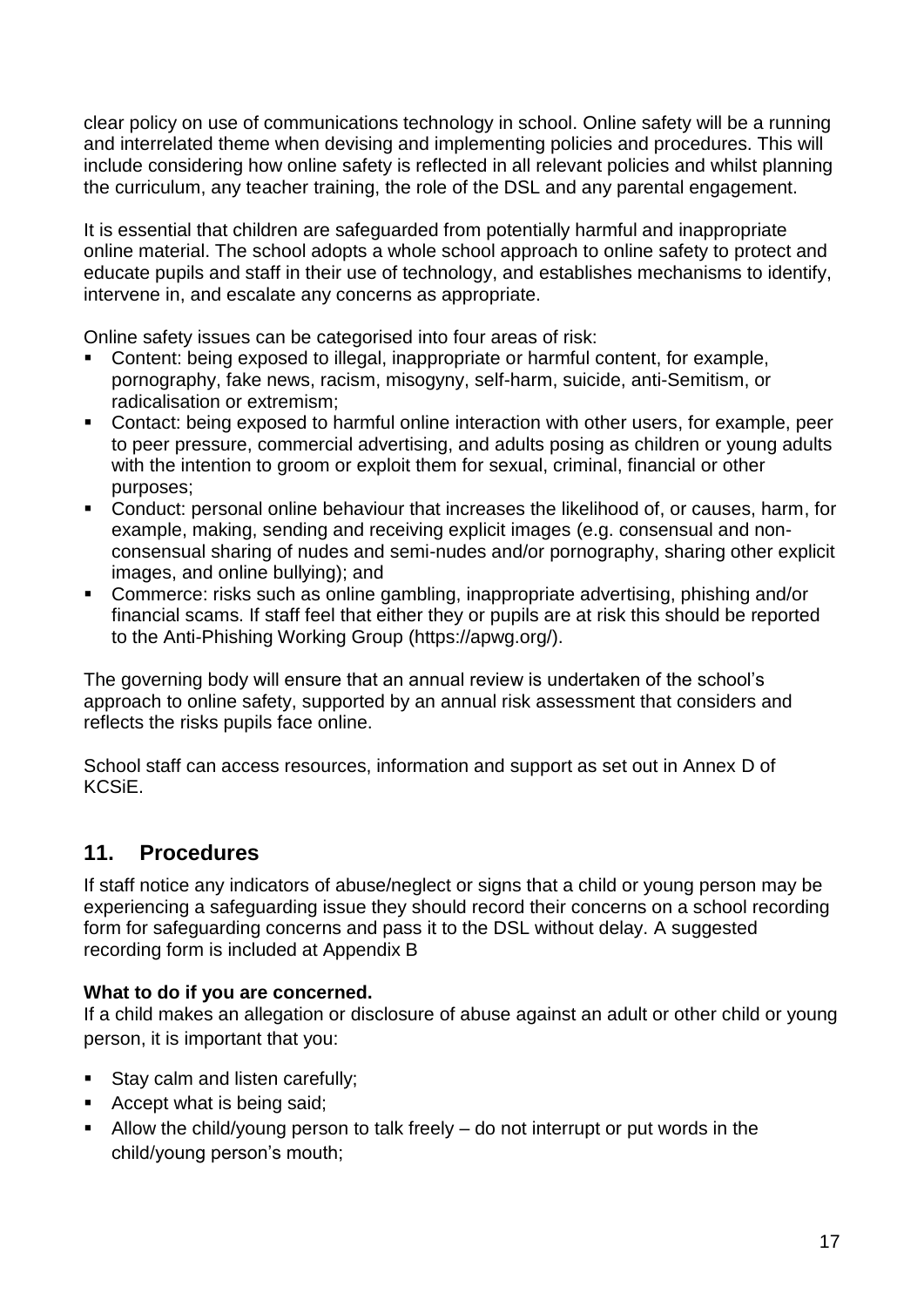- Only ask questions when necessary to clarify, do not investigate or ask leading questions;
- Reassure the child, but don't make promises which it might not be possible to keep;
- Do not promise confidentiality;
- Emphasise that it was the right thing to tell someone;
- Reassure them that what has happened is not their fault;
- Do not criticise the perpetrator;
- Explain what has to be done next and who has to be told;
- Make a written record, which should be signed and include the time, date and your position in school;
- Do not include your opinion without stating it is your opinion;
- Pass the information to the DSL or alternate without delay
- Consider seeking support for yourself and discuss this with the DSL as dealing with a disclosure can be distressing.

When a record of a safeguarding concern is passed to the DSL, the DSL will record the time and date the record of concern was received. The DSL will assess the concern and, taking into account any other safeguarding information known about the child/young person, consider whether it suggests that the threshold of significant harm, or risk of significant harm, has been reached. If the DSL is unsure whether the threshold has been met, they will contact the MASH Professional Consultation Line for advice (0345 606 1499). Where appropriate, the DSL will complete and submit the SSP multi agency referral form (MARF) [\(available on the SSP](https://earlyhelpportal.suffolk.gov.uk/web/portal/pages/marf#h1) website)<sup>8</sup>.

Where the DSL believes that a child or young person may be at imminent and significant harm risk of harm they should call Customer First immediately and then complete the SSP MARF within 24 hours to confirm the referral. In these circumstances, it is important that any consultation should not delay a referral to Customer First.

Where a safeguarding concern does not meet the threshold for completion of a MARF, the DSL should record how this decision has been reached and should consider whether additional needs of the child have been identified that might be met by a coordinated offer of early help.

School staff might be required to contribute to multi-agency plans to provide additional support to children. This might include attendance at child protection conferences or core group meetings. The school is committed to providing as much relevant up to date information about the child as possible, including submitting reports for child protection conferences in advance of the meeting in accordance with SSP procedures and timescales.

Where reasonably possible, the school is committed to obtaining more than one emergency contact number for each pupil.

School staff must ensure that they are aware of the procedure to follow when a child goes missing from education. Registers are taken twice daily. Where pupils are recorded as

<sup>1</sup>  $8$  N.B. The exception to this process will be in those cases of known FGM where there is a mandatory requirement for the teacher to report directly to the police, although the DSL should also be made aware.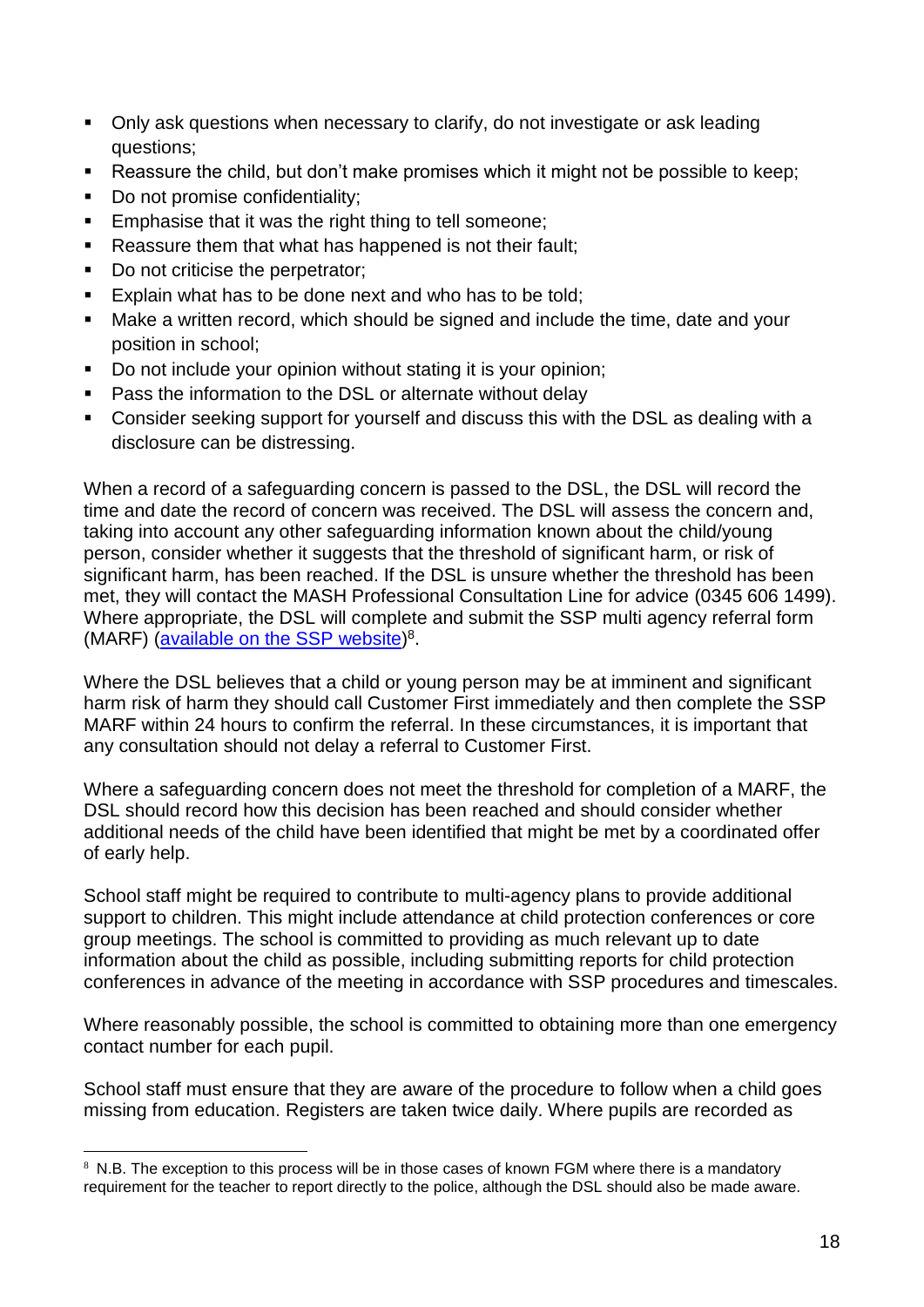absent, and no notification has been received by the school office, telephone calls are made to parents/carers. Detailed records are kept of attendance and liaison with EWO occurs each half term with a focus on children with 90% or less attendance. Further information can be found in Appendix A.

Where a child reports an incident of peer on peer abuse will be responded to and recorded on the school's monitoring and recording system (CPOMS). Decisions made by the school will be on a case-by-case basis (para438 KSCIE 2021). All victims will be reassured that they are being taken seriously. A decision will be made whether the incident will be managed internally (para 451) but all responses will be underpinned by the principle that there is a zero tolerance to sexual violence and sexual harassment. It never acceptable and will not be tolerated.

## **12. Information sharing, record keeping and confidentiality**

Information sharing is vital in safeguarding children by identifying and tacking all forms of abuse and neglect, and in promoting children's welfare, including their educational outcomes. Schools have clear powers to share, hold and use information for these purposes.

As part of meeting a child's needs, the school understands that it is critical to recognise the importance of information sharing between professionals and local agencies and will contribute to multi-agency working in line with Working Together to Safeguard Children. Where there are concerns about the safety of a child, the sharing of information in a timely and effective manner between organisations can reduce the risk of harm. Whilst the Data Protection Act 2018 places duties on organisations and individuals to process personal information fairly and lawfully, it is not a barrier to sharing information where the failure to do so would result in a child or vulnerable adult being placed at risk of harm. Similarly, human rights concerns, such as respecting the right to a private and family life would not prevent sharing where there are real safeguarding concerns. Staff should not assume a colleague or another professional will take action and share information that might be critical in keeping children safe. Staff will have regard to the Government guidance: [Information sharing: advice for practitioners providing safeguarding services](https://assets.publishing.service.gov.uk/government/uploads/system/uploads/attachment_data/file/721581/Information_sharing_advice_practitioners_safeguarding_services.pdf) to children, [young people, parents and carers w](https://assets.publishing.service.gov.uk/government/uploads/system/uploads/attachment_data/file/721581/Information_sharing_advice_practitioners_safeguarding_services.pdf)hich supports staff who have to make decisions about sharing information. This advice includes the seven golden rules for sharing information and considerations with regard to the Data Protection Act 2018 and General Data Protection Regulation (GDPR). If in any doubt about sharing information, staff should speak to the DSL or a deputy.

Well-kept records are essential to good child protection practice. All concerns, discussions and decisions made and the reasons for those decisions should be recorded in writing. At Worlingham CEVC Primary School an online recording system is used (CPOMS) to record all incidents. If in doubt about recording requirements, staff should discuss with the DSL.

The school recognises that confidentiality should be maintained in respect of all matters relating to child protection. Information on individual child protection cases may be shared by the DSL or alternate DSL with other relevant members of staff. This will be on a 'need to know' basis and where it is in the child's best interests to do so.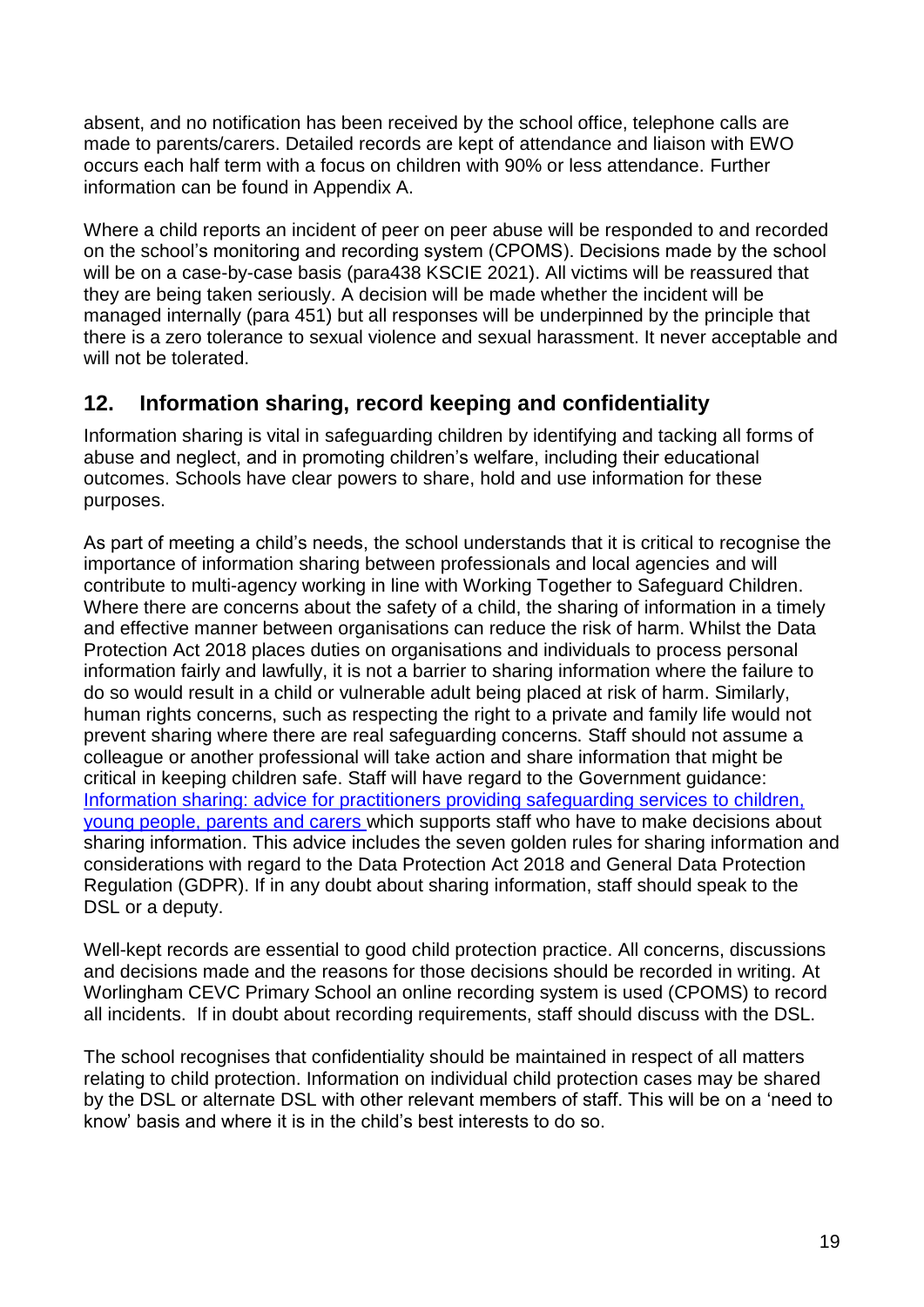A member of staff must never guarantee confidentiality to anyone about a safeguarding concern (including parents / carers or pupils), or promise a child to keep a secret which might compromise the child's safety or wellbeing.

As well as allowing for information sharing, in circumstances where it is warranted because it would put a child at risk of serious harm, the DPA 2018 and the GDPR allow schools to withhold information. This may be particularly relevant where a child is affected by domestic abuse perpetuated by a parent or carer.

Ordinarily, the school will always undertake to share its intention to refer a child to Social Care with their parents /carers unless to do so could put the child at greater risk of harm, or impede a criminal investigation. If in doubt, staff will consult with the MASH Professional Consultation Line on this point.

The school will have regard to [SCC Guidance for schools on maintaining and transferring](file://///wor2k12/Users$/Teachers/mbrown/Downloads/wa_29-8-2019-101753_Guidance_for_schools_on_maintaining_pupil_safeguarding_Sept_2019.pdf)  [pupil safeguarding/child protection records.](file://///wor2k12/Users$/Teachers/mbrown/Downloads/wa_29-8-2019-101753_Guidance_for_schools_on_maintaining_pupil_safeguarding_Sept_2019.pdf) Where a child leaves the school, the DSL will ensure their child protection file is transferred to the new school as soon as possible (within 5 days for an in-year transfer or within the first 5 days of the start of a new term). The file will be transferred separately from the main pupil file, ensuring secure transit, and confirmation of receipt should be obtained.

### **13. Managing allegations made against teachers, including supply teachers, other staff, volunteers and contractors**

The school will follow the SSP Arrangements for Managing Allegations of Abuse Against [People Who Work With Children or Those Who Are in A Position of Trust](https://suffolksp.org.uk/assets/Working-with-Children-Adults/LADO/2019-12-10-Arrangements-for-Managing-Allegations-of-Abuse-v9.pdf) if an allegation is made against an adult in a position of trust.

An allegation is any information which indicates that a member of staff /volunteer may have:

- behaved in a way that has harmed a child, or may have harmed a child;
- possibly committed a criminal offence against or related to a child; or
- behaved towards a child or children in a way that indicates he/she may pose a risk of harm to children; and/or
- **E** behaved or may have behaved in a way that indicates they may not be suitable to work with children.

This applies to any child the member of staff, supply teacher, volunteer or contractor has contact with in their personal, professional or community life. It also applies regardless of whether the alleged abuse took place in our school.

If any member of staff has concerns that a colleague, supply teacher, volunteer or contractor might pose a risk to children, it is their duty to report these to the headteacher. Where the concerns or allegations are about the headteacher, these should be referred to the Chair of Governors.

The headteacher/Chair of Governors should report the concern to the Local Authority Designated Officer (LADO) within one working day.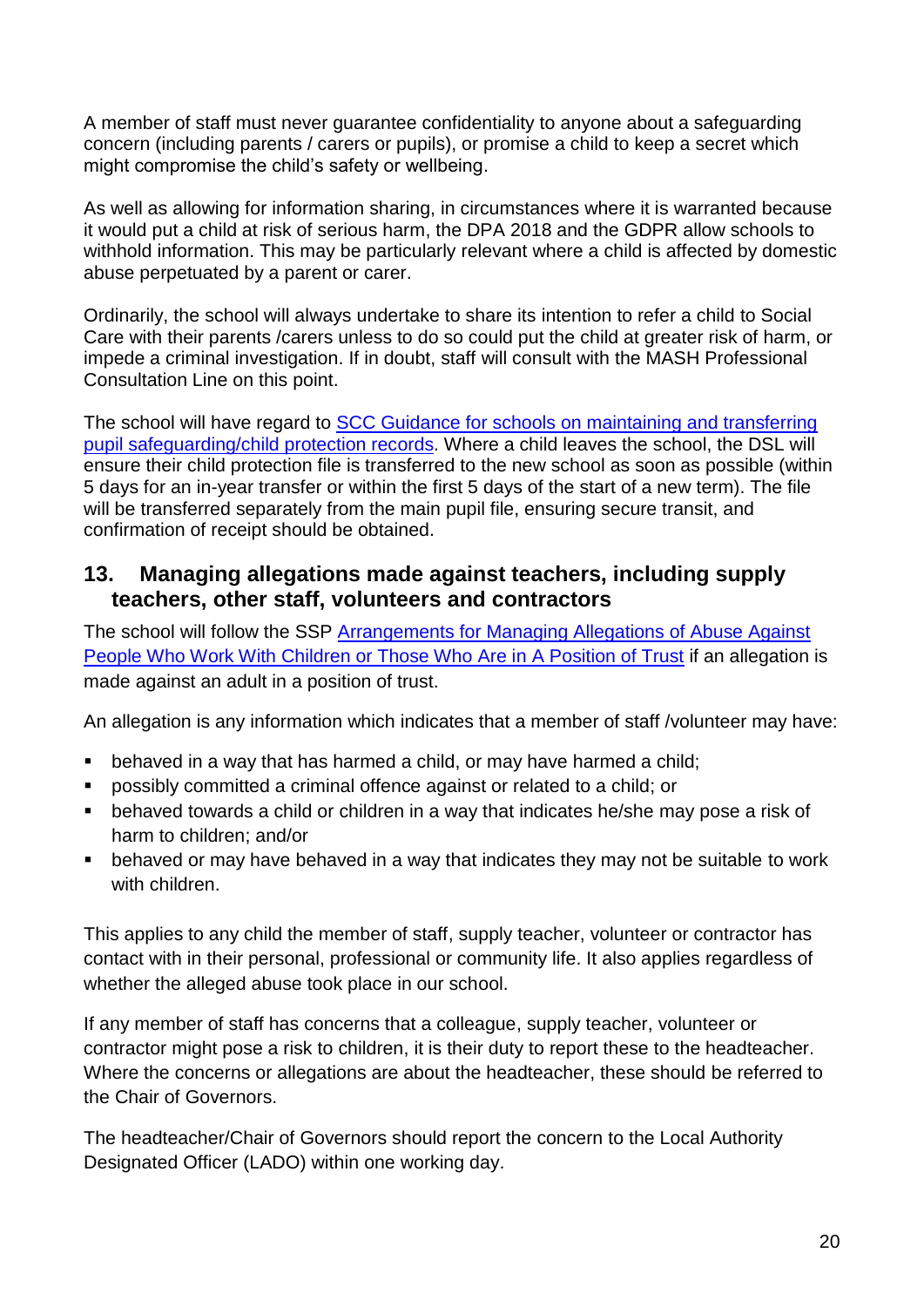The corporate director for Children and Young People's Services, has identified dedicated staff to undertake the role of LADO. LADOs can be contacted via email on [LADO@suffolk.gov.uk](mailto:LADO@suffolk.gov.uk) or by using the LADO central telephone number: **0300 123 2044** for allegations against all staff and volunteers.

## **14. Use of school premises for non-school activities**

The governing body will ensure that where school facilities/premises are hired or rented out to organisations or individuals, sports associations or service providers to run community or extra-curricular activities appropriate arrangements are in place to keep children safe.

The governing body will seek assurance that the body concerned has appropriate child protection and safeguarding policies and procedures in place, including inspecting these as needed. Arrangements will also be put in place for the body hiring or renting the school facilities or premises to liaise with the school on these matters where appropriate.

Where a lease or hire agreement is entered into the governing body will ensure safeguarding requirements are included as a condition of use and occupation of the premises; this will make clear that any failure to comply would lead to termination of the agreement.

## **15. Whistleblowing**

The governing body recognises that children cannot be expected to raise concerns in an environment where staff fail to do so.

Whistleblowing is 'making a disclosure in the public interest' and occurs when a worker (or member of the wider school community) raises a concern about danger or illegality that affects others, for example, pupils in the school or members of the public.

All staff should be aware of their duty to raise concerns, where they exist, about the management of child protection, which may include the attitude or actions/inactions of colleagues, poor or unsafe practice and potential failures in the school's safeguarding arrangements.

The governing body would wish for everyone in the school community to feel able to report any child protection/safeguarding concerns through existing procedures within school, including the whistleblowing procedure adopted by governors where necessary (a model Whistleblowing policy is available from Schools' Choice where schools buy into that service). However, for members of staff who do not feel able to raise such concerns internally, there is a NSPCC whistleblowing helpline. Staff can call 0800 028 0285 (line available from 8.00am to 8.00pm, Monday to Friday) or email: [help@nspcc.org.uk](mailto:help@nspcc.org.uk)

## **16. Useful Contacts:**

Multi-agency Safeguarding Hub (MASH) Professional Helpline: 0345 606 [1499](tel:00443456061499)

Customer First (Professional Referral Line) for use in emergencies only: [0345](tel:00443456066167) 606 6167

Customer First: 0808 800 4005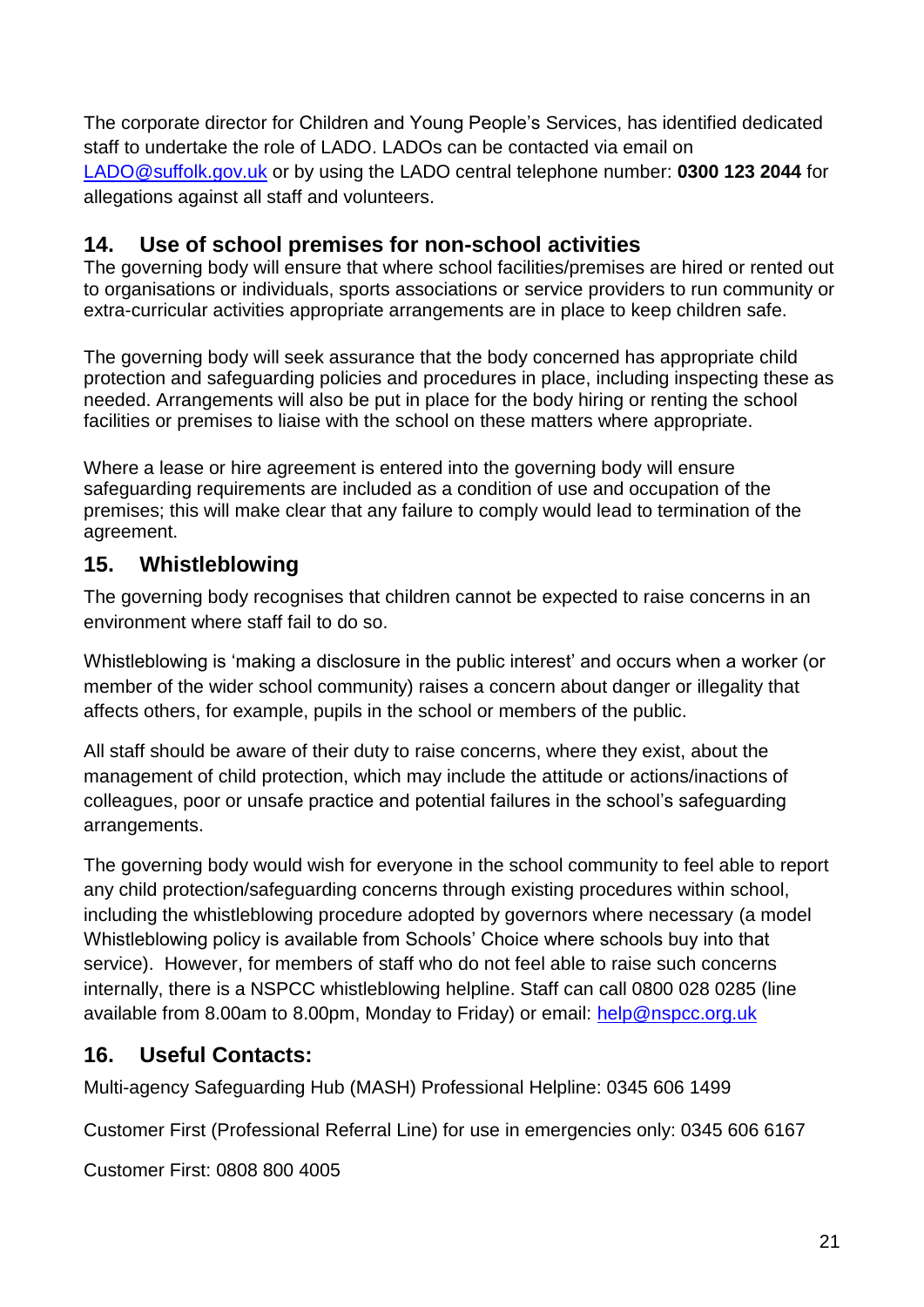Police (emergency only): 999

Suffolk Police main switchboard: 01473 613500

Suffolk Police Cybercrime Unit: 101

Suffolk Local Safeguarding Partnership [www.suffolksp.org.uk](http://www.suffolksp.org.uk/)

Suffolk County Council: [www.suffolk.gov.uk/community-and-safety/staying-safe-online/e](http://www.suffolk.gov.uk/community-and-safety/staying-safe-online/e-safer-suffolk/)[safer-suffolk/](http://www.suffolk.gov.uk/community-and-safety/staying-safe-online/e-safer-suffolk/)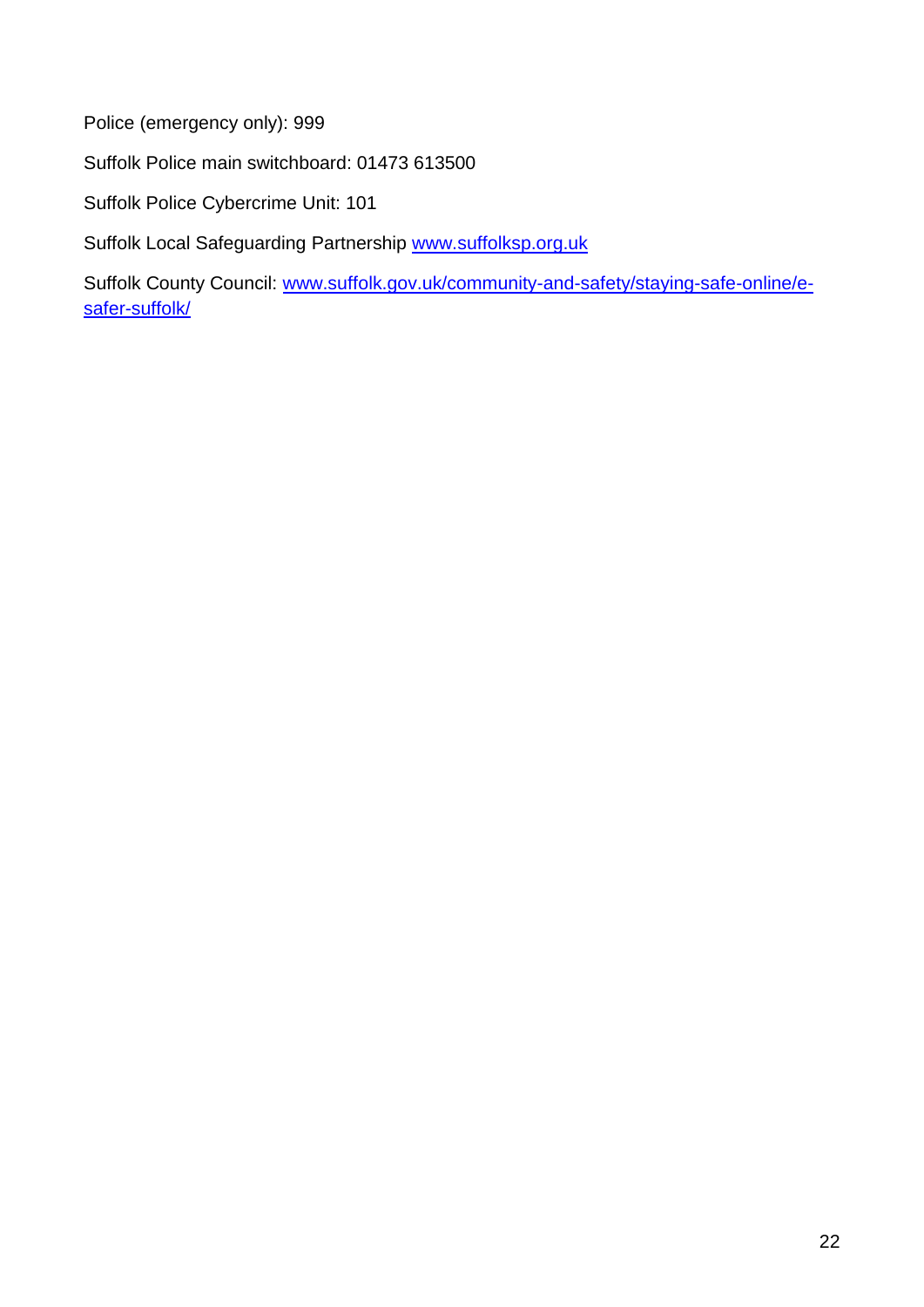## **17. Appendix A**

#### **Further information on specific safeguarding issues** (source: Annex B, KCSiE)

#### **Child abduction and community safety incidents**

Child abduction is the unauthorised removal or retention of a minor from a parent or anyone with legal responsibility for the child. Child abduction can be committed by parents or other family members; by people known but not related to the victim (such as neighbours, friends and acquaintances; and by strangers.

Other community safety incidents in the vicinity of a school can raise concerns amongst children and parents, for example, people loitering nearby or unknown adults engaging children in conversation.

As children get older and are granted more independence (for example, as they start walking to school on their own) it is important they are given practical advice on how to keep themselves safe. Many schools provide outdoor-safety lessons run by teachers or by local police staff.

Is it important that lessons focus on building children's confidence and abilities rather than simply warning them about all strangers. Further information is available at: [www.actionagainstabduction.org](http://www.actionagainstabduction.org/) and [www.clevernevergoes.org.](https://clevernevergoes.org/)

### **Children and the court system**

Children are sometimes required to give evidence in criminal courts, either for crimes committed against them or for crimes they have witnessed. There are two age appropriate guides to support children [5-11 year olds](https://www.gov.uk/government/publications/young-witness-booklet-for-5-to-11-year-olds) and [12-17 year olds.](https://www.gov.uk/government/publications/young-witness-booklet-for-12-to-17-year-olds)

They explain each step of the process and support and special measures that are available. There are diagrams illustrating the courtroom structure and the use of video links is explained.

Making child arrangements via the family courts following separation can be stressful and entrench conflict in families. This can be stressful for children. The Ministry of Justice has launched and online [child arrangements information tool](https://helpwithchildarrangements.service.justice.gov.uk/) with clear and concise information on the dispute resolution service. This may be useful for some parents and carers.

### **Children missing from education**

All staff should be aware that children going missing, particularly repeatedly, can act as a vital warning sign of a range of safeguarding possibilities. This may include abuse and neglect, which may include sexual abuse or exploitation and can also be a sign of child criminal exploitation including involvement in county lines. It may indicate mental health problems, risk of substance abuse, risk of travelling to conflict zone, risk of female genital mutilation, 'honour'-based abuse or risk of forced marriage. Early intervention is necessary to identify the existence of any underlying safeguarding risk and to help prevent the risks of a child going missing in future. Staff should be aware of their school or college's unauthorised absence and children missing from education procedures.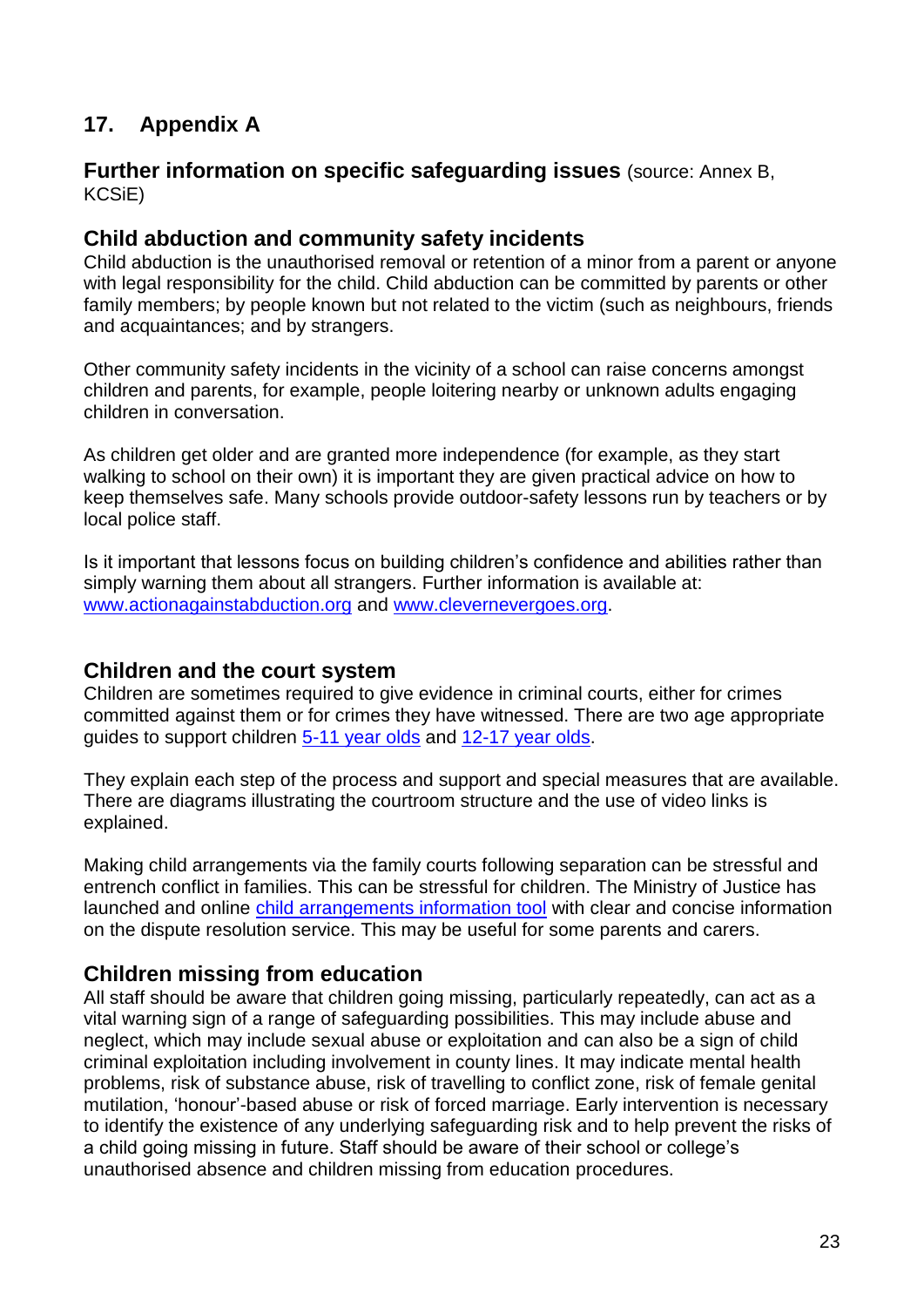### **Children with family members in prison**

Approximately 200,000 children in England and Wales have a parent sent to prison each year. These children are at risk of poor outcomes including poverty, stigma, isolation and poor mental health. [NICCO](https://www.nicco.org.uk/) provides information designed to support professionals working with offenders and their children, to help mitigate negative consequences for those children.

## **Child Criminal Exploitation (CCE) and Child Sexual Exploitation (CSE)**

We know that different forms of harm often overlap, and that perpetrators may subject children and young people to multiple forms of abuse, such as criminal exploitation (including county lines) and sexual exploitation.

In some case the exploitation or abuse will be in exchange for something the victim needs or wants (for example, money, gifts or affection), and/or will be to the financial benefit or other advantage, such as increased status, of the perpetrator or facilitator.

Children can be exploited by adult males or females, as individuals or in groups. They may also be exploited by other children, who themselves may be experiencing exploitation – where this is the case, it is important that the child perpetrator is also recognised as a victim.

Whilst the age of the child may be a contributing factor for an imbalance of power, there are a range of other factors that could make a child more vulnerable to exploitation, including gender, sexual identity, cognitive ability, learning difficulties, communication ability, physical strength, status, and access to economic or other resources.

Some of the following can be indicators of both child criminal and sexual exploitation where children:

- appear with unexplained gifts or new possessions;
- associate with other young people involved in exploitation;
- suffer from changes in emotional well-being;
- misuse drugs and alcohol:
- go missing for periods of time or regularly come home late; and
- regularly miss school or education or do not take part in education.

Children who have been exploited will need additional support to help maintain them in education.

CSE can be a one-off occurrence or a series of incidents over time and range from opportunistic to complex organised abuse. It can involve force and/or enticement-based methods of compliance and may, or may not, be accompanies by violence or threats of violence.

Some additional specific indicators that may be present in CSE are children who:

- have older boyfriends or girlfriends; and
- suffer from sexually transmitted infections, display sexual behaviours beyond expected sexual development or become pregnant.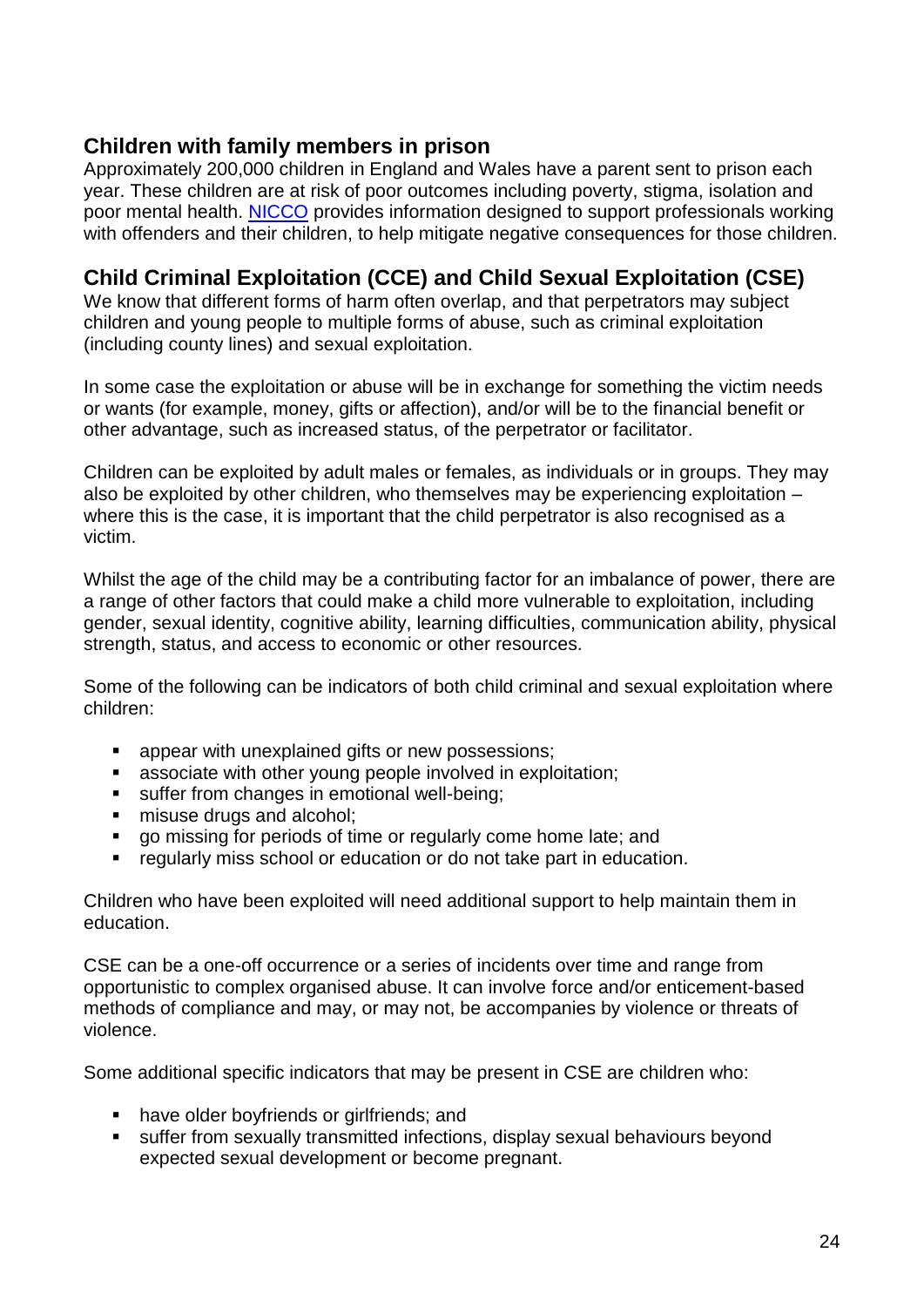Further information on signs of a child's involvement in sexual exploitation is available in Home Office guidance: [Child sexual exploitation: guide for practitioners](https://assets.publishing.service.gov.uk/government/uploads/system/uploads/attachment_data/file/591903/CSE_Guidance_Core_Document_13.02.2017.pdf)

## **County lines**

County lines is a term used to describe gangs and organised criminal networks involved in exporting illegal drugs (primarily crack cocaine and heroin) into one or more importing areas (within the UK), using dedicated mobile phone lines or other form of "deal line". This activity can happen locally as well as across the UK – no specific distance of travel is required. Children and vulnerable adults are exploited to move, store and sell drugs and money. Offenders will often use coercion, intimidation, violence (including sexual violence) and weapons to ensure compliance of victims.

Children can be recruited into county lines in a number of locations including schools (mainstream and special), further and higher educational institutions, pupil referral units, children's home and care homes

Children are also increasingly being targeted and recruited online using social media. Children can easily become trapped by this type of exploitation as county lines gangs can manufacture drug debts which need to be worked off or threaten serious violence and kidnap towards victims (and their families) if they attempt to leave the county lines network.

.A number of the indicators for CSE and CCE as detailed above may be applicable to where children are involved in county lines. Some additional specific indicators that may be present where a child is criminally exploited through involvement in county lines are children who:

- go missing and are subsequently found in areas away from their home;
- have been the victim or perpetrator of serious violence 9e.g. knife crime)
- are involved in receiving requests for drugs via a phone line, moving drugs, handing over and collecting money for drugs;
- are exposed to techniques such as 'plugging', where drugs are concealed internally to avoid detection;
- are found in accommodation that they have no connection with, often called a 'trap house or cuckooing' or hotel room where there is drug activity;
- owe a 'debt bond' to their exploiters;
- have their bank accounts used to facilitate drug dealing.

Further information on the signs of a young person's involvement in county lines is available in guidance published by the **Home Office**.

### **Modern Slavery and the National Referral Mechanism**

Modern slavery encompasses human trafficking and slavery, servitude and forced or compulsory labour. Exploitation can take many forms, including: sexual exploitation, forced labour, slavery, servitude, forced criminality and the removal of organs.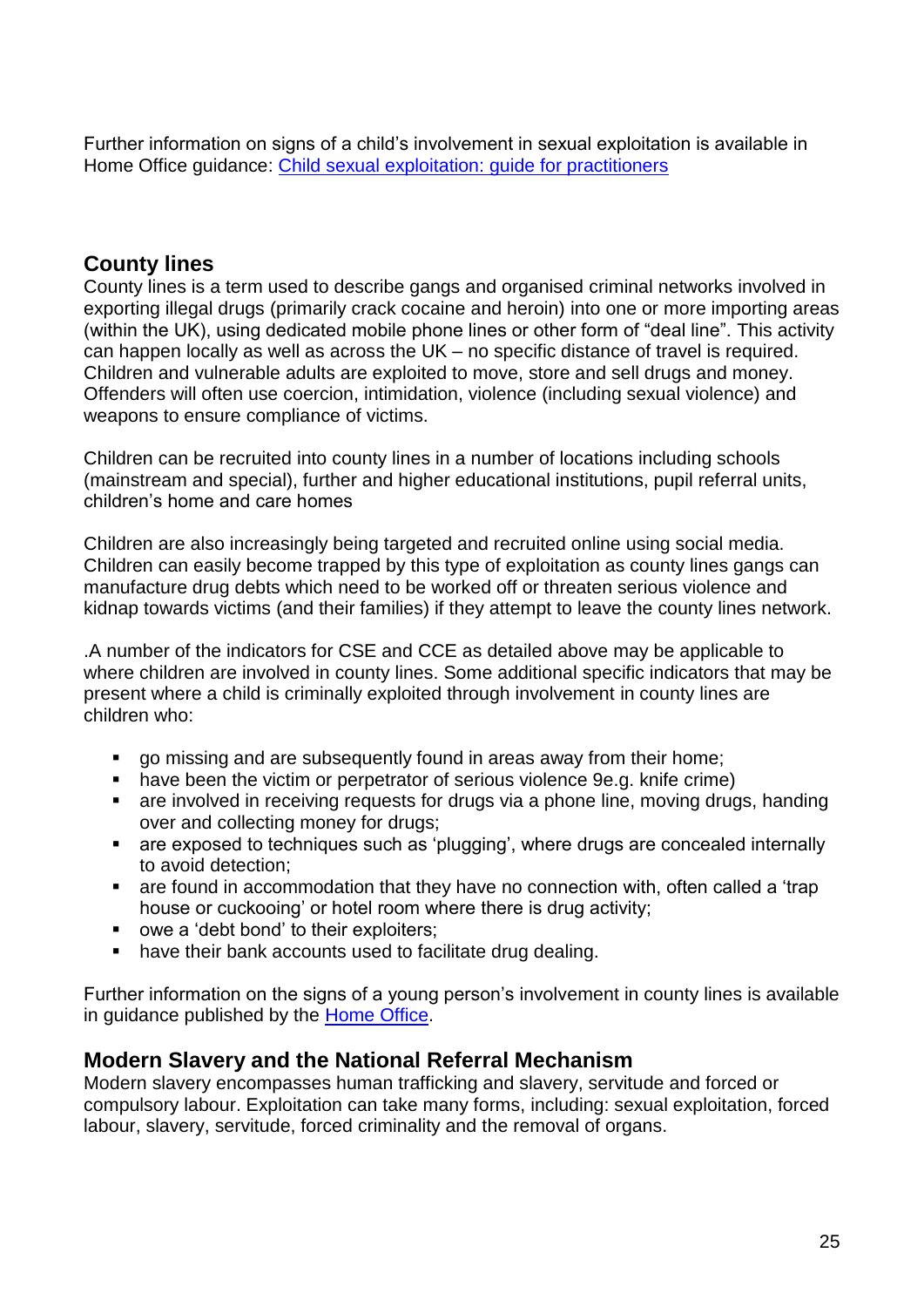Further information on the signs that someone may be a victim of modern slavery, the support available to victims and how to refer them to the NRM is available in the Modern Slavery Statutory Guidance. Modern slavery: how to identify and support victims – GOV.UK [\(www.gov.uk\)](http://www.gov.uk/)

## **Cybercrime**

Cybercrime is criminal activity committed using computers and/or the internet. It is broadly categorised as either 'cyber-enabled' 9crimes that can happen off-line but are enabled at scale and at speed on-line) or 'cyber-dependent' (crimes that can be committed only by using a computer). Cyber-dependent crimes include:

- unauthorised access to computers (illegal 'hacking'), for example accessing a school's computer network to look for test paper answers or change grades awarded;
- denial of service (Dos or DDos) attacks or 'booting'. These are attempts to make a computer, network or website unavailable by overwhelming it with internet traffic from multiple sources; and
- making, supplying or obtaining malware (malicious software) such as viruses, spyware, ransomware, botnets and Remote Access Trojans with the intent to commit further offence, including those above.

Children with particular skill in computing and technology may inadvertently or deliberately stray into cyber-dependent crime.

If there are concerns about a child in this area, the DSL (or a deputy), should consider referring into the Cyber Choices programme. This is a nationwide police programme supported by the Home Office and led by the National Crime Agency, working with regional and local policing. It aims to intervene where young people are at risk of committing, or being drawn into, low level cyber-dependent offences and divert them to a more positive use of their skills and interests.

Note that Cyber Choices does not currently cover 'cyber-enabled' crime such as fraud, purchasing of illegal drugs on-line and child sexual abuse and exploitation, not other areas of concern such as on-line bullying or general on-line safety.

Additional advice can be found at [Cyber Choices,](https://nationalcrimeagency.gov.uk/what-we-do/crime-threats/cyber-crime/cyberchoices) 'NSPCC – [When to call the Police'](https://www.npcc.police.uk/documents/Children%20and%20Young%20people/When%20to%20call%20the%20police%20guidance%20for%20schools%20and%20colleges.pdf) and [National Cyber Security Centre –](https://www.ncsc.gov.uk/) NCSC.GOV.UK

## **Domestic abuse**

The Domestic Abuse Act 2021 received Royal Assent on 29 April 2021. The Act introduces the first ever statutory definition of domestic abuse and recognises the impact of domestic abuse on children, as victims in their own right, if they see, hear or experience the effects of abuse. The statutory definition of domestic abuse, based on the previous cross-government definition, ensures the different types of relationship are captures, including ex-partners and family members. The definition captures a range of different abusive behaviours, including physical, emotional and economic abuse and coercive and controlling behaviour. Both the person who is carrying out the behaviour and the person to the behaviour is directed towards must be aged 16 or over and they must be 'personally connected' (as defined in section 2 of the 2021 Act).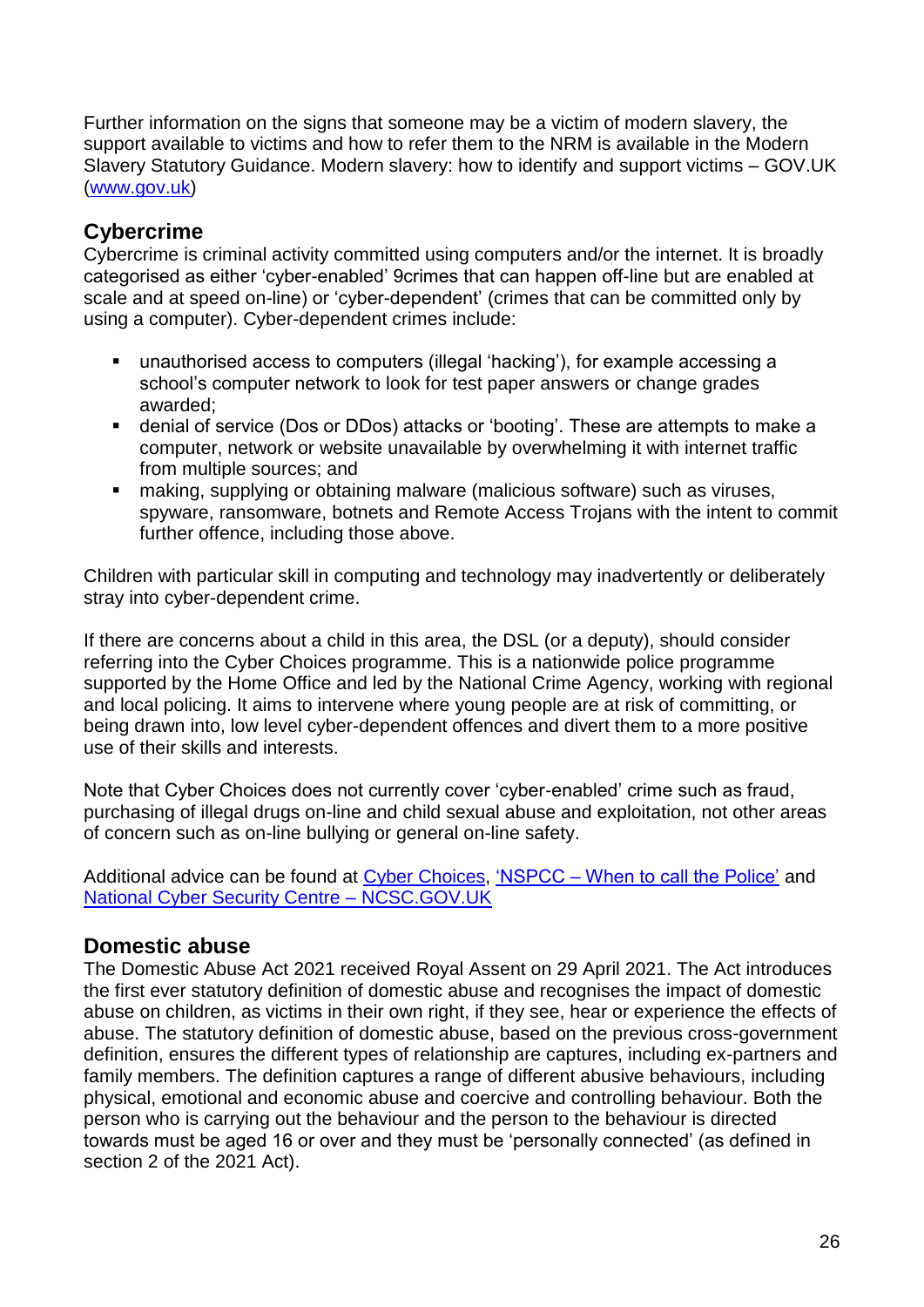Types of domestic abuse include intimate partner violence, abuse by family members, teenage relationship abuse and child/adolescent to parent violence and abuse. Anyone can be a victim of domestic abuse, regardless of gender, age, ethnicity, socio-economic status, sexuality or background and domestic abuse can take place inside or outside of the home. The government will issue statutory guidance to provide further information for those working with domestic abuse victims and perpetrators, including the impact on children.

All children can witness and be adversely affected by domestic abuse in the context of their home life where domestic abuse occurs between family members. Experiencing domestic abuse and/or violence can have a serious, long lasting emotional and psychological impact on children. In some cases, a child may blame themselves for the abuse or may have had to leave the family home as a result.

Young people can also experience domestic abuse within their own intimate relationships. This form of peer on peer abuse is sometimes referred to as 'teenage relationship abuse'. Depending on the age of the young people this may not be recognised in law under the statutory definition of 'domestic abuse' (if one or both parties are under 16). However, as with any child under 18, where there are concerns about safety or welfare, child safeguarding procedures should be followed and both young victims and young perpetrators should be offered support. The Act's provisions, including the new definition, will be commenced over the coming months.

#### **Operation Encompass**

[Operation Encompass](https://www.operationencompass.org/) operates in all police forces across England. It helps police and schools work together to provide emotional and practical help to children. The systems ensures that when police are called to an incident of domestic abuse, where there are children in the household who have experiences the domestic incident, the police will inform the key adult (usually the DSL) in school before the child or children arrive at school the following day. This ensures that the school has up to date relevant information about the child's circumstances and can enable immediate support to be put in place, according to the child's needs. Operation Encompass does not replace statutory safeguarding procedures. Where appropriate, the police and/or schools should make a referral to children's social care if they are concerned about a child's welfare. More information about the scheme and how schools can become involved in available in the Operation Encompass website.

#### **National Domestic Abuse Helpline**

Refuge runs the National Domestic Abuse Helpline, which can be called free of charge and in confidence, 24 hours a day on 0808 2000 247. Its website provides guidance and support for potential victims, as well as those who are worried about friends and loved ones. It also has a form through which a safe time from the team for a call can be booked.

Additional advice on identifying children who are affected by domestic abuse and how they can be helped is available at:

[NSPCC-UK domestic-abuse signs symptoms effects](https://www.nspcc.org.uk/preventing-abuse/child-abuse-and-neglect/domestic-abuse/signs-symptoms-effects/)

[Refuge what is domestic violence/effects of domestic violence on children](http://www.refuge.org.uk/get-help-now/support-for-women/what-about-my-children/)

[Safelives: young people and domestic abuse](http://www.safelives.org.uk/knowledge-hub/spotlights/spotlight-3-young-people-and-domestic-abuse)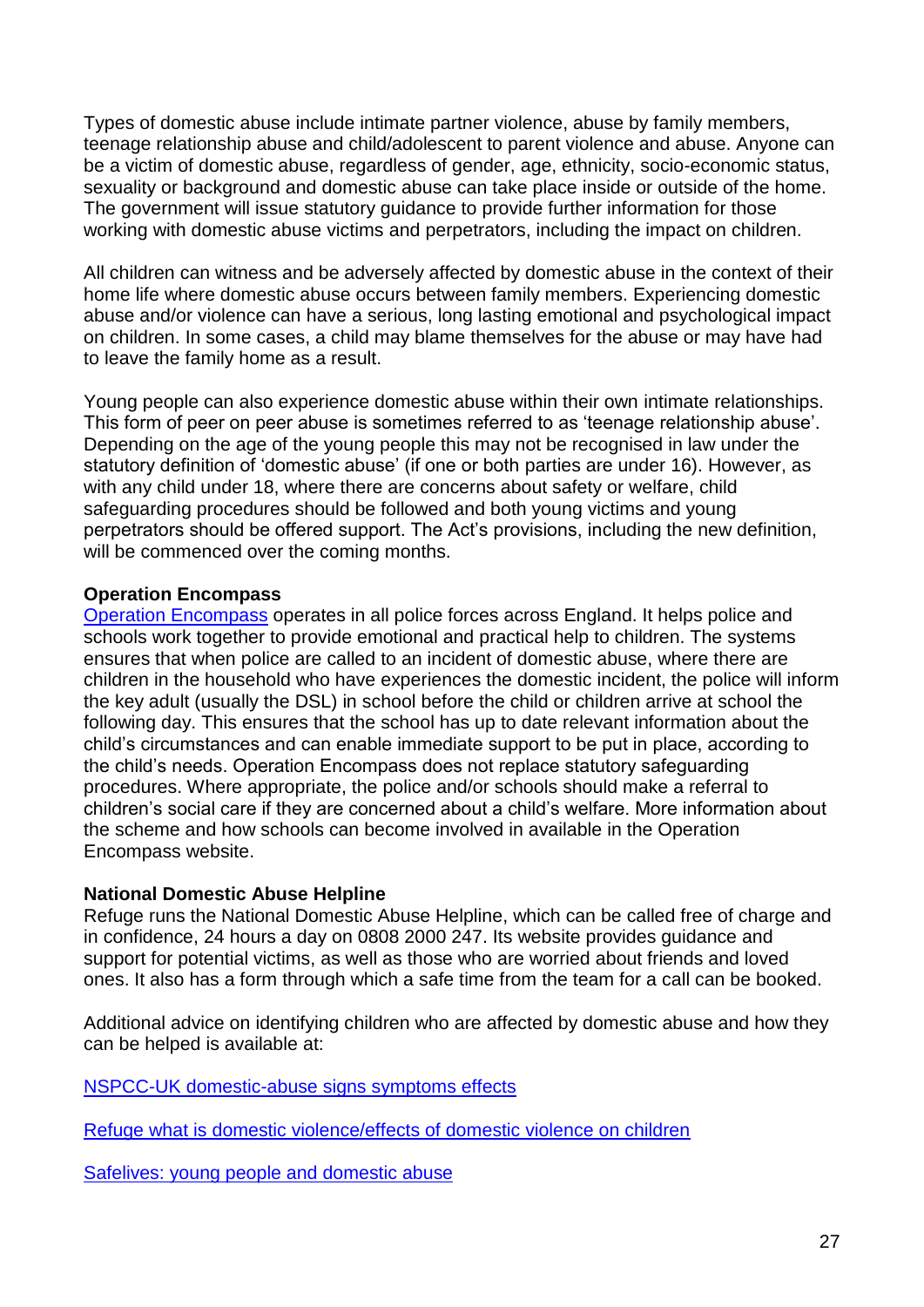[Domestic abuse: specialist sources of support -](https://www.gov.uk/government/publications/domestic-abuse-get-help-for-specific-needs-or-situations/domestic-abuse-specialist-sources-of-support) GOV.UK (www.gov.uk) (includes [information for adult victims, young people facing abuse in their own relationships and](https://www.gov.uk/government/publications/domestic-abuse-get-help-for-specific-needs-or-situations/domestic-abuse-specialist-sources-of-support)  [parents experiencing child to parent violence/abuse\)](https://www.gov.uk/government/publications/domestic-abuse-get-help-for-specific-needs-or-situations/domestic-abuse-specialist-sources-of-support)

[Home: Operation Encompass \(includes information for schools on the impact of domestic](https://www.operationencompass.org/)  [abuse on children\)](https://www.operationencompass.org/)

### **Homelessness**

Being homeless or at risk of becoming homeless presents a real risk to a child's welfare. The designated safeguarding lead (and any deputies) should be aware of contact details and referral routes in to the Local Housing Authority so they can raise/progress concerns at the earliest opportunity. Indicators that a family may be at risk of homelessness include household debt, rent arrears, domestic abuse and anti-social behaviour, as well as the family being asked to leave a property. Whilst referrals and/or discussion with the Local Housing Authority should be progressed as appropriate, this does not, and should not, replace a referral into children's social care where a child has been harmed or is at risk of harm.

The Homelessness Reduction Act 2017 places a new legal duty on English councils so that everyone who is homeless or at risk of homelessness will have access to meaningful help including an assessment of their needs and circumstances, the development of a personalised housing plan, and work to help them retain their accommodation or find a new place to live. The following factsheets usefully summarise the new duties. [Homeless](https://www.gov.uk/government/publications/homelessness-reduction-bill-policy-factsheets)  [Reduction Act Factsheets.](https://www.gov.uk/government/publications/homelessness-reduction-bill-policy-factsheets) The new duties shift focus to early intervention and encourage those at risk to seek support as soon as possible, before they are facing a homelessness crisis.

In most cases school and college staff will be considering homelessness in the context of children who live with their families, and intervention will be on that basis. However, it should also be recognised in some cases 16- and 17-year olds could be living independently from their family home, and will require a different level of intervention and support. Children's services will be the lead agency for these young people and the designated safeguarding lead (or a deputy) should ensure appropriate referrals are made based on the child's circumstances. The department and the Ministry of Housing, Communities and Local Government have just published joint statutory guidance on the provision of accommodation for 16 and 17 year olds who may be homeless and/or require accommodation: [here](https://www.gov.uk/government/publications/homelessness-reduction-bill-policy-factsheets)

### **So-called 'honour'-based abuse (including Female Genital Mutilation and Forced Marriage)**

So-called honour-based abuse (HBV) encompasses incidents or crimes which have been committed to protect or defend the honour of the family and/or the community, including female genital mutilation (FGM), forced marriage, and practices such as breast ironing, Abuse committed in the context of preserving "honour" often involves a wider network of family or community pressure and can include multiple perpetrators. It is important to be aware of this dynamic and additional risk factors when deciding what form of safeguarding action to take. All forms of HBV are abuse (regardless of the motivation) and should be handled and escalated as such. Professionals in all agencies, and individuals and groups in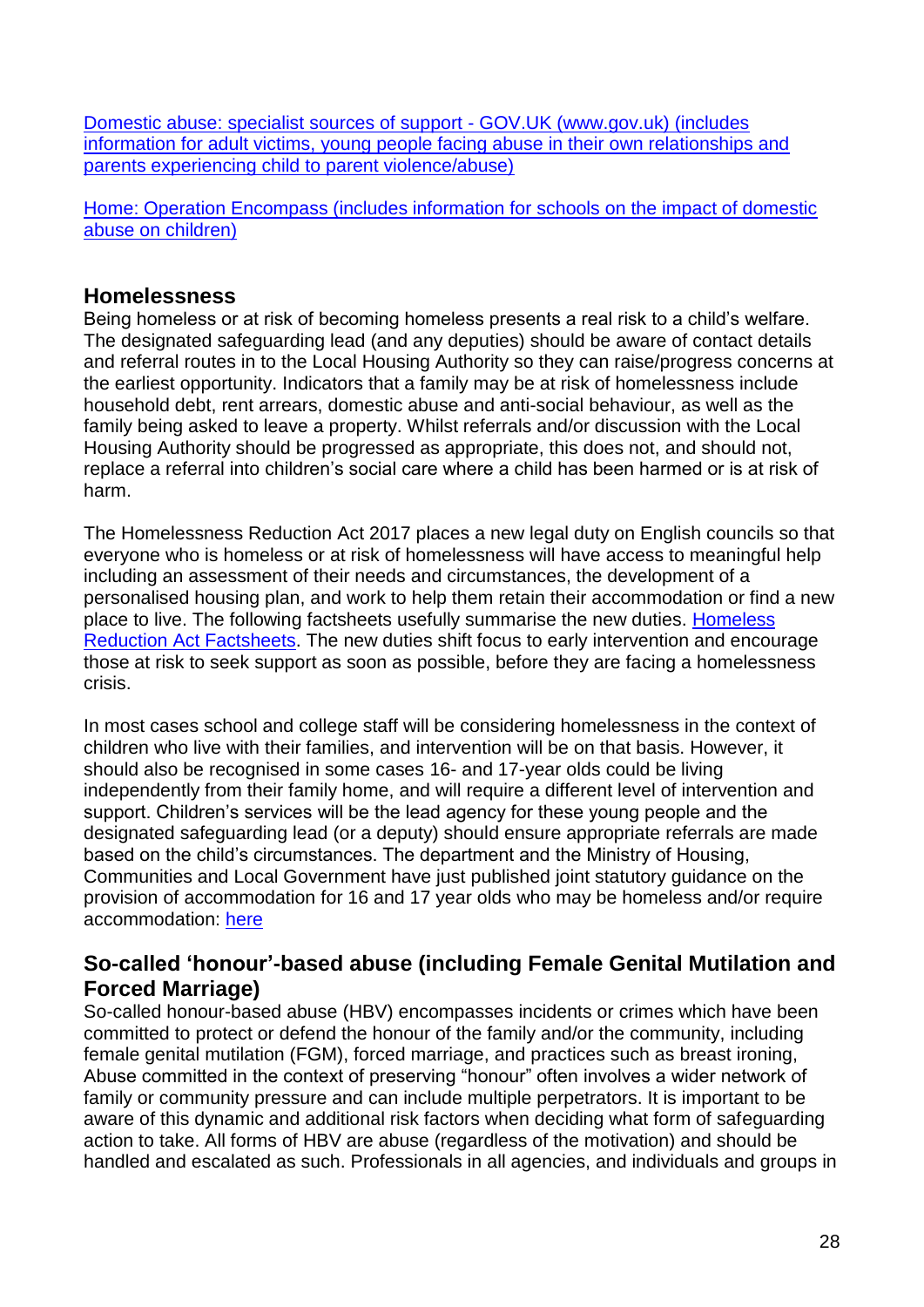relevant communities, need to be alert to the possibility of a child being at risk of HBV, or already having suffered HBV.

#### **Actions**

If staff have a concern regarding a child that might be at risk of HBV or who has suffered from HBV, they should speak to the designated safeguarding lead (or deputy). As appropriate, they will activate local safeguarding procedures, using existing national and local protocols for multiagency liaison with police and children's social care. Where FGM has taken place, since 31 October 2015 there has been a mandatory reporting duty placed on **teachers<sup>9</sup>** that requires a different approach (see following section).

#### **FGM**

FGM comprises all procedures involving partial or total removal of the external female genitalia or other injury to the female genital organs. It is illegal in the UK and a form of child abuse with long-lasting harmful consequences.

#### **FGM mandatory reporting duty for teachers**

Section 5B of the Female Genital Mutilation Act 2003 (as inserted by section 74 of the Serious Crime Act 2016) places a statutory duty upon **teachers** along with regulated health and social care professionals in England and Wales, to report to the police where they discover (either through disclosure by the victim or visual evidence) that FGM appears to have been carried out on a girl under 18. Those failing to report such cases will face disciplinary sanctions. It will be rare for teachers to see visual evidence and they should **not** be examining pupils, but the same definition of what is meant by "to discover that an act of FGM appears to have been carried out" is used for all professionals to whom this mandatory reporting duty applies. Information on when and how to make a report can be found at: [Mandatory reporting of female genital mutilation procedural information.](https://www.gov.uk/government/publications/mandatory-reporting-of-female-genital-mutilation-procedural-information)

Teachers **must** personally report to the police cases where they discover that an act of FGM appears to have been carried out.<sup>10</sup> Unless the teacher has good reason not to, they should still consider and discuss any such case with the school or college's designated safeguarding lead (or deputy) and involve children's social care as appropriate. The duty does not apply in relation to at risk or suspected cases (i.e. where the teacher does not discover that an act of FGM appears to have been carried out, either through disclosure by the victim or visual evidence) or in cases where the woman is 18 or over. The following is a useful summary of the FGM mandatory reporting duty: [FGM Fact Sheet.](https://assets.publishing.service.gov.uk/government/uploads/system/uploads/attachment_data/file/496415/6_1639_HO_SP_FGM_mandatory_reporting_Fact_sheet_Web.pdf)

[Further information can be found in the Multi-agency statutory guidance on female genital](https://assets.publishing.service.gov.uk/government/uploads/system/uploads/attachment_data/file/912996/6-1914-HO-Multi_Agency_Statutory_Guidance_on_FGM__-_MASTER_V7_-_FINAL__July_2020.pdf)  [mutilation and the FGM resource pack particularly section 13.](https://assets.publishing.service.gov.uk/government/uploads/system/uploads/attachment_data/file/912996/6-1914-HO-Multi_Agency_Statutory_Guidance_on_FGM__-_MASTER_V7_-_FINAL__July_2020.pdf)

### **Forced marriage**

1

Forcing a person into marriage is a crime in England and Wales. A forced marriage is one entered into without the full and free consent one or both parties and where violence, threats or any other form of coercion is used to cause a person to enter into a marriage. Threats can be physical or emotional and psychological. A lack of full and free consent can

<sup>9</sup> Under Section 5B(11)(a) of the Female Genital Mutilation Act 2003, "teacher" means, in relation to England, a person within section 141A(1) of the Education Act 2002 (persons employed or engaged to carry out teaching work at schools and other institutions in England).

 $10$  Section 5B(6) of the Female Genital Mutilation Act 2003 states teachers need not report a case to the police if they have reason to believe that another teacher has already reported the case.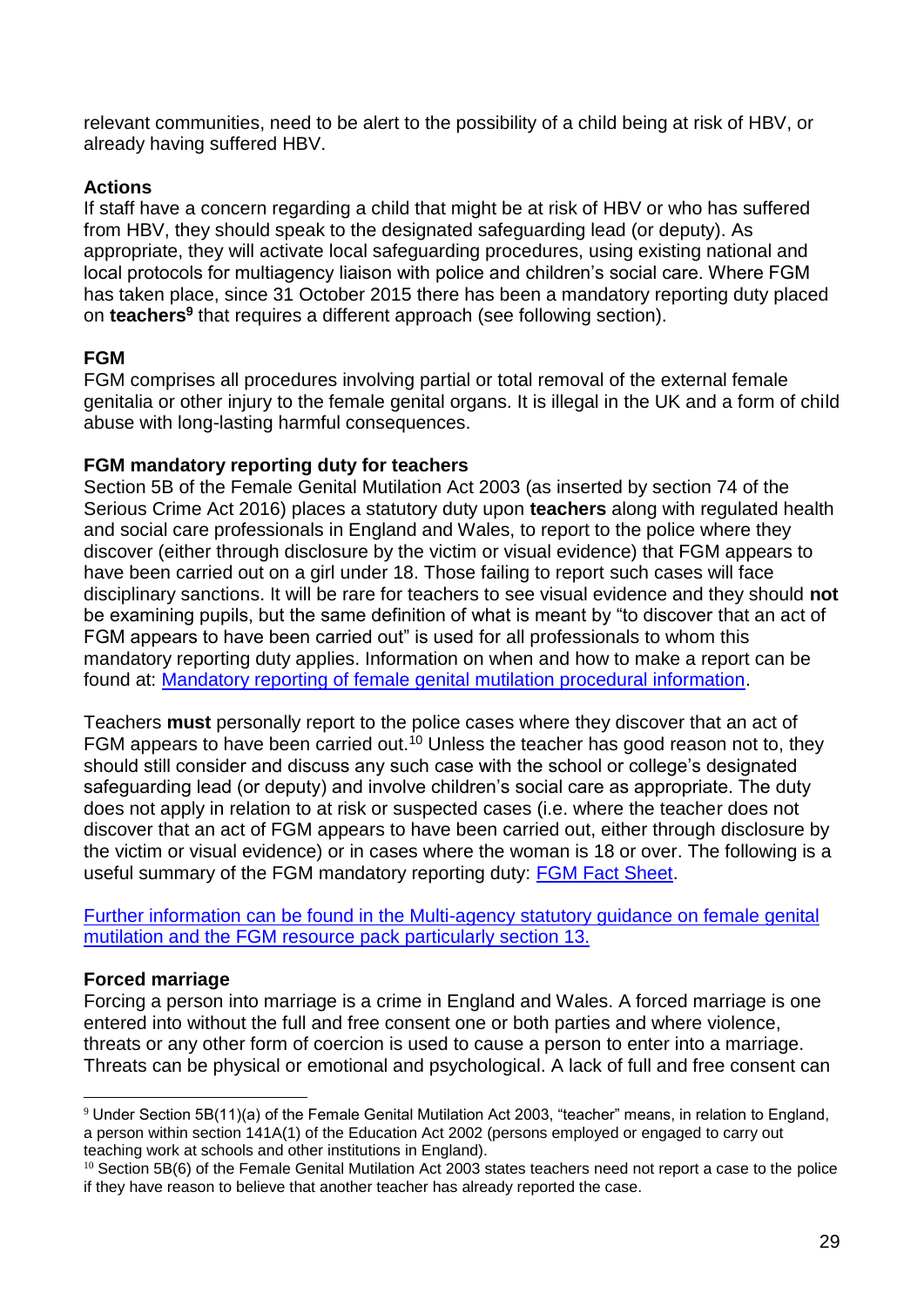be where a person does not consent or where they cannot consent (if they have learning disabilities, for example.) Nevertheless, some perpetrators use perceived cultural practices as a way to coerce a person into marriage, Schools and colleges can play an important role in safeguarding children from forces marriage.

The Forced Marriage Unit has published [statutory guidance](https://assets.publishing.service.gov.uk/government/uploads/system/uploads/attachment_data/file/322310/HMG_Statutory_Guidance_publication_180614_Final.pdf) and [Multi-agency guidelines,](https://assets.publishing.service.gov.uk/government/uploads/system/uploads/attachment_data/file/322307/HMG_MULTI_AGENCY_PRACTICE_GUIDELINES_v1_180614_FINAL.pdf) with pages 35-36 of which focus on the role of schools and colleges. School and college staff can contact the Forced Marriage Unit if they need advice or information: Contact: 020 7008 0151 or email [fmu@fco.gov.uk.](mailto:fmu@fco.gov.uk)

### **Preventing radicalisation**

Children are vulnerable to extremist ideology and radicalisation. Similar to protecting children from other forms of harm and abuse, protecting children from this risk should be a part of a school's or college's safeguarding approach.

[Extremism](https://assets.publishing.service.gov.uk/government/uploads/system/uploads/attachment_data/file/470088/51859_Cm9148_Accessible.pdf)<sup>11</sup> is the vocal or active opposition to our fundamental values, including the rule of law, individual liberty and the mutual respect and tolerance of different faiths and beliefs. This also includes calling for the death of members of the armed forces.

Radicalisation<sup>12</sup> refers to the process by which a person comes to support terrorism and extremist ideologies associated with terrorist groups.

Terrorism<sup>13</sup> is an action that endangers or causes serious violence to a person/people; causes serious damage to property; or seriously interferes or disrupts and electronic system. The use of threat must be designed to influence the government or to intimidate the public and is made for the purpose of advancing a political, religious or ideological cause.

There is no single way of identifying whether a child is likely to be susceptible to an extremist ideology. Background factors combined with specific influences such as family and friends may contribute to a child's vulnerability. Similarly, radicalisation can occur through many different methods (such as social media) and settings (such as the internet).

However, it is possible to protect vulnerable people from ideology and intervene to prevent those at risk of radicalisation being radicalised. As with other safeguarding risks, staff should be alert to changes in children's behaviour which could indicate that they may be in need of help or protection. Staff should use their judgement in identifying children who may be at risk of radicalisation and act proportionately which may include the designated safeguarding lead (or deputy) making a referral to the Channel programme.

The school's DSL (and any deputies) should be aware of local procedures for making a Prevent referral.

#### **The Prevent duty**

All schools and colleges are subject to a duty under section 26 of the Counter-Terrorism and Security Act 2015 (the CTSA 2015), in the exercise of their functions, to have "due

<sup>&</sup>lt;u>.</u> <sup>11</sup> As defined in the Government's Counter Extremism Strategy

<sup>&</sup>lt;sup>12</sup> As defined in the Revised Prevent Duty Guidance for England and Wales

<sup>&</sup>lt;sup>13</sup> As defined in the Terrorism Act 2000 (TACT 2000)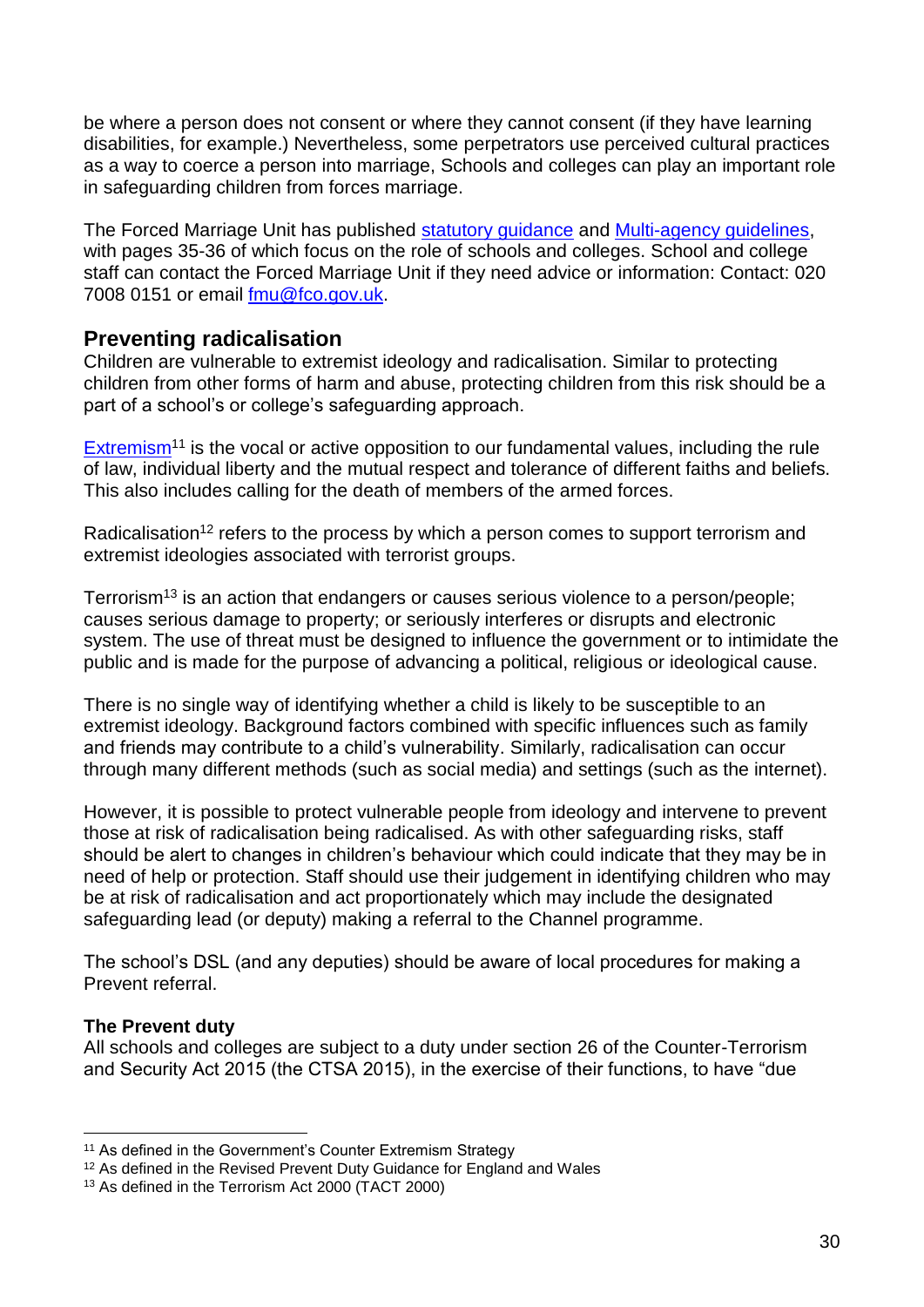regard<sup>14</sup> to the need to prevent people from being drawn into terrorism".<sup>15</sup> This duty is known as the Prevent duty.

The Prevent duty should be seen as part of schools' and colleges' wider safeguarding obligations. Designated safeguarding leads and other senior leaders should familiarise themselves with the [Revised Prevent duty guidance: for England and Wales,](https://www.gov.uk/government/publications/prevent-duty-guidance) especially paragraphs 57-76 which are specifically concerns with schools (and also covers childcare). The guidance is set out in terms of four general themes: Risk assessment, working in partnership, staff training, and IT policies.

### **Channel**

Channel is a voluntary, confidential support programme which focuses on providing support at an early stage to people who are identified as being vulnerable to be drawn into terrorism. Prevent referrals may be passed to a multi-agency Channel panel, who will discuss the individual referred to determine whether they are vulnerable to being drawn into terrorism and consider the appropriate support required. A representative from the school may be asked to attend the Channel panel to help with this assessment. An individual's engagement with the programme is entirely voluntary at all stages.

The DSL should consider if it would be appropriate to share any information with the new school or college in advance of the child leaving. For example, information that would allow the new school or college to continue supporting victims of abuse or those who are currently receiving support through the 'Channel' programme, and have that support in place for when the child arrives.

Guidance on Channel is available at: [Channel Guidance.](https://www.gov.uk/government/publications/channel-guidance)

### **Additional support**

1

The department has published advice for schools on the [Prevent duty.](https://www.gov.uk/government/publications/protecting-children-from-radicalisation-the-prevent-duty) The advice is intended to complement the Prevent guidance and signposts other sources of advice and support.

There is additional guidance: [Prevent duty guidance: for further education institutions in](https://www.gov.uk/government/publications/prevent-duty-guidance)  [England and Wales](https://www.gov.uk/government/publications/prevent-duty-guidance) that applies to colleges.

The Home Office has developed three e-learning modules:

- **[Prevent awareness](https://www.elearning.prevent.homeoffice.gov.uk/la2/screen1.html) e-learning offers an introduction to the Prevent duty.**
- **[Prevent referrals](https://www.elearning.prevent.homeoffice.gov.uk/prevent_referrals/01-welcome.html) e-learning supports staff to make Prevent referrals that are robust,** informed and with good intention.
- [Channel awareness](https://www.elearning.prevent.homeoffice.gov.uk/channel_awareness/01-welcome.html) e-learning is aimed at staff who may be asked to contribute to or sit on a multi-agency Channel panel.

[Educate Against Hate,](https://educateagainsthate.com/) is a government website designed to support school teachers and leaders to help them to safeguard their students from radicalisation and extremism. The

 $14$  According to the Prevent duty guidance 'having due regard' means that the authorities should place an appropriate amount of weight on the need to prevent people being drawn into terrorism when they consider all the other factors relevant to how they carry out their usual functions.

<sup>15</sup> "Terrorism" for these purposes has the same meaning as for the Terrorism Act 2000 (section 1(1) to (4) of that Act).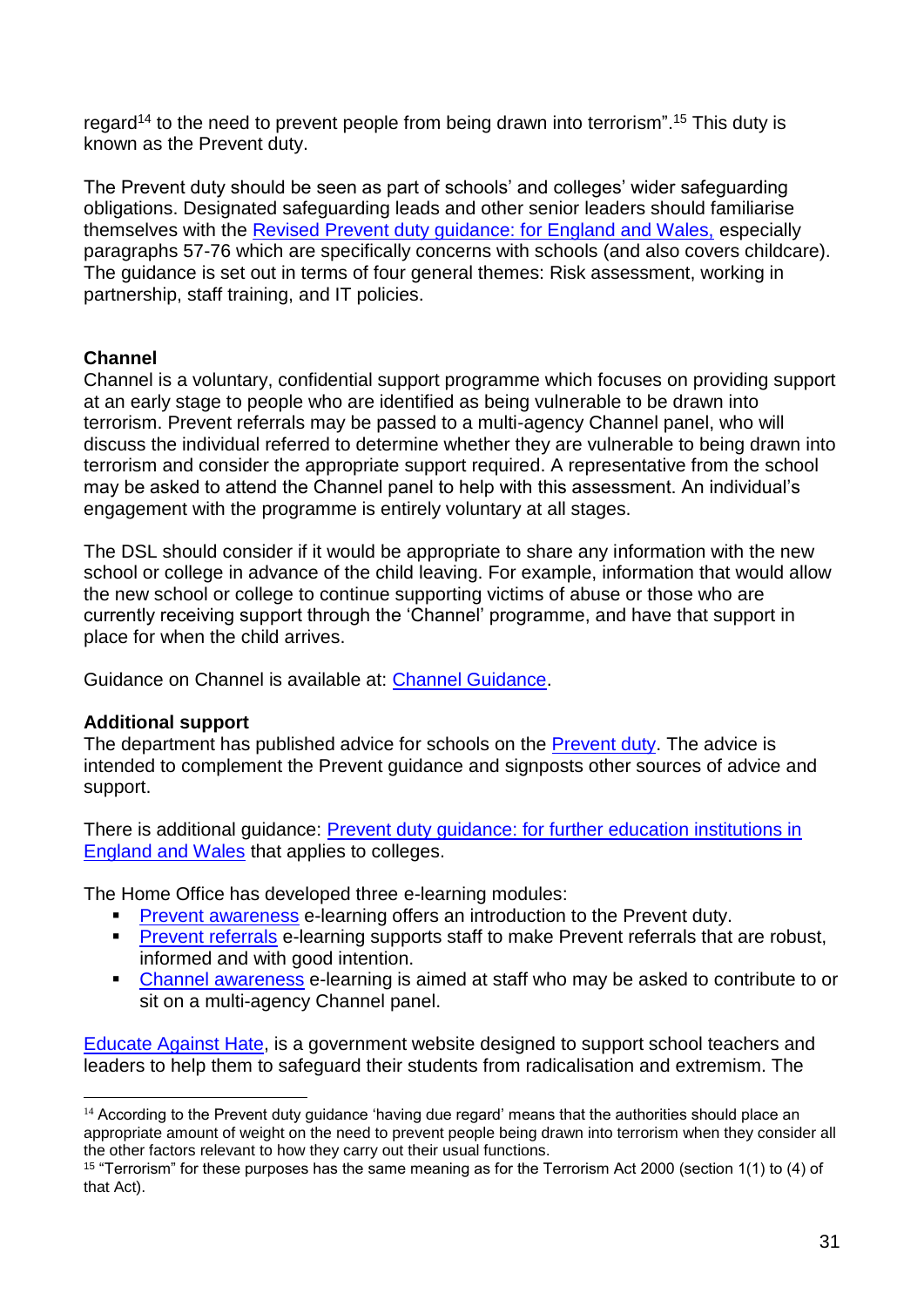platform provides free information and resources to help school staff identify and address the risks, as well as build resilience to radicalisation.

For advice specific to further education, the Education and Training Foundation (ETF) hosts the [Prevent for FE and Training.](https://preventforfeandtraining.org.uk/) This hosts a range of free, sector specific resources to support further education settings comply with the Prevent duty. This includes the Prevent Awareness e-learning, which offers an introduction to the duty, and the Prevent Referral elearning, which is designed to support staff to make robust, informed and proportionate referrals. The ETF Online Learning environment provides online training modules for practitioners, leaders and managers, support staff and governors/Board members outlining their roles and responsibilities under the duty.

## **Peer on peer/ child on child abuse**

Children can abuse other children (often referred to as peer on peer abuse) and it can take make many forms. It can happen both inside and outside school/college and online. It is important that all staff recognise the indicators and signs of peer on peer abuse and know how to identify it and respond to reports. This can include (but is not limited to): bullying (including cyberbullying, prejudice-based and discriminatory bullying); abuse within intimate partner relationships; physical abuse such as hitting, kicking, shaking, biting, hair pulling, or otherwise causing physical harm; sexual violence and sexual harassment; consensual and non-consensual sharing of nudes and semi-nudes images and/or videos; causing someone to engage in sexual activity without consent, such as forcing someone to strip, touch themselves sexually, or to engage in sexual activity with a third party; upskirting and initiation/hazing type violence and rituals. Addressing inappropriate behaviour (even if it appears to be relatively innocuous) can be an important intervention that helps prevent problematic, abusive and/or violent behaviour in the future.

## **Sexual violence and sexual harassment between children in schools and colleges**

#### **Context**

Sexual violence and sexual harassment can occur between two children of **any** age and sex from primary to secondary stage and into colleges. It can also occur online. It can also occur through a group of children sexually assaulting or sexually harassing a single child or group of children.

Children who are victims of sexual violence and sexual harassment will likely find the experience stressful and distressing. This will, in all likelihood, adversely affect their educational attainment and will be exacerbated if the alleged perpetrator(s) attends the same school or college. Sexual violence and sexual harassment exist on a continuum and may overlap, they can occur online and offline (both physical and verbal) and are never acceptable.

It is essential that **all** victims are reassured that they are being taken seriously and that they will be supported and kept safe. A victim should never be given the impression that they are creating a problem by reporting sexual violence or sexual harassment. Nor should a victim ever be made to feel ashamed for making a report.

Staff should be aware that some groups are potentially more at risk. Evidence shows girls, children with SEND and LGBT children are at greater risk.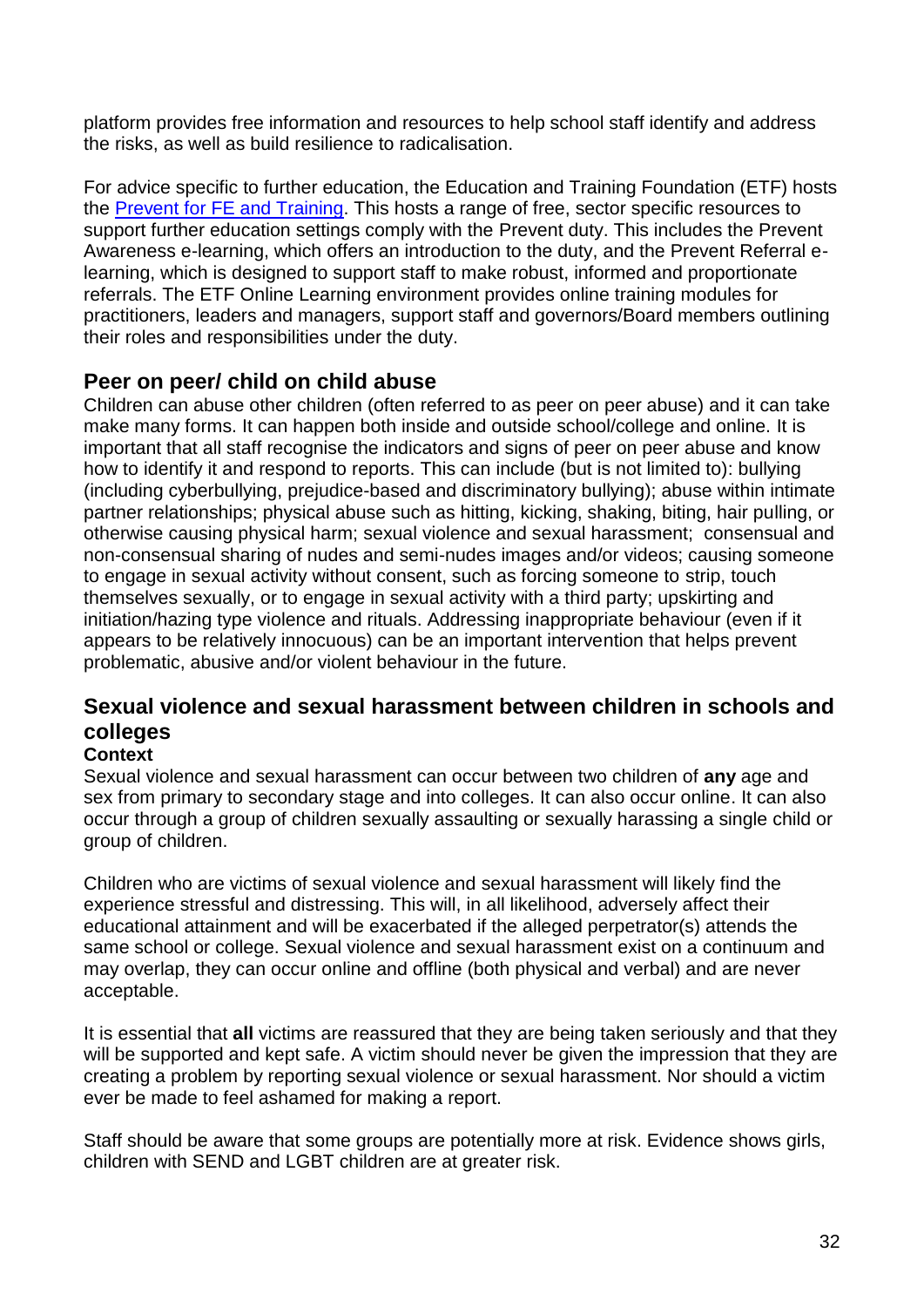Staff should be aware of the importance of:

- Challenging inappropriate behaviours;
- making clear that sexual violence and sexual harassment is not acceptable, will never be tolerated and is not an inevitable part of growing up;
- not tolerating or dismissing sexual violence or sexual harassment as "banter", "part of growing up", "just having a laugh" or "boys being boys"; and
- challenging behaviours (potentially criminal in nature), such as grabbing bottoms, breasts and genitalia, flicking bras and lifting up skirts. Dismissing or tolerating such behaviours risk normalising them.

## **What is sexual violence and sexual harassment?**

#### **Sexual violence**

It is important that school and college staff are aware of sexual violence and the fact children can, and sometimes do, abuse their peers in this way and that it can happen both inside and outside of school/college. When referring to sexual violence we are referring to sexual offences un the Sexual Offences Act 2003<sup>16</sup> as described below:

**Rape**: A person (A) commits an offence of rape if: he intentionally penetrates the vagina, anus or mouth of another person (B) with his penis, B does not consent to the penetration and A does not reasonably believe that B consents.

**Assault by Penetration**: A person (A) commits an offence if: s/he intentionally penetrates the vagina or anus of another person (B) with a part of her/his body or anything else, the penetration is sexual, B does not consent to the penetration and A does not reasonably believe that B consents.

**Sexual Assault**: A person (A) commits an offence of sexual assault if: s/he intentionally touches another person (B), the touching is sexual, B does not consent to the touching and A does not reasonably believe that B consents. (Schools should be aware that sexual assault covers a very wide range of behaviour so a single act of kissing someone without consent, or touching someone's bottom/breasts/genitalia without consent can still constitute sexual assault.)

**Causing someone to engage in sexual activity without consent:** A person (A) commits an offence of: s/he intentionally causes another person (B) to engage in an Activity, the activity is sexual, B does not consent to engaging in the activity, and A does not reasonably believe that B consents. (This could include forcing someone to strip, touch themselves sexually, or to engage in sexual activity with a third party.)

**What is consent?<sup>17</sup>** Consent is about having the freedom and capacity to choose. Consent to sexual activity may be given to one sort of sexual activity but not another, e.g. to vaginal but not anal sex or penetration with conditions, such as wearing a condom. Consent can be withdrawn at any time during sexual activity and each time activity occurs. Someone consents to vaginal, anal or oral penetration only if s/he agrees by choice to that

1

<sup>&</sup>lt;sup>16</sup> [Legislation.gov.uk](https://www.legislation.gov.uk/ukpga/2003/42/contents)

 $17$  It is important school and college staff (and especially designated safeguarding leads and their deputies) understand consent. This will be especially important if a child is reporting they have been raped, More information [here](https://www.disrespectnobody.co.uk/consent/what-is-consent/)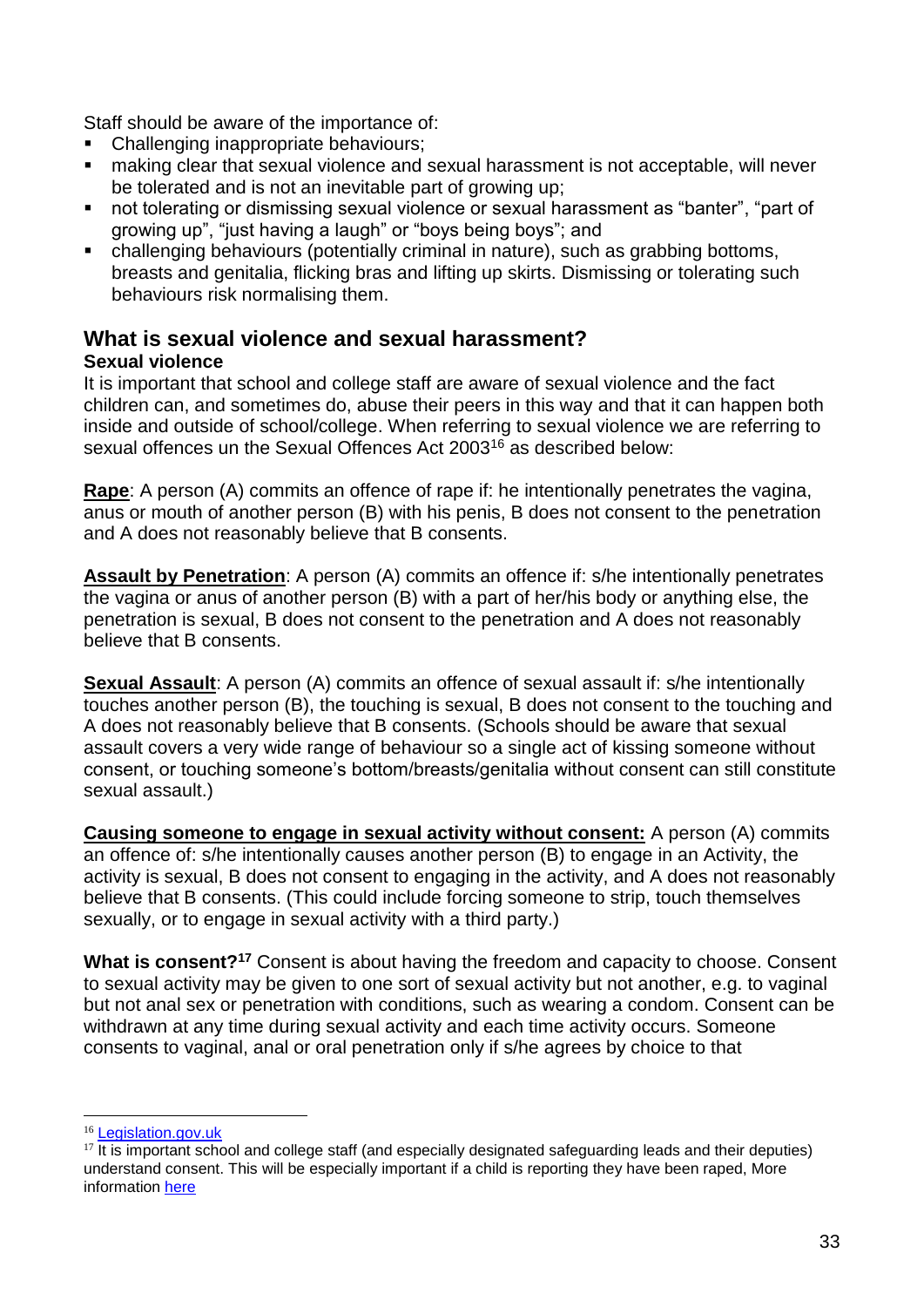penetration and has the freedom and capacity to make that choice. <sup>18</sup> Further information about consent can be found here: [Rape Crisis England & Wales –](https://rapecrisis.org.uk/) Sexual consent.

- A child under the age of 13 can never consent to any sexual activity;
- $\blacksquare$  The age of consent is 16:<sup>19</sup>
- Sexual intercourse without consent is rape.

#### **Sexual harassment**

When referring to sexual harassment we mean 'unwanted conduct of a sexual nature' that can occur online and offline and both inside and outside of school/college. When we reference sexual harassment, we do so in the context of child on child sexual harassment. Sexual harassment is likely to: violate a child's dignity, and/or make them feel intimidated, degraded or humiliated and/or create a hostile, offensive or sexualised environment.

Whilst not intended to be an exhaustive list, sexual harassment can include:

- sexual comments, such as: telling sexual stories, making lewd comments, making sexual remarks about clothes and appearance and calling someone sexualised names;
- sexual "jokes" or taunting;
- physical behaviour, such as: deliberately brushing against someone, interfering with someone's clothes (schools and colleges should be considering when any of this crosses a line into sexual violence – it is important to talk to and consider the experience of the victim) and displaying pictures, photos or drawings of a sexual nature; and
- online sexual harassment. This may be standalone, or part of a wider pattern of sexual harassment and/or sexual violence.<sup>20</sup> It may include:
	- consensual and non-consensual sharing of nudes and semi-nudes images and/or videos. As set out in [UKCIS Sharing nudes and semi-nudes: advice for education](https://www.gov.uk/government/publications/sharing-nudes-and-semi-nudes-advice-for-education-settings-working-with-children-and-young-people/sharing-nudes-and-semi-nudes-advice-for-education-settings-working-with-children-and-young-people)  [settings working with children and young people](https://www.gov.uk/government/publications/sharing-nudes-and-semi-nudes-advice-for-education-settings-working-with-children-and-young-people/sharing-nudes-and-semi-nudes-advice-for-education-settings-working-with-children-and-young-people) (which provides detailed advice for schools and colleges) taking and sharing nude photographs of U18s is a criminal offence;
	- **EXECUTE:** sharing of unwanted explicit content:
	- **•** upskirting (is a criminal offence): $21$
	- sexualised online bullying;
	- unwanted sexual comments and messages, including, on social media; and
	- sexual exploitation; coercion and threats;

### **Upskirting<sup>22</sup>**

The Voyeurism (Offences) Act 2019, which is commonly known as the Upskirting Act, came into force on 12 April 2019. 'Upskirting' is where someone takes a picture under a persons clothing (not necessarily a skirt) without their permission and/or knowledge, with the intention of viewing their genitals or buttocks (with or without underwear) to obtain sexual

<sup>1</sup> <sup>18</sup> [PSHE Teaching about consent](https://www.pshe-association.org.uk/curriculum-and-resources/resources/guidance-teaching-about-consent-pshe-education-key) from the PSHE association provides advice and lesson plans to teach consent at Key Stage 3 and 4.

<sup>&</sup>lt;sup>19</sup> It is important to differentiate between consensual sexual activity between children of a similar age and that which involves any power imbalance, coercion or exploitation. Due to their additional training, the designated safeguarding lead (or deputy) should be involved and generally speaking leading the school or college response. If in any doubt, they should seek expert advice.

<sup>&</sup>lt;sup>20</sup> [Project deSHAME](https://www.childnet.com/our-projects/project-deshame) from Childnet provides useful research, advice and resources regarding online sexual harassment.

 $21$  The Voyeurism (Offences) Act 2019 which amends the Sexual Offences Act 2003 to make upskirting a specific offence of voyeurism. The Act came into force on 12 April 2019

 $^{22}$  Additional information can be found at [GOV.UK](https://www.gov.uk/government/news/upskirting-law-comes-into-force)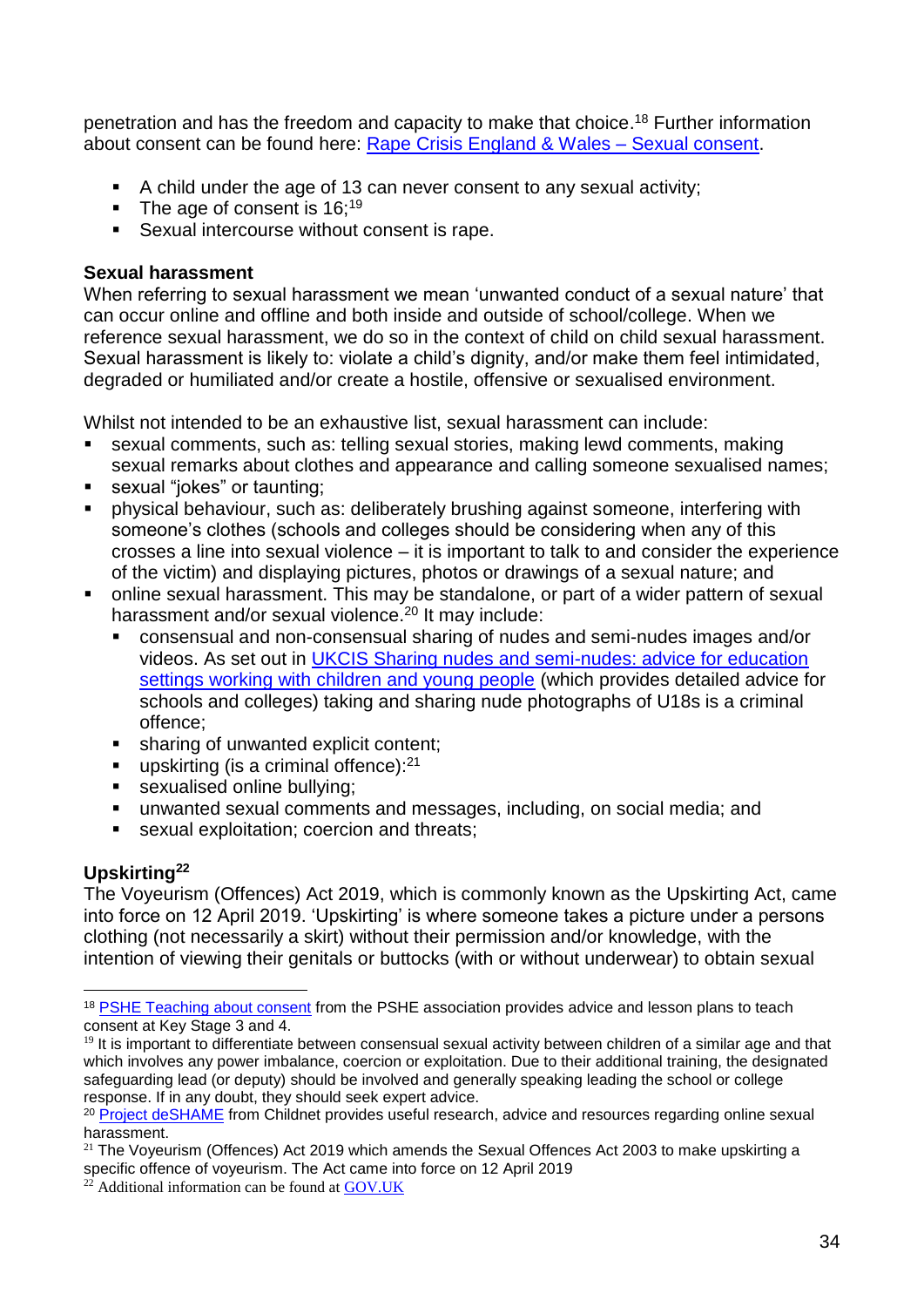gratification, or cause the victim humiliation, distress or alarm. It is a criminal offence. Anyone of any sex can be a victim.

#### **The response to a report of sexual violence or sexual harassment**

The initial response to a report from a child is incredibly important. How the school or college responds to a report can encourage or undermine the confidence of future victims of sexual violence and sexual harassment to report or come forward. Schools and colleges not recognising, acknowledging or understanding the scale of harassment and abuse and/or downplaying of some behaviours can actually lad to a culture of unacceptable behaviour. It is essential that all victims are reassured that they are being taken seriously and that they will be supported and kept safe. A victim should never be given the impression that they are creating a problem by reporting sexual violence or sexual harassment. Nor should a victim ever be made to feel ashamed for making a report.

If staff have a concern about a child or a child makes a report to them, they should follow the referral process as set out from paragraph 23 in Part 1 of KCSiE. As is always the case, if staff are in any doubt as to what to do they should speak to the designated safeguarding lead (or a deputy).

### **Toolkits**

- [Childnet](https://www.childnet.com/resources/star-send-toolkit) STAR SEND Toolkit equips, enables and empowers educators with the knowledge they need to support young people with special educational needs and disabilities.
- [Childnet](https://www.childnet.com/resources/just-a-joke) Just a joke? provides lesson plans, activities, a quiz and teaching quide designed to explore problematic online sexual behaviour with 9-12 year olds.
- [Childnet](https://www.childnet.com/resources/step-up-speak-up/) Step Up, Speak Up a practical campaign toolkit that addresses the issue of online sexual harassment amongst young people aged 13-17 years old.
- **[Preventing Harmful Sexual Behaviour](https://www.stopitnow.org.uk/concerned-about-a-child-or-young-persons-sexual-behaviour/preventing-harmful-sexual-behaviour/) toolkit by the Lucy Faithfull Foundation, the toolkit** contains links to useful information, resources and support, including practical tips to prevent HSB.
- **EXPCC [Harmful sexual behaviour framework](https://learning.nspcc.org.uk/research-resources/2019/harmful-sexual-behaviour-framework)** An evidence-informed framework for children and young people displaying HSB.
- [Contextual Safeguarding Network –](https://contextualsafeguarding.org.uk/portfolio-items/beyond-referrals-2-project-to-address-harmful-behaviour-in-schools/) Beyond Referrals Schools levers for addressing HSB in schools

| Abuse or<br><b>Safeguarding</b><br><b>issue</b> | <b>Link to Guidance/Advice</b>                         | <b>Source</b>            |
|-------------------------------------------------|--------------------------------------------------------|--------------------------|
| Abuse                                           | What to do if you're worried a child is being abused   | DfE advice               |
|                                                 | Domestic abuse: Various Information/Guidance           | Home Office              |
|                                                 | Faith based abuse: National Action Plan                | DfE advice               |
|                                                 | Relationship abuse: disrespect nobody                  | Home Office website      |
|                                                 | <b>Tackling Child Sexual Abuse Strategy</b>            | Home Office policy paper |
|                                                 | Together we can stop child sexual abuse                | HM Government campaign   |
| <b>Bullying</b>                                 | <b>Preventing bullying including cyberbullying</b>     | DfE advice               |
| Children and the                                | Advice for 5-11-year-old witnesses in criminal courts  | MoJ advice               |
| courts                                          | Advice for 12-17-year-old witnesses in criminal courts | MoJ advice               |
| Children missing                                | Children missing education                             | DfE statutory guidance   |
| from education,                                 | Children missing from home or care                     | DfE statutory guidance   |
| home or care                                    | Children and adults missing strategy                   | Home Office strategy     |

### **Additional advice and support**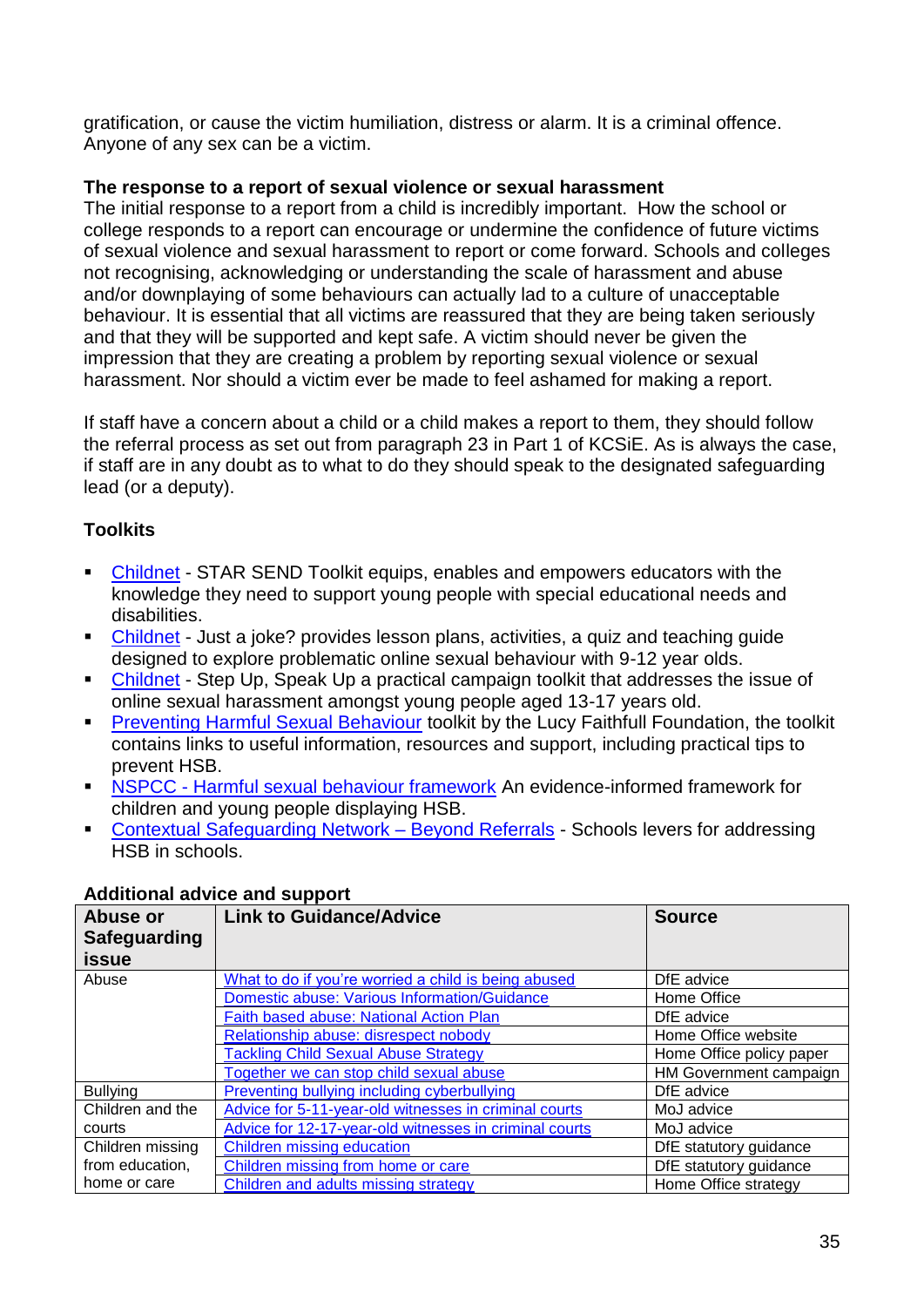| Children with             | National Information Centre on Children of Offenders         | Barnardo's in partnership       |
|---------------------------|--------------------------------------------------------------|---------------------------------|
| family members            |                                                              | with Her Majesty's Prison       |
| in prison                 |                                                              | and Probation Service           |
|                           |                                                              | (HMPPS) advice                  |
| <b>Child Exploitation</b> | County Lines: criminal exploitation of children and          | Home Office guidance            |
|                           | vulnerable adults                                            |                                 |
|                           | Child sexual exploitation: guide for practitioners           | <b>DfE</b>                      |
|                           | <b>Trafficking: safeguarding children</b>                    | DfE and HO guidance             |
|                           | Care of unaccompanied and trafficked children                | DfE statutory guidance          |
|                           | Modern slavery: how to identify and support victims          | HO statutory guidance           |
| Drugs                     | Drugs: advice for schools                                    | DfE and ACPO advice             |
|                           | Drugs strategy 2017                                          | Home Office strategy            |
|                           | Information and advice on drugs                              | Talk to Frank website           |
|                           | <b>ADEPIS platform sharing information and resources for</b> | Website developed by            |
|                           | schools: covering drug (& alcohol) prevention                | Mentor UK                       |
|                           | Drug and Alcohol education - teacher guidance & evidence     | <b>PSHE Association website</b> |
|                           | review                                                       |                                 |
| "Honour Based             | Female genital mutilation: information and resources         | Home Office                     |
| Abuse" including          | Female genital mutilation: multi agency statutory guidance   | DfE, DH, and HO statutory       |
| FGM and forced            |                                                              | guidance                        |
| marriage                  | fmu@fcdo.gov.uk                                              | <b>Forced Marrigae Unit</b>     |
|                           |                                                              | (FMU) statutory guidance        |
| (so called)               | FGM resource pack                                            | HM Government guidance          |
| Health and Well-          | Fabricated or induced illness: safeguarding children         | DfE, Department for             |
| being                     |                                                              | Health and Home Office          |
|                           | Rise Above: Free PSHE resources on health, wellbeing and     | Public Health England           |
|                           | resilience                                                   | resources                       |
|                           | Medical conditions: supporting pupils at school              | DfE statutory guidance          |
|                           | Mental health and behaviour                                  | DfE advice                      |
| Homelessness              | Homelessness: How local authorities should exercise their    | <b>HCLG</b>                     |
|                           | functions                                                    |                                 |
| Private fostering         | Private fostering: local authorities                         | DfE - statutory guidance        |
| Radicalisation            | <b>Prevent duty guidance</b>                                 | Home Office guidance            |
|                           | Prevent duty: additional advice for schools                  | DfE advice                      |
|                           | <b>Educate Against Hate Website</b>                          | DfE and Home Office             |
|                           | <b>Prevent for FE and Training</b>                           | <b>Education and Training</b>   |
|                           |                                                              | Foundation (ETF)                |
| Violence                  | Serious violence strategy                                    | Home Office strategy            |
|                           | Factors linked to serious violence and how these factors     | Home office                     |
|                           | can be used to identify individuals for intervention         |                                 |
|                           | <b>Youth Endowment Fund</b>                                  | Home Office                     |
|                           | Gangs and youth violence: for schools and colleges           | Home Office advice              |
|                           | Ending violence against women and girls 2016-2020            | Home Office strategy            |
|                           | strategy                                                     |                                 |
|                           | Violence against women and girls: national statement of      | Home Office guidance            |
|                           | expectations for victims                                     |                                 |
|                           | Sexual violence and sexual harassment between children in    | DfE advice                      |
|                           | schools and colleges                                         |                                 |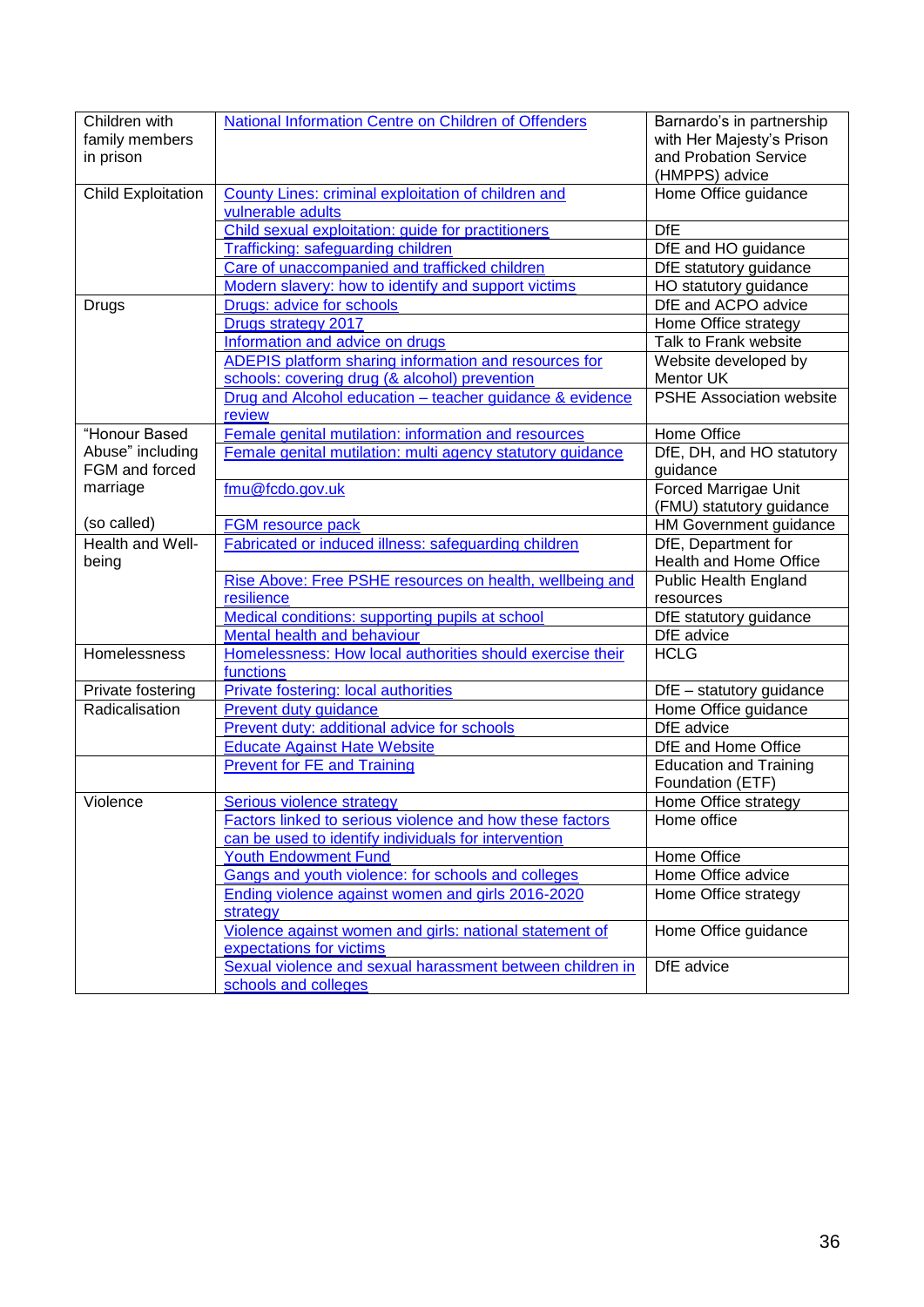## **18. Appendix B Record of concern about a child/young person's safety and welfare**

Part 1 (for use by any staff – must be handwritten and legible)

| Pupil's name:                                                                                                                                                                                                                                                                                                                                                       |  | Date of birth:               | Class/Form: |  |
|---------------------------------------------------------------------------------------------------------------------------------------------------------------------------------------------------------------------------------------------------------------------------------------------------------------------------------------------------------------------|--|------------------------------|-------------|--|
| Date & time of incident:                                                                                                                                                                                                                                                                                                                                            |  | Date & time<br>(of writing): |             |  |
|                                                                                                                                                                                                                                                                                                                                                                     |  |                              |             |  |
|                                                                                                                                                                                                                                                                                                                                                                     |  |                              |             |  |
| Record the following factually:<br>Nature of concern, e.g.<br>disclosure, change in<br>behaviour, demeanour,<br>appearance, injury, witnesses<br>etc. (please include as much<br>detail in this section as possible.<br>Remember - the quality of your<br>information will inform the level<br>of intervention initiated. Attach<br>additional sheets if necessary. |  |                              |             |  |
| What is the pupil's perspective?                                                                                                                                                                                                                                                                                                                                    |  |                              |             |  |
| Professional opinion, where<br>relevant (how and why might<br>this have happened?)                                                                                                                                                                                                                                                                                  |  |                              |             |  |
| Any other relevant information.<br>Previous concerns etc.<br>(distinguish between fact and<br>opinion)                                                                                                                                                                                                                                                              |  |                              |             |  |
| Note actions, including names<br>of anyone to whom your<br>information was passed and<br>when                                                                                                                                                                                                                                                                       |  |                              |             |  |

Check to make sure your report is clear to someone else reading it.

**Please pass this form to your DSL without delay**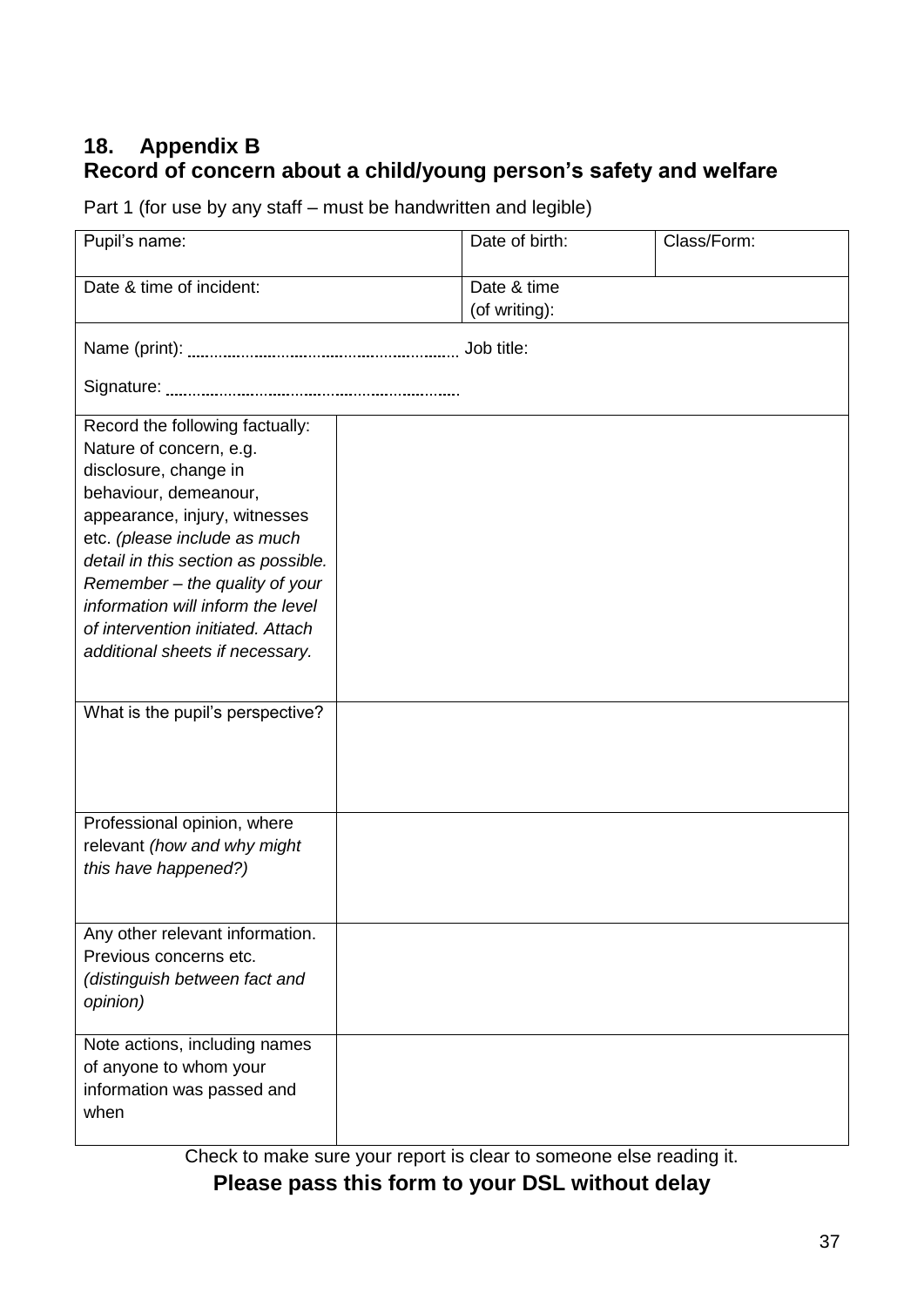# **Record of concern about a child/young person's safety and welfare**

Part 2 (for use by DSL)

| Information<br>received by DSL:                                                             | Date:                                                    |                  |  | Time completed: | From whom:               |          |
|---------------------------------------------------------------------------------------------|----------------------------------------------------------|------------------|--|-----------------|--------------------------|----------|
| Any advice<br>sought, if                                                                    | Date:                                                    |                  |  | Time completed: | From: name/organisation: |          |
| applicable                                                                                  |                                                          | Advice received: |  |                 |                          |          |
| Action taken with<br>reasons recorded                                                       | Date:                                                    |                  |  | Time completed: | By whom:                 |          |
| (e.g. MARF<br>completed,<br>monitoring advice<br>given to<br>appropriate staff,<br>CAF etc) |                                                          |                  |  |                 |                          |          |
| Outcome                                                                                     | Date:                                                    |                  |  | Time completed: | By whom:                 |          |
|                                                                                             |                                                          |                  |  |                 |                          |          |
| Parent/carer<br>informed?                                                                   | Y                                                        | Who spoken to:   |  | Date:           | Time:                    | By whom: |
|                                                                                             | $\mathbf N$                                              | Detail reason:   |  |                 |                          |          |
| Is any additional<br>detail held, if so<br>where?                                           |                                                          |                  |  |                 |                          |          |
| Prior                                                                                       | No. of previous records of concern:                      |                  |  |                 |                          |          |
| safeguarding<br>history                                                                     | Has the child been subject of CAF/Early Help assessment? |                  |  |                 |                          |          |
|                                                                                             | Currently on CP Plan (CPP) / Child in Need Plan (CiN)    |                  |  |                 |                          |          |
|                                                                                             | Previously on CP Plan (CPP) / Child in Need Plan (CiN)   |                  |  |                 |                          |          |
| Name of DSL:                                                                                | Is child known to other agencies?<br>Y/N<br>Signature:   |                  |  |                 |                          |          |
|                                                                                             |                                                          |                  |  |                 |                          |          |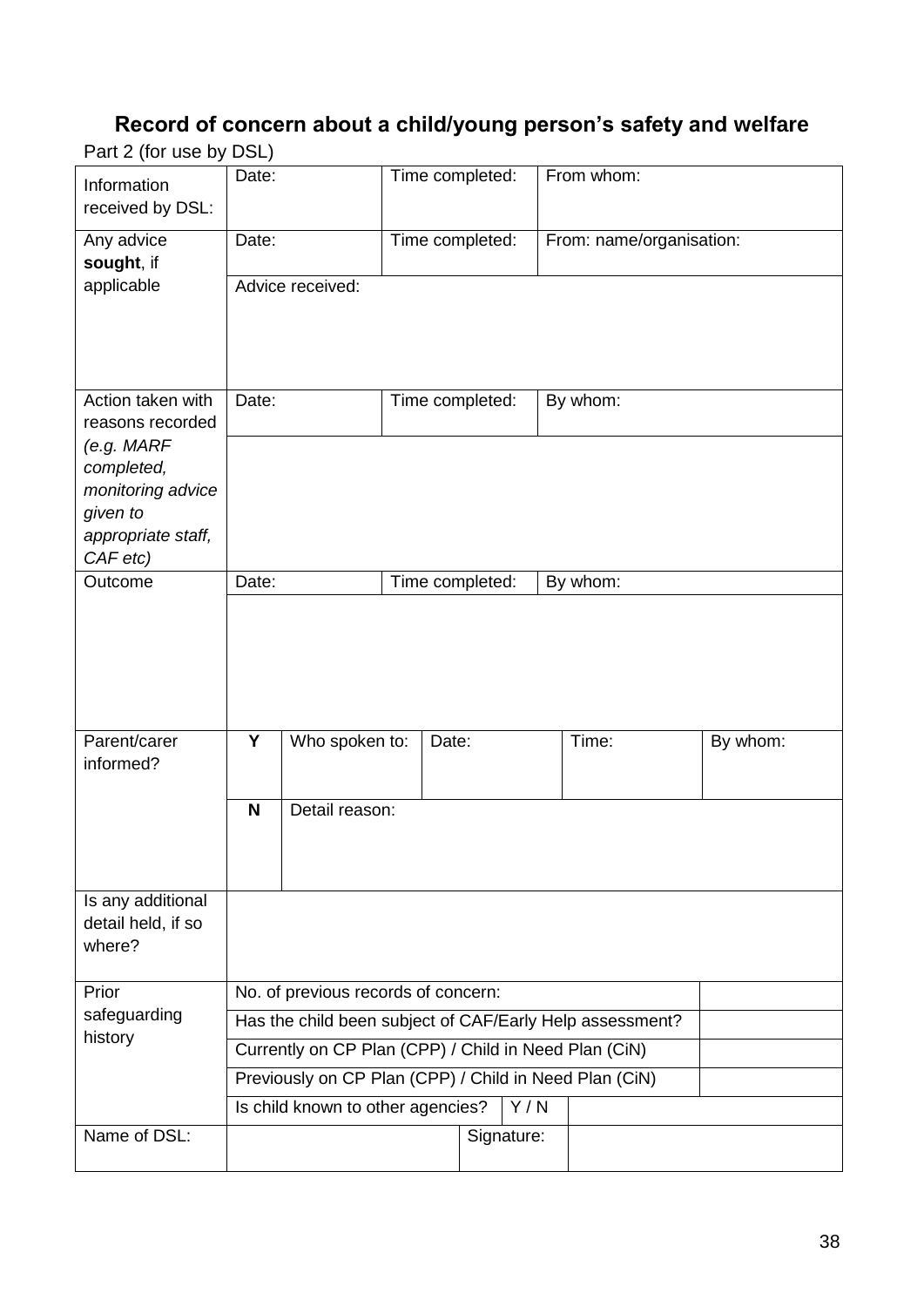# **19. Appendix C**

| <b>BODYMAP</b>                                  |  |  |  |
|-------------------------------------------------|--|--|--|
| (This must be completed at time of observation) |  |  |  |
| Name of Pupil:                                  |  |  |  |
| Name of Staff:                                  |  |  |  |
|                                                 |  |  |  |
|                                                 |  |  |  |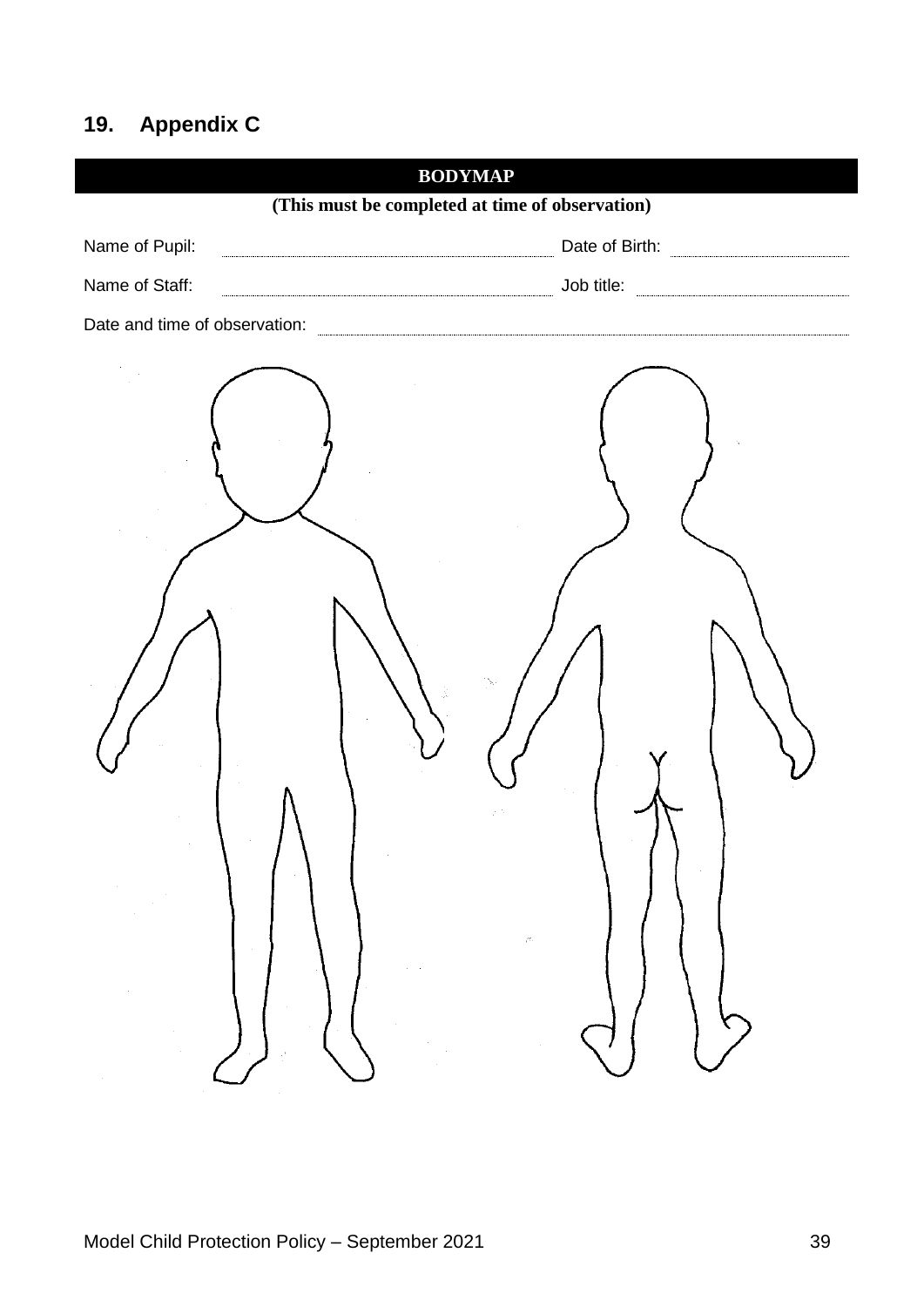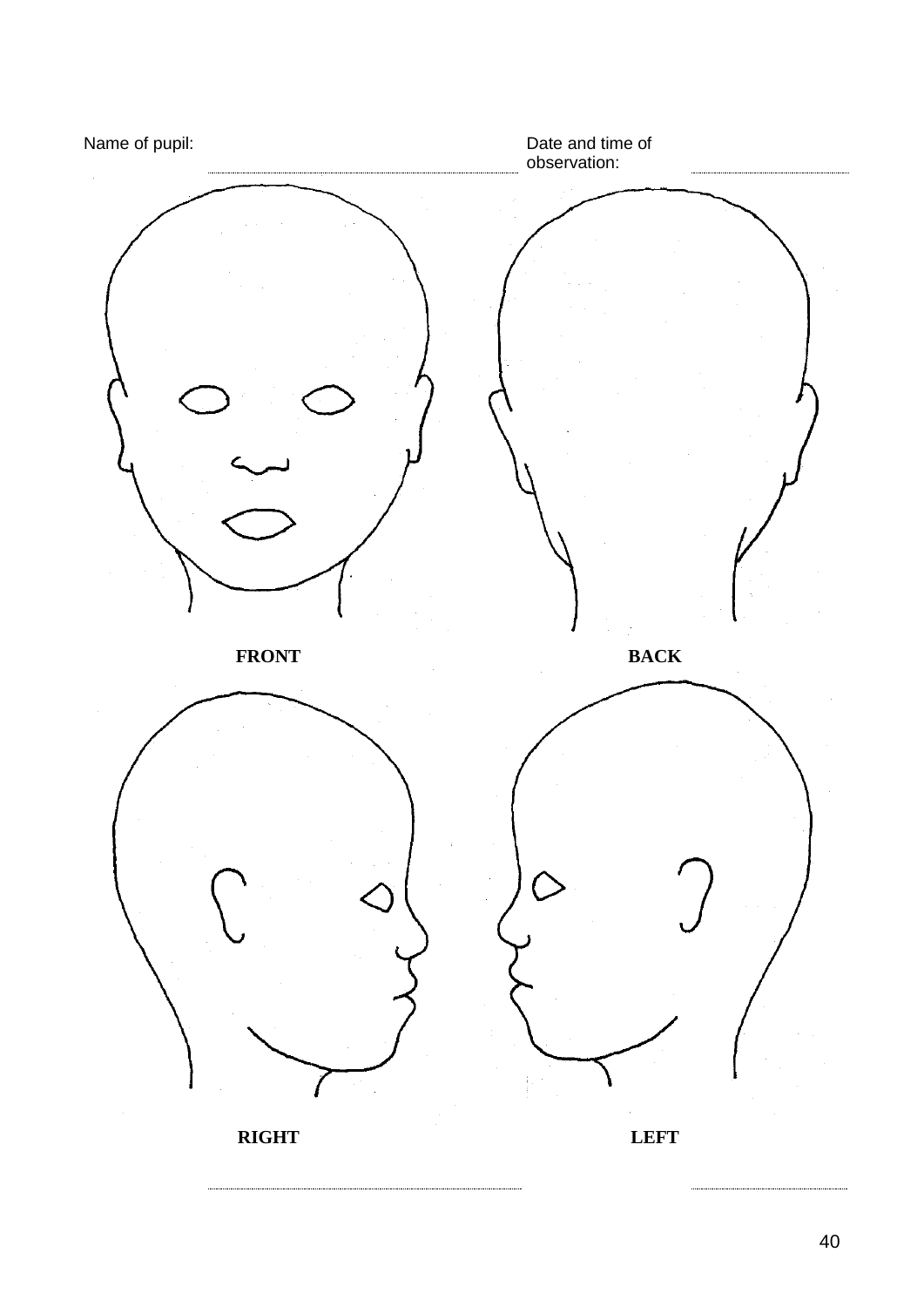